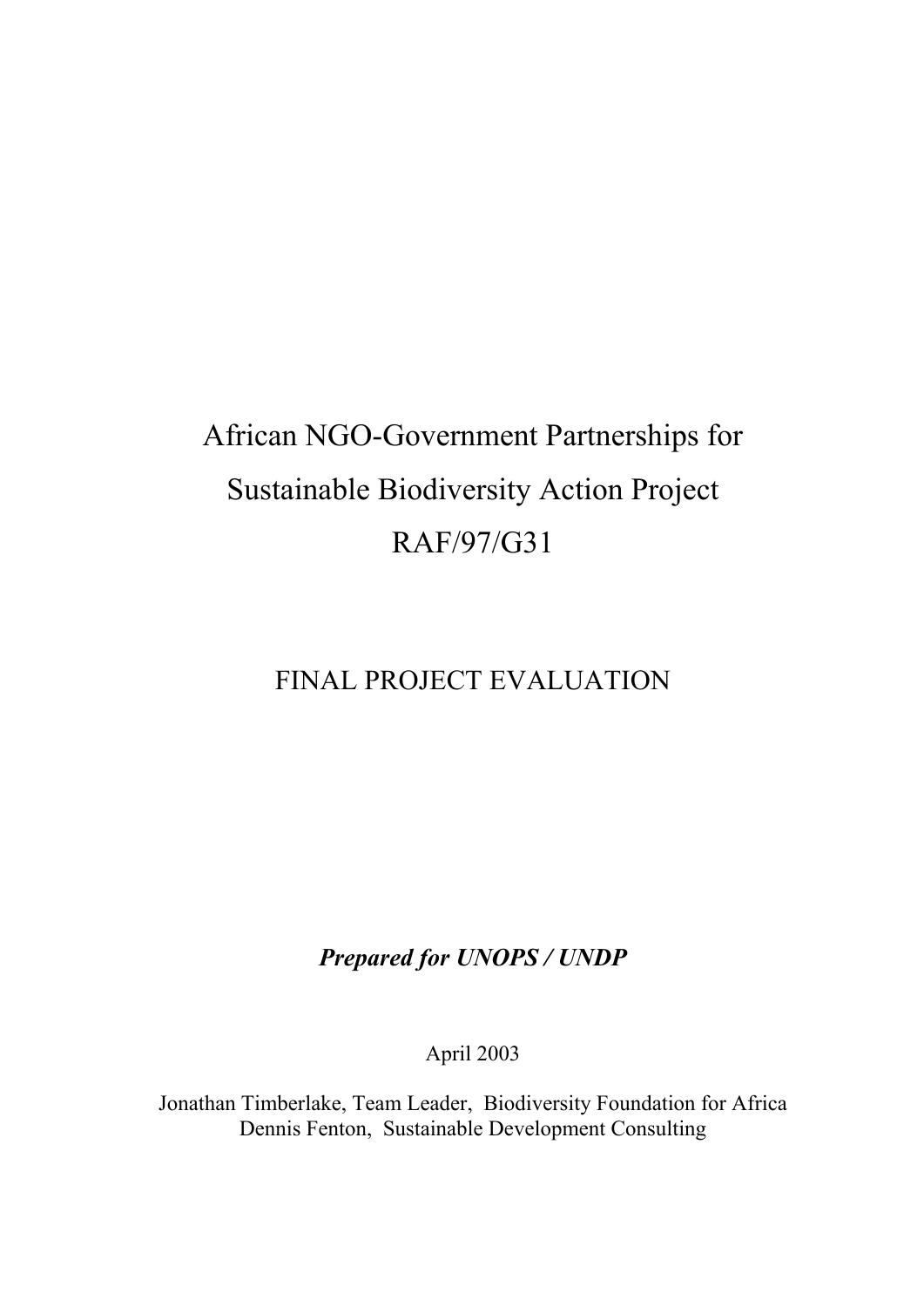# **Table of Contents**

| $1 \quad$ |  |  |
|-----------|--|--|
|           |  |  |
|           |  |  |
|           |  |  |
| 2.        |  |  |
| 2.1       |  |  |
|           |  |  |
| 2.3       |  |  |
| 2.4       |  |  |
|           |  |  |
| 3         |  |  |
| 3.1       |  |  |
| 3.2       |  |  |
| 3.3       |  |  |
|           |  |  |
| 3.4.1     |  |  |
| 3.4.2     |  |  |
| 3.4.3     |  |  |
| 3.4.4     |  |  |
| 3.4.5     |  |  |
| 3.4.6     |  |  |
|           |  |  |
| 5         |  |  |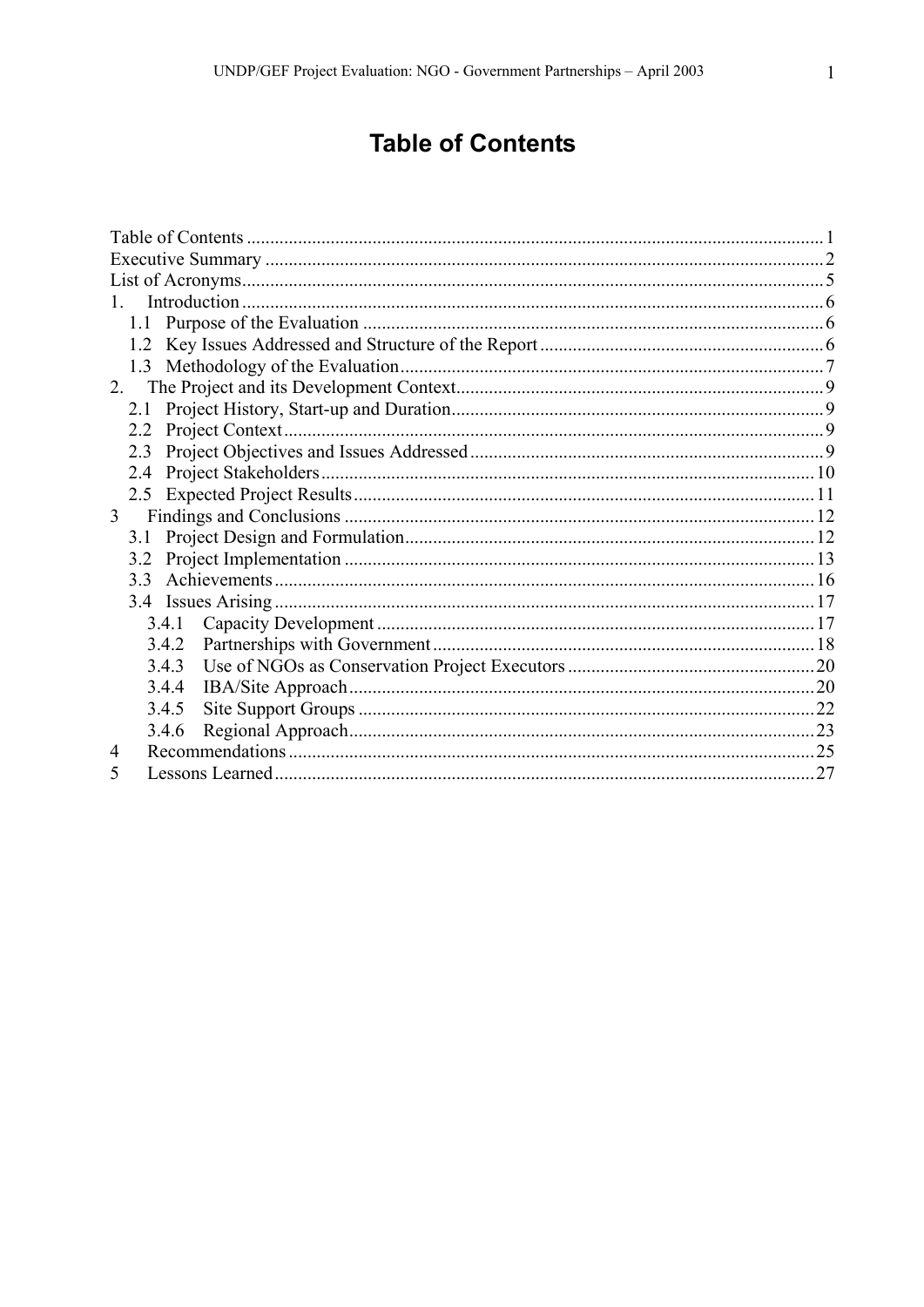# **Executive Summary**

The Terminal Evaluation of the African NGO-Government Partnerships for Sustainable Biodiversity Action Project (RAF/97/G31/1G/31) was conducted between 6 and 31 January 2003 by two independent international consultants. This five-year regional project sought to enhance biodiversity conservation in Africa through local and national NGO-Government partnerships in the Important Bird Area process. It was implemented by 10 of the 18 African NGO members of the Council for the Africa Partnership (CAP) of BirdLife International, viz. Burkina Faso, Cameroon, Ethiopia, Ghana, Kenya, Sierra Leone, South Africa, Tanzania, Tunisia and Uganda. The two Evaluators only visited 4 of the 10 countries, and the findings and conclusions reflect this.

Overall, the Evaluators found this to be an innovative, well-executed and successful regional project. It proved to be a good means of channelling international assistance in conservation down to the local level. Both national and international NGO partners functioned well, although some national NGOs are still fragile. Important links with government were established through a National Liaison Committee, bringing in NGOs as conservation partners. The IBA approach has shown itself to be a useful and appropriate means to focus conservation action, but with limitations regarding conservation of the full range of a county's biodiversity. Likewise, Site Support Groups show great promise in implementing conservation action in a number of circumstances where conservation focus can be maintained. It is recommended that GEF continue to work through such international and national NGOs.

The project was complex in its design, with a number of intertwined activities operating at a range of levels from local through national to regional. It was fundamentally about developing the capacity of people and NGOs to carry out site conservation in an effective way, and with the support of government. There were four important aspects to the project design:

- execution by national non-governmental organisations,
- co-ordination and mentoring of the partner national NGOs by their international NGO secretariat,
- use of the site-based, internationally-accepted Important Bird Area approach to identify conservation targets,
- use of local community groups to adopt and spearhead conservation action at individual site level, the Site Support Groups.

The project retained a good balance between activities such as capacity development, conservation on the ground, and efforts towards sustainability. One particular innovation was the necessity by national partners to leverage additional funding in order to achieve one of the main project outputs - conservation action on the ground. Most did this well, leading to greater organisational confidence and sustainability. It was often difficult to disentangle impacts and achievements due to the GEF project from those resulting from other conservation projects being carried out by national partners. This is recognised as a sign of maturity, both in design and in integration of activity within the organisation.

The project was perhaps too ambitious, both conceptually and in terms of expected outputs, but the individual national partners and the NGO partnership rose to the challenge. Better results may have been achieved if only eight had been involved, enabling co-ordination and support to be more focused. In particular, the project design did not adequately account for those partners that were poorly established at project initiation and those that did not receive substantial core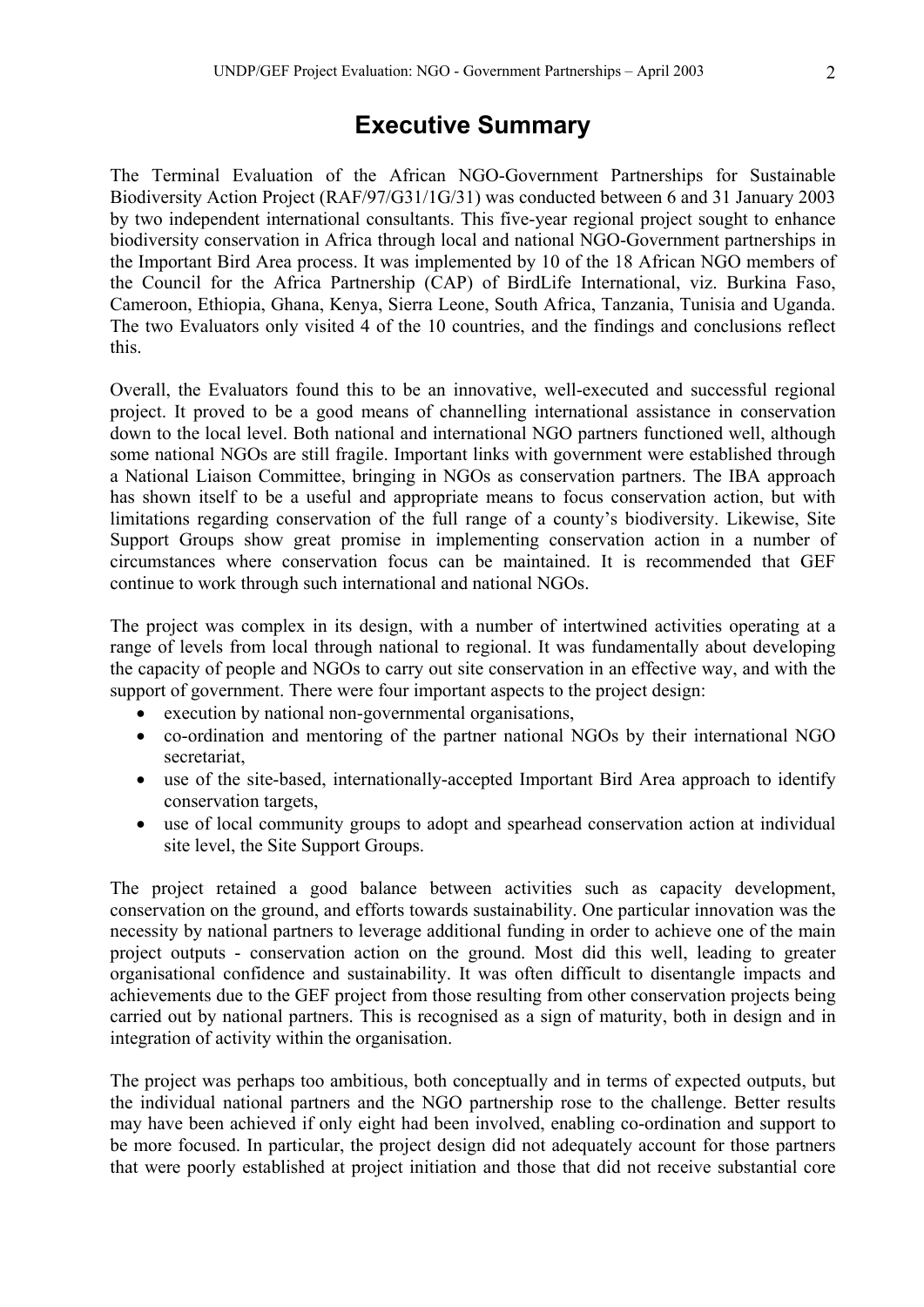funding from other organisations, such as the RSPB. Activities envisaged were the same for all NGOs, but with differing levels of achievement expected.

One project design weakness was the poorly articulated communication strategy for project activities and results, including advocacy. There was also poor articulation of regional objectives, particularly shown in the unclear role of the Sub-Regional Co-ordinators and the Technical Advisory Group. An opportunity was lost here to develop a stronger regional overview and voice in advocacy.

Project implementation was generally smooth with activities being carried out in a cost-effective manner. In great measure this was due to the involvement of dynamic, committed and competent individuals at both national and regional levels, the sense of national ownership and the strong base of the BirdLife Partnership. Mentoring and support of national partners by BirdLife International was very good, although more strategic guidance to partners could have been given.

National NGOs have shown themselves to be efficient and effective implementers of biodiversity conservation; lessons are rapidly learned and implemented. The use of a regional organisation to retain a broader conservation vision is important. Capacity of the national NGOs to carry out international projects, raise and administer funds was greatly increased during the lifetime of the project, as was that of many individuals involved and the BirdLife Africa Partnership. However, this did not generally extend to government institutions or other national NGOs. Although many national partners were transformed in their approach to conservation, some of the smaller ones remain fragile, dependent on a few committed individuals and an unreliable stream of donor funding. Attention needs to be given by the NGOs to identifying their "niche", their relative strengths and the direction they wish to go, and also to the manner in which they wish to operate.

One of the great successes of the project was the establishment of good relations between NGO partners and conservation agencies of national governments, a relationship that had often previously been fraught with suspicion. This was achieved both by the establishment of a broadly based National Liaison Committee (NLC) and by personal contacts. In some countries the NLC has broadened its mandate and will be acting in future as a forum for discussion on national conservation issues or as a way of involving NGOs in national conservation planning. In others it will probably become defunct, but the working relationships established may well be maintained. Relations between the national NGO partners and local government or other nationally active conservation NGOs were generally much less developed.

The Important Bird Area approach to conservation has shown itself to be a valuable tool. Sites are identified using internationally accepted criteria, which are a good entry point for monitoring of conservation impact. Sites are smaller and easier to envisage than ecosystems or habitats to the local population, and hence it is easier to motivate for conservation action. There appears to be some confusion on whether the identified IBA sites in each country are primarily for bird conservation, to be complemented by additional sites for other aspects of biodiversity, or whether they are a good surrogate for all biodiversity. This needs to be addressed at national level. The IBA process needs to be an integral part of the National Biodiversity Strategy and Action Plan, rather than developed separately as a national IBA conservation strategy.

One of the major weaknesses in implementation of the IBA approach has been the inadequacy of site monitoring. Targets and indicators have not been clearly articulated for most sites, and there appears to be no clear mechanism for analysing and feeding back findings into site management.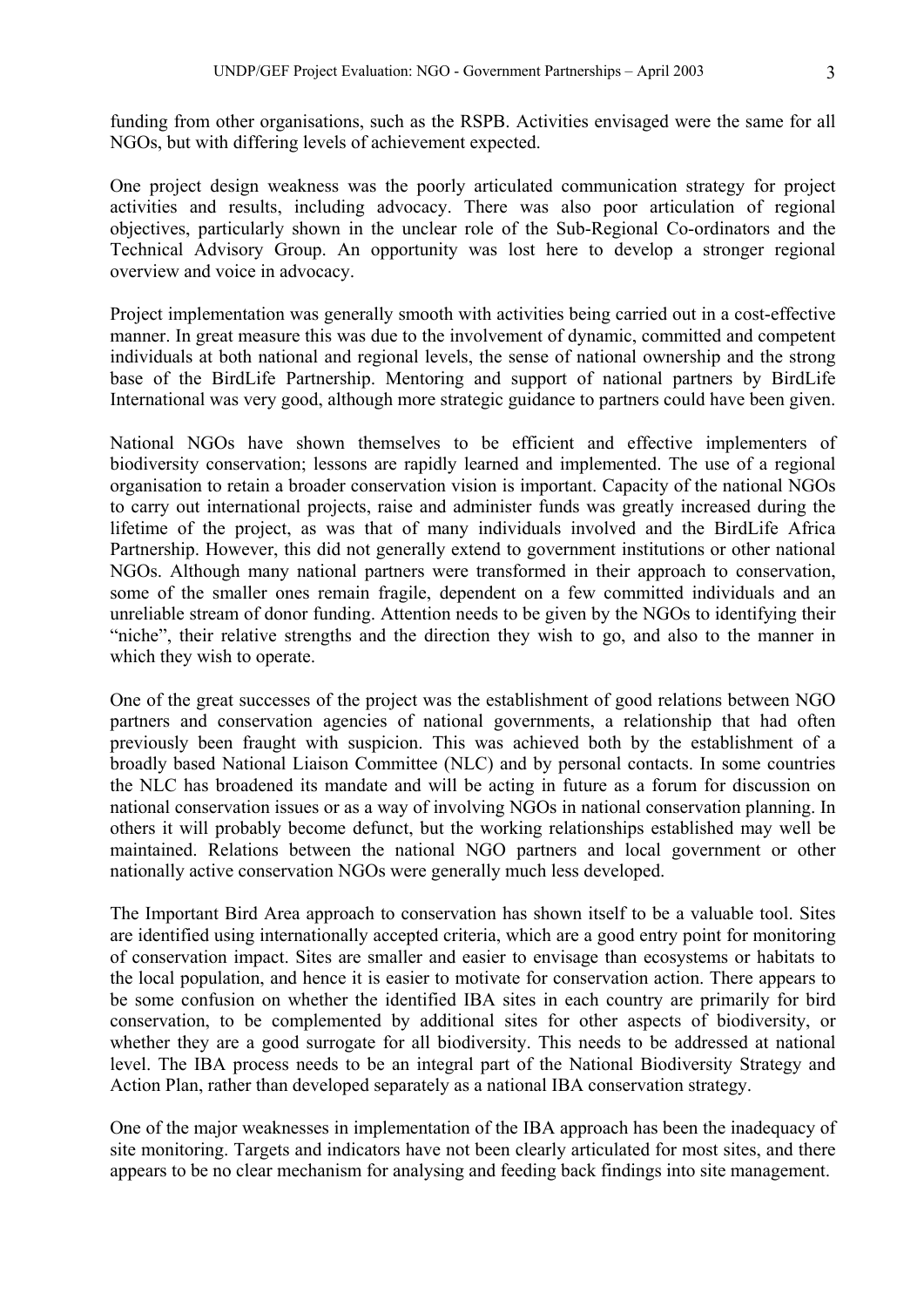Site Support Groups have shown themselves to be a good avenue for getting conservation action implemented on the ground through involvement of local communities. They are also a potential mechanism for articulating and feeding local concerns to national level. In some countries they represent a new approach, and have created much interest among government and other conservation agencies. From the evidence seen, their continued success and focus on conservation targets is doubtful in a number of cases. Potential success would appear to depend on national political and site circumstances, as well as on their own composition, structure and aspirations. Many still require much input of time and funding to maintain; they may not be the most cost-effective means of conservation when funding and other resources are limited. A strategy is required to wean them off significant external support and to ensure conservation objectives continue to be met. In the desire to involve communities, care must be taken to ensure other means of site and bird conservation, e.g. existing protected areas, are not lost sight of.

The project was better than most regional projects; it addressed appropriate issues and benefited from a regional approach. Its regional nature allowed valuable exchange of experiences between national NGOs. It helped create a critical mass of conservationists across the continent, and also increased the credibility of national partners and the acceptability of their activities. Although the project was regional, activities were primarily national with international co-ordination and support - an opportunity was lost for a regional overview and advocacy.

Twenty-two recommendations are given to both UNDP/GEF and to national partners. Major ones include: that GEF should continue to work through NGOs for conservation; that further evaluation needs to be done on the success of SSGs and the sustainable role of NGOs in conservation; that monitoring of conservation impact at sites needs to be improved; that a communications strategy needs to be developed to promulgate the IBA approach and activities to the broader conservation community; that core funding is still required for many NGOs; that the good liaison that NGOs have developed with government in each country is built upon; and that conservation targets need to be clearly articulated for each site and kept sight of by management.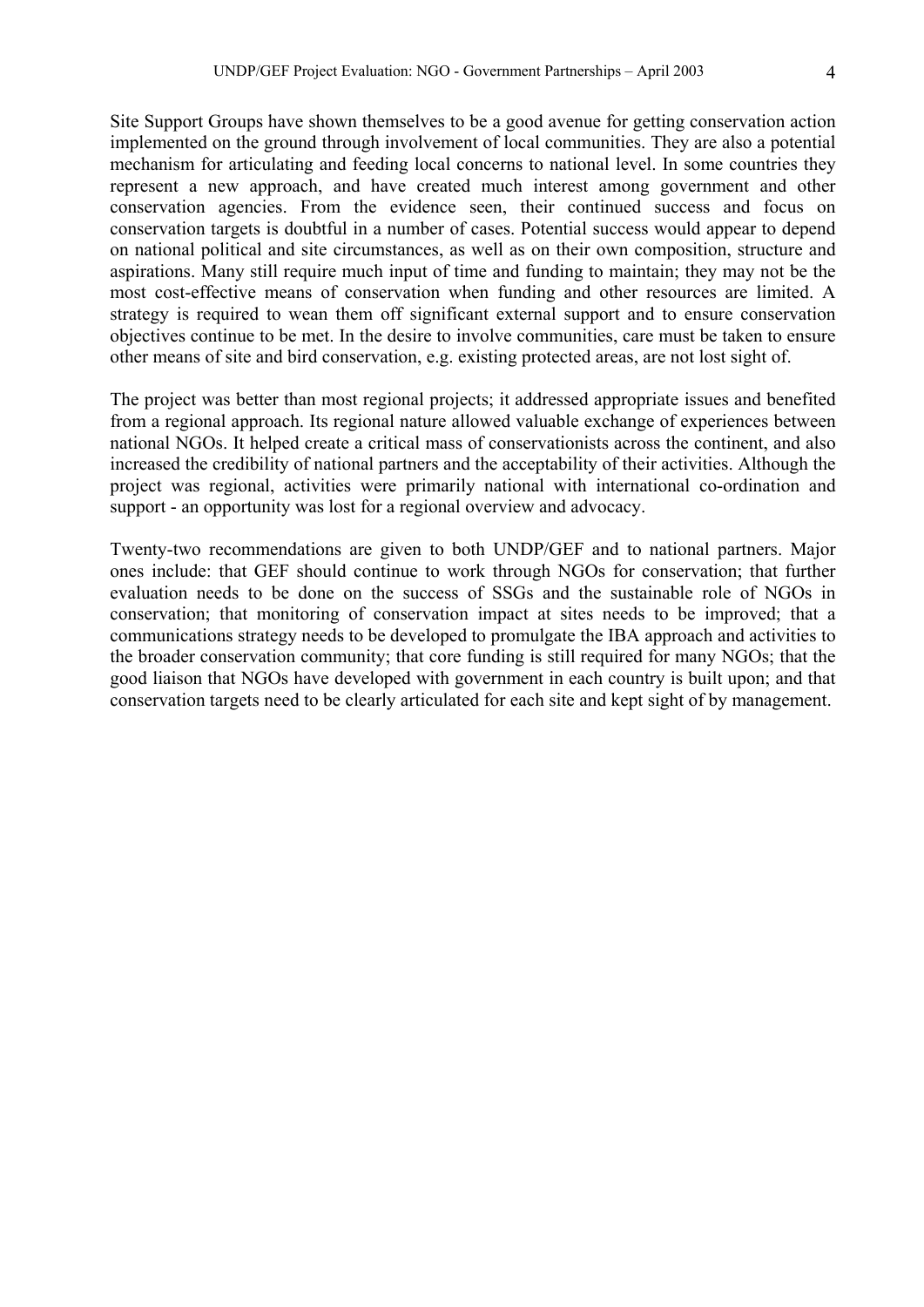# **List of Acronyms**

| AAO           | Association "Les Amis des Oiseaux" (Tunisia)                   |
|---------------|----------------------------------------------------------------|
| <b>APRM</b>   | Annual Planning and Review Meeting                             |
| BLI           | <b>BirdLife International</b>                                  |
| <b>BLIS</b>   | BirdLife International Secretariat                             |
| CAP           | Council for the Africa Partnership (of BirdLife International) |
| <b>CBCS</b>   | <b>Cameroon Biodiversity Conservation Society</b>              |
| <b>CBD</b>    | Convention on Biological Diversity                             |
| <b>CBNRM</b>  | Community-Based Natural Resource Management                    |
| <b>EWNHS</b>  | Ethiopian Wildlife and Natural History Society                 |
| <b>GEF</b>    | Global Environment Facility                                    |
| <b>GWS</b>    | Ghana Wildlife Society                                         |
| <b>IBA</b>    | Important Bird Area                                            |
| <b>MTE</b>    | Mid-Term Evaluation                                            |
| <b>MTR</b>    | Mid-Term Review                                                |
| <b>NBSAP</b>  | National Biodiversity Strategy and Action Plan                 |
| <b>NIBACS</b> | <b>National IBA Conservation Strategies</b>                    |
| <b>NLC</b>    | National Liaison Committee                                     |
| <b>NGO</b>    | Non-Governmental Organisation                                  |
| PDF           | Project Development Funds (GEF)                                |
| <b>PLG</b>    | Project Liaison Group                                          |
| <b>RSPB</b>   | Royal Society for the Protection of Birds                      |
| <b>SRC</b>    | Sub-Regional Co-ordinator                                      |
| SSG           | Site Support Group                                             |
| <b>STAP</b>   | Scientific and Technical Advisory Panel                        |
| <b>ToR</b>    | Terms of Reference                                             |
| <b>UNDP</b>   | United Nations Development Programme                           |
| <b>UNOPS</b>  | United Nations Office for Project Services                     |
| WSSD          | World Summit on Sustainable Development                        |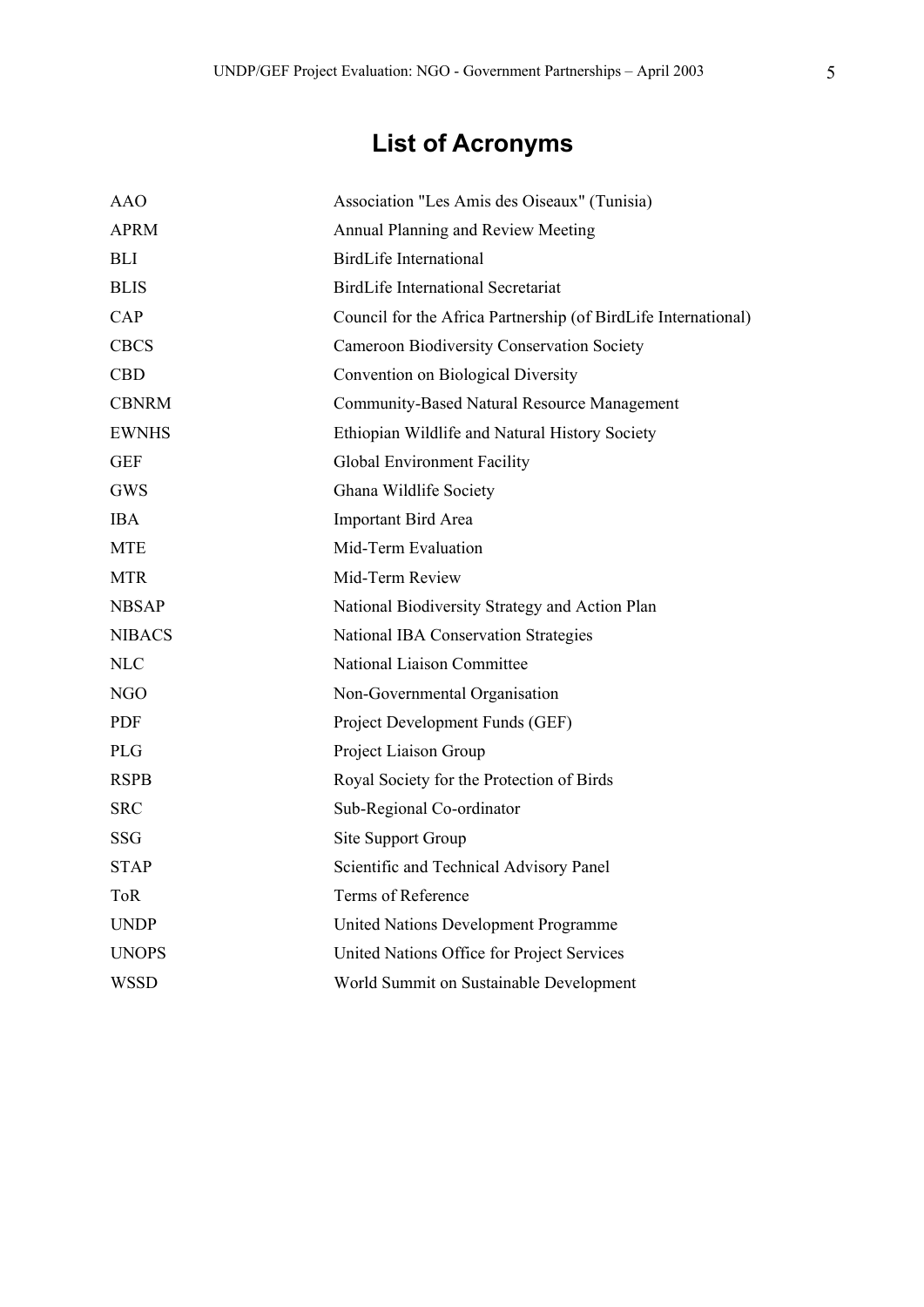# **1. Introduction**

# *1.1 Purpose of the Evaluation*

This UNDP GEF project "*African NGO-Government Partnerships for Sustainable Biodiversity Action*" was launched in April 1998 and finished in December 2002. The project has a regional component and activities in 10 African countries. In line with the procedures of UNDP/GEF and the other project partners, a final evaluation should be undertaken to provide an objective assessment of the project and its implementation. The Evaluation should address all issues related to the project, including design, management, implementation, monitoring and lessons learnt. In line with the specific ToR for this evaluation (see Annex 1), the evaluation should also:

- identify strengths and weaknesses in implementation;
- assess level of achievement of the intended impact and potential for sustainability;
- capture lessons in project design, implementation and management; and
- make recommendations regarding specific actions that might be taken in future projects.

# *1.2 Key Issues Addressed and Structure of the Report*

The project is complex in its structure and hence difficult to evaluate. There are a number of intertwined innovations, and it has activities at a number of different levels and by a range of partners or implementers. It can be evaluated from two differing points of view – that it is about developing capacity of both people and institutions to carry out conservation action, or that it is about achieving actual conservation impact on the ground, measured in terms of biodiversity conserved.

GEF projects should show positive conservation impact, not just increased capacity among conservationists. But the period of the project is really too short to demonstrate this at present. The project, by empowering NGOs to play a role in national conservation (through organisational vision, capacity and government acceptance) and by nurturing a number of professionals in Africa to carry this out (even outside the target NGOs), may have made a significant contribution.

The project has, understandably, evolved since its original formulation and moved on from the original immediate objective of "enhancing biodiversity conservation in Africa through local and national NGOgovernment partnerships in the Important Bird Area process". Given that this evolution has been consensual, and given the experimental nature of the project, we intend to evaluate it primarily on the basis of what it has evolved into, rather than against the original logframe, although the latter has also been done (see Achievements, Section 3.3).

The Terms of Reference for the Evaluation (Annex 1) requested that four key issues of concern to the project and its implementation be assessed and considered. These are: (i) the impact and usefulness of the mid-term evaluation exercise (undertaken in May/June 2000); (ii) the fact that at project outset the implementing agencies in the 10 different countries were at very different levels of organisational development; (iii) the appropriateness of using the existing network of partners within the BirdLife International partnership as national implementing partners; and (iv) the comparative advantages of regional approaches vis-à-vis the alternative of implementing separate projects in each country.

Apart from the obvious project attributes to evaluate – project design, implementation, achievements, capacity built – the Evaluation Team identified four interesting aspects that emerged during project implementation and that merit being specifically addressed. These are: (a) the use of birds, IBAs and a site-based approach to conservation, (b) the use of site-based conservation action groups, (c) the utility and value of NGOs as partners for government and others involved in conservation, and (d) the benefits of a regional approach with co-ordination and co-operation between countries.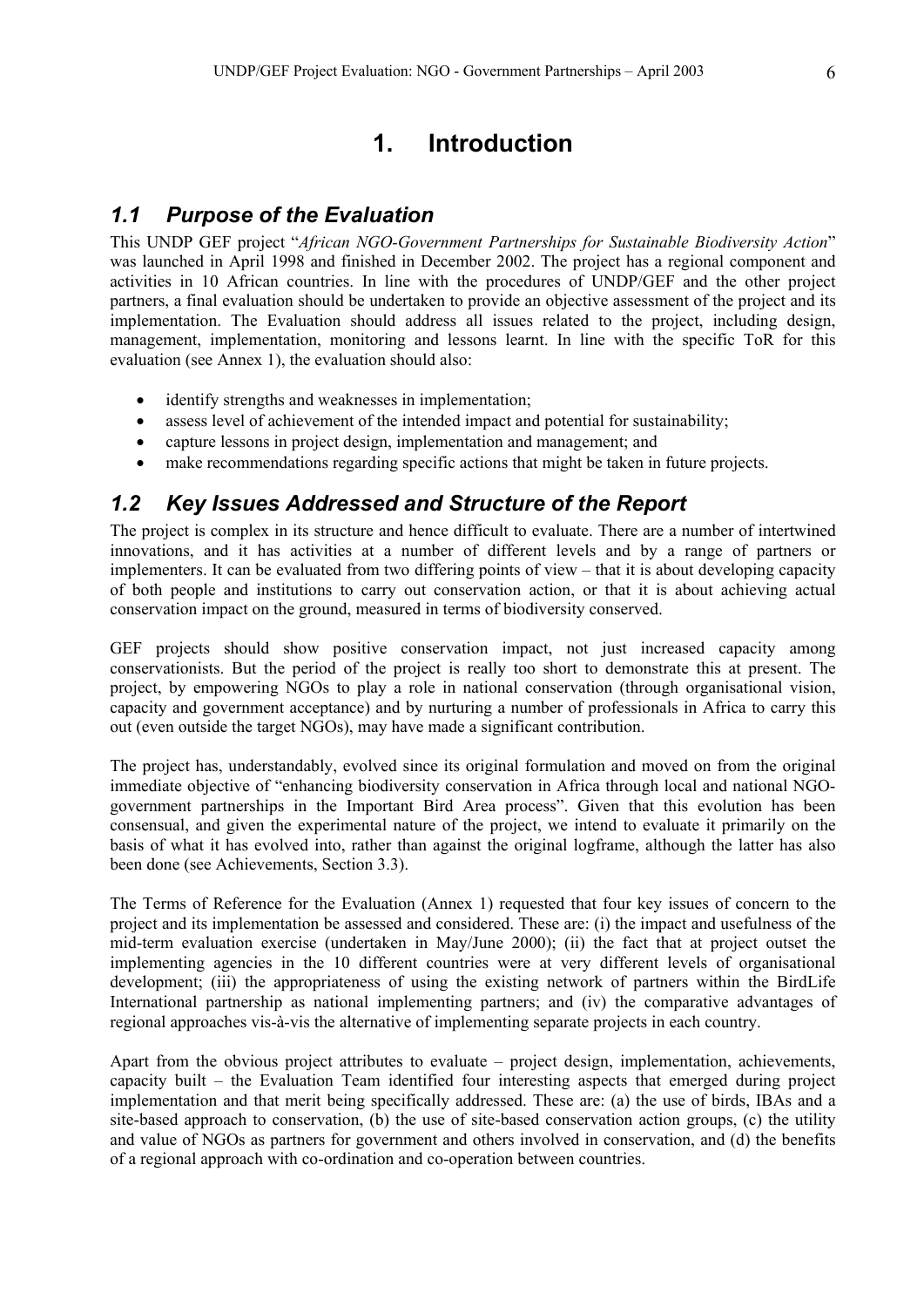In order to address the standard demands of an evaluation report, but also to draw out all important lessons from such an innovative and complex project, this report is divided into five Sections. Section 1 provides an introduction to the evaluation and its overall purpose. Section 2 describes the context to the project, its historical development and what it set out to achieve. Section 3 provides the main body of the evaluation team's findings. Within this, Sections 3.1 to 3.3 describe the findings and conclusions with regard to project design and formulation, project implementation, and overall project achievements, respectively. Section 3.4 then discusses six fundamental aspects that cut across or underlie all elements of the project design and implementation. The six issues are:

- 1. Project achievements and limitations in terms of capacity building, particularly at the level of national NGOs.
- 2. The development and use of partnerships in conservation action, in particular partnerships between NGOs and national governments.
- 3. The use of NGOs (specifically national BirdLife partners) in implementing conservation activities and in the execution of GEF projects.
- 4. The effectiveness and appropriateness of the site-based approach to conservation, specifically the use of IBAs with their scientifically based criteria for site selection. Issues related to monitoring and conservation science are also covered here.
- 5. The use and promotion of the Site Support Group (SSG) approach in carrying out site-based conservation actions on the ground, giving local communities responsibility and ownership.
- 6. The relative advantage of a regional approach, integrated and co-ordinated across a number of countries, rather than a series of national projects.

Section 4 provides 22 recommendations, noting which concern international or national project stakeholders. Section 5 summarises the lessons learnt from the project. Annex 2 gives a detailed itinerary of the Evaluation Mission, Annex 3 lists persons met and documentation reviewed, Annex 4 gives an outline of questions asked, and Annex 5 gives brief accounts of the six field sites visited.

# *1.3 Methodology of the Evaluation*

<u>.</u>

The Evaluation commenced with the commissioning of 10 country-based evaluation reports to be prepared by independent national consultants in each of the participating countries. These national evaluations only covered the activities of the national implementing agency in the country. Next, the International Evaluation Team (henceforth the *Team*) was provided with general documentation regarding the project formulation, design, implementation and impacts. The Team then met in Nairobi, Kenya with key project partners, notably UNDP/GEF, BirdLife International, RSPB, and the National Project Managers from the BirdLife Partner NGOs in each country. Following an initial briefing, the Team participated in the final Annual Planning and Review Meeting (APRM) at Naivasha, Kenya. During this meeting, the Team was able to hold individual discussions with many key individuals, particularly the national project managers<sup>[1](#page-7-0)</sup>. The Team also collected and reviewed related documentation. By the end of the APRM, approximately half of the national evaluation reports were available in draft form for review.

The next stage in evaluation consisted of an in-depth assessment of activities at national and local levels. Prior to the country visits, the team developed a framework for guiding discussions and questions (Annex 4). For logistical and financial reasons, it was not possible for the Team to visit all 10 participating countries. The Team was requested to select three countries to visit as case studies. The aim of these case studies was not to evaluate the three countries specifically, but to use them as a means of understanding and evaluating the project as a whole. The Team felt that in selecting countries it should aim to: (i) visit as a Team at least one country in both East and West Africa; (ii) visit at least one country which, at project outset, had a strong NGO partner and a relatively advanced IBA process, and one that had a relatively immature NGO partner; (iii) visit at least one Anglophone and at least one Francophone country; and (iv) visit countries that are more representative of the Africa region as a whole, so that the lessons learnt could be applicable to a largest number.

<span id="page-7-0"></span><sup>1</sup> For logistical reasons the Tunisia and Cameroon National Project Managers were unable to attend the Review Meeting and were unavailable for individual discussions at this time.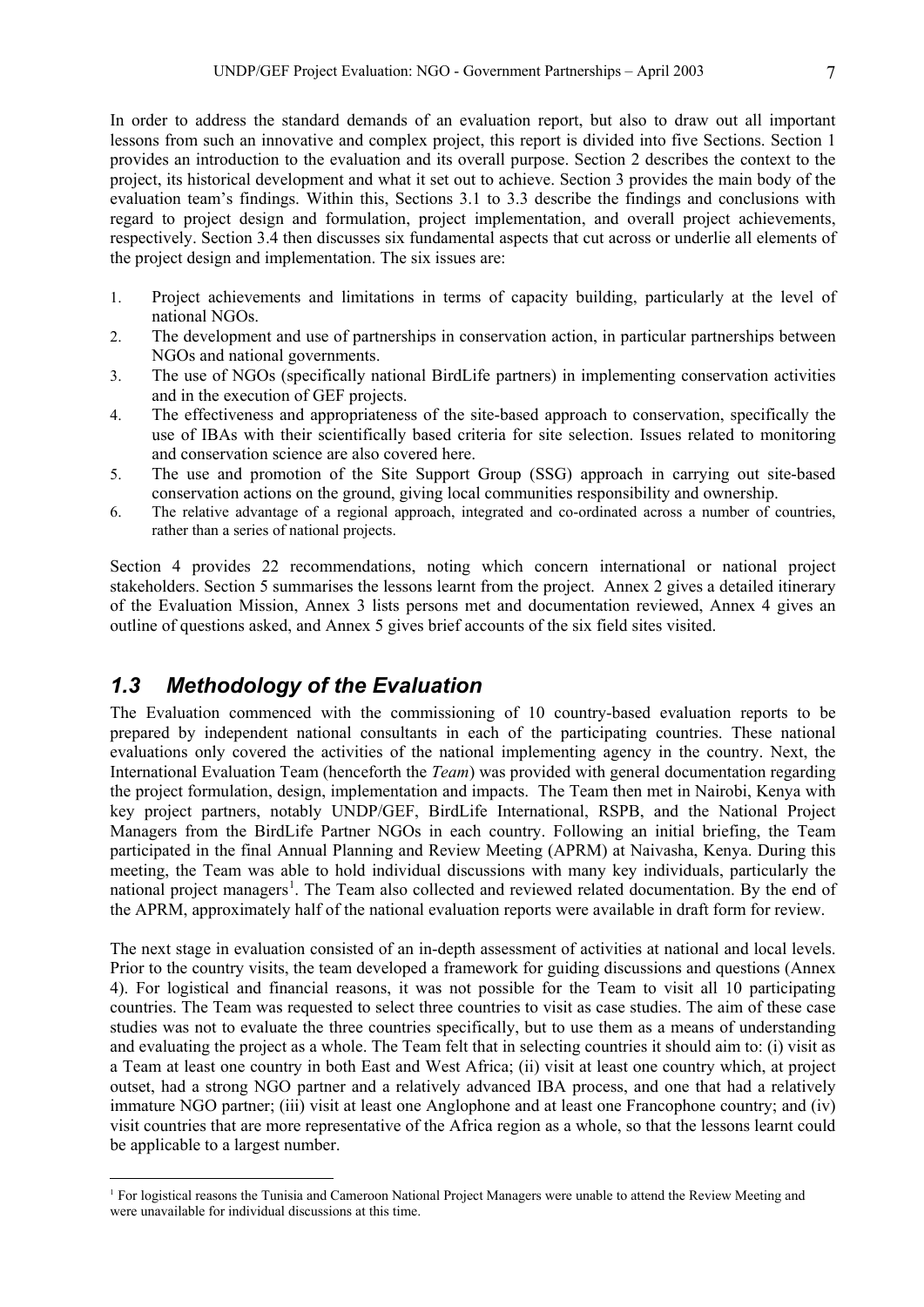Based on the above criteria, the Team visited Ghana for one week, and then one Team member (J. Timberlake) visited Ethiopia and the other (D. Fenton) visited Cameroon. In each country, the team members met with key national stakeholders and visited two IBA sites. A short report on the IBA site visits in these countries is provided in Annex 5[.2](#page-8-0) The Team then met up again in Nairobi in order to prepare the Evaluation Report, and to briefly visit the Kenya national project. Draft findings were presented to the BirdLife International Secretariat and members of NatureKenya, and their verbal comments were incorporated into a Draft Evaluation Report. Finally, the Draft was circulated to all project stakeholders who were given one month to provide comments. Comments focused primarily on (i) the involvement of the partners in project development, (ii) issues concerning the role of the Sub-Regional Co-ordinators and support for weaker partners, (iii) the sustainability and conservation impact of SSGs, (iv) regional products and how regional the project was or could have been, and (v) the need for more examples. The Team Leader (J. Timberlake) used the comments provided to correct, add to or clarify the Draft to prepare a Final Evaluation Report.

In general, the national evaluation reports provided a simple, positive listing of project activities and outputs. They did not greatly contribute to the Team's assessment of the project's impact. As the Evaluators only evaluated three countries in detail out of the 10, examples primarily come from these. This has also, of necessity, influenced the Team's conclusions and Lessons Learned. The report remains our observations and perceptions from extensive interviews and often probing questioning of national project managers and international stakeholders, and three country visits. It cannot be considered fully comprehensive or necessarily applicable to all partners.

<u>.</u>

<span id="page-8-0"></span><sup>&</sup>lt;sup>2</sup> Country reports were prepared for these three countries and presented to the national teams. Copies are available at the BirdLife International Secretariat office in Nairobi.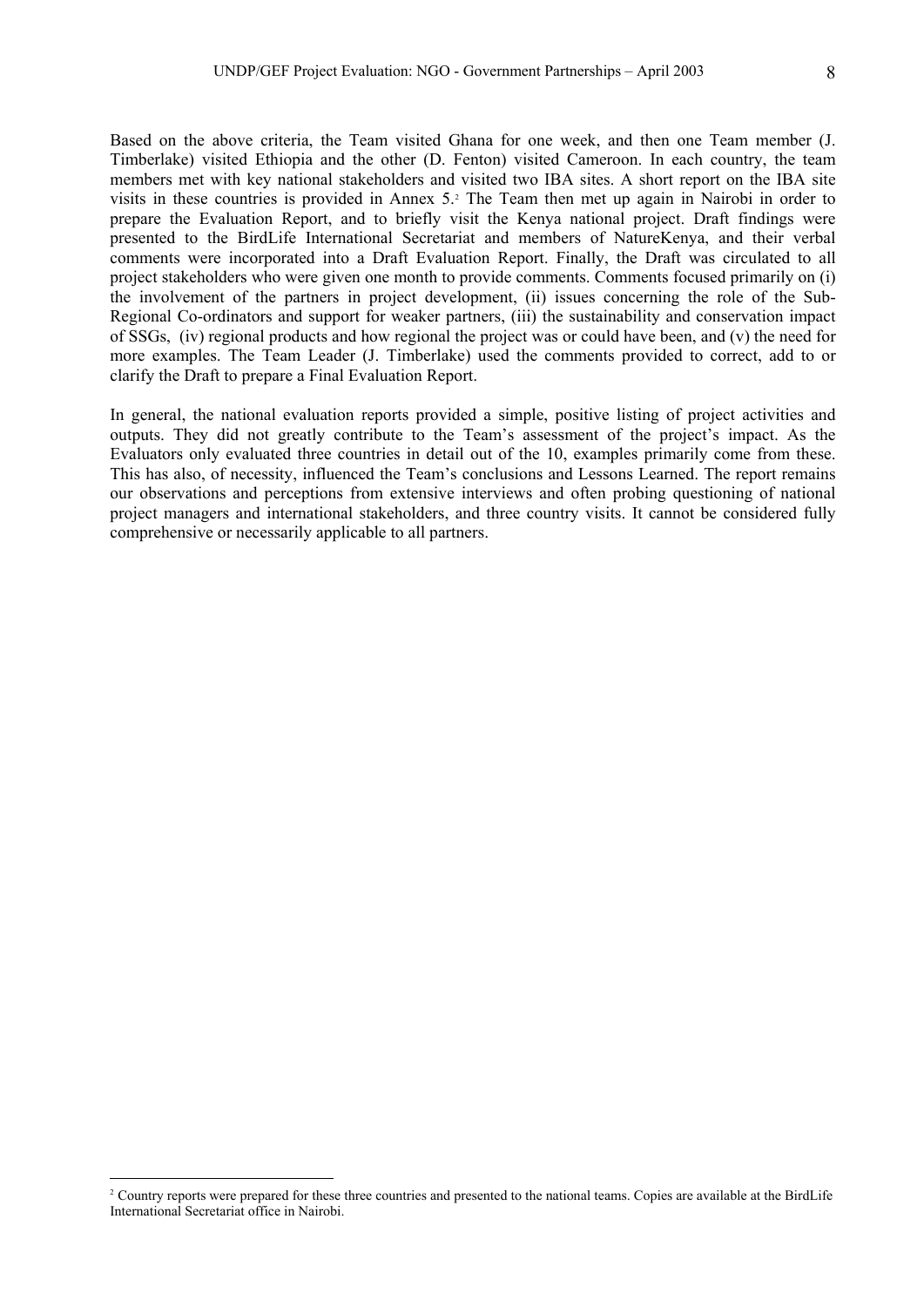# **2. The Project and its Development Context**

# *2.1 Project History, Start-up and Duration*

Established in 1994, BirdLife International (BLI)<sup>[3](#page-9-0)</sup> is a global partnership NGO with a Secretariat (BLIS) based in the UK. Recently (at GEF project termination), an Africa office has been established in Nairobi. In the early 1990s, BLI, with the support of its African partners, initiated a process targeting the conservation of globally important bird biodiversity in Africa. By 1994, with the process underway in some countries, BLI and 19 of its African partners (the *BirdLife Africa Partnership*) approached UNDP/GEF for support in furthering this process. With PDF A and PDF B support, BLI and its partners undertook a region-wide consultation and assessment to clarify the issues, to design the project activities, to establish appropriate working relations with government agencies, to select the most appropriate countries for initial action, and to develop a GEF proposal. This proposal, which focused GEF support into 10 countries<sup>[4](#page-9-1)</sup> across Africa, was approved in mid-1997 and the UNDP project document in early 1998.

Project activities started in 8 of the 10 countries in the second half of 1998. Activities started approximately 15 months late in Sierra Leone (due to in-country security problems) and Tunisia (due to institutional complications). By January 2003, all partner countries had completed their planned activities, with the exception of Tunisia, which had requested a six-month extension with no budget increase.

The GEF contribution to the project was US\$ 4.52 million (including PDF A and PDF B activities). According to the approved GEF Project Brief and UNDP Project Document, project co-financing was US\$ 7.117 million. The main sources of this co-financing are the BirdLife International Partnership, RSPB, European Union, UK/Darwin Initiative and the UK Overseas Development Administration. The Brief and Project Document did not provide details of this co-financing in terms of geographical or technical focus.

# *2.2 Project Context*

Although the context varied significantly across the participating countries, some elements of it applied in most or all of them. The most pertinent of these were:

- The process of identifying and describing Important Bird Areas (IBA) was ongoing in many countries across the region. The BirdLife Africa Partnership of national NGOs was implementing this process with support from the BirdLife International Secretariat, often with additional support from RSPB.
- High levels of poverty and limited economic growth in and around biodiversity-rich sites. At the same time, the international donor community is increasingly focusing its attention on poverty alleviation, strengthening governance and economic development;
- A general and growing frustration with the limits to existing approaches to biodiversity conservation, either through enforcing protected areas or through community-based natural resource management schemes;
- The general weakness of local NGOs to effectively influence national development, poor collaboration amongst the members of the conservation community, and the increasing limitations of governments to implement site level biodiversity conservation actions due to decreasing budgets and human resources.

# *2.3 Project Objectives and Issues Addressed*

The overall objective of the project was *to enhance biodiversity conservation in Africa through local and national NGO-government partnerships in the Important Bird Area process.*

<sup>&</sup>lt;u>.</u> <sup>3</sup> BirdLife International's predecessor was the International Council for Bird Preservation, ICBP.

<span id="page-9-1"></span><span id="page-9-0"></span><sup>4</sup> Burkina Faso, Cameroon, Ethiopia, Ghana, Kenya, Sierra Leone, South Africa, Tanzania, Tunisia and Uganda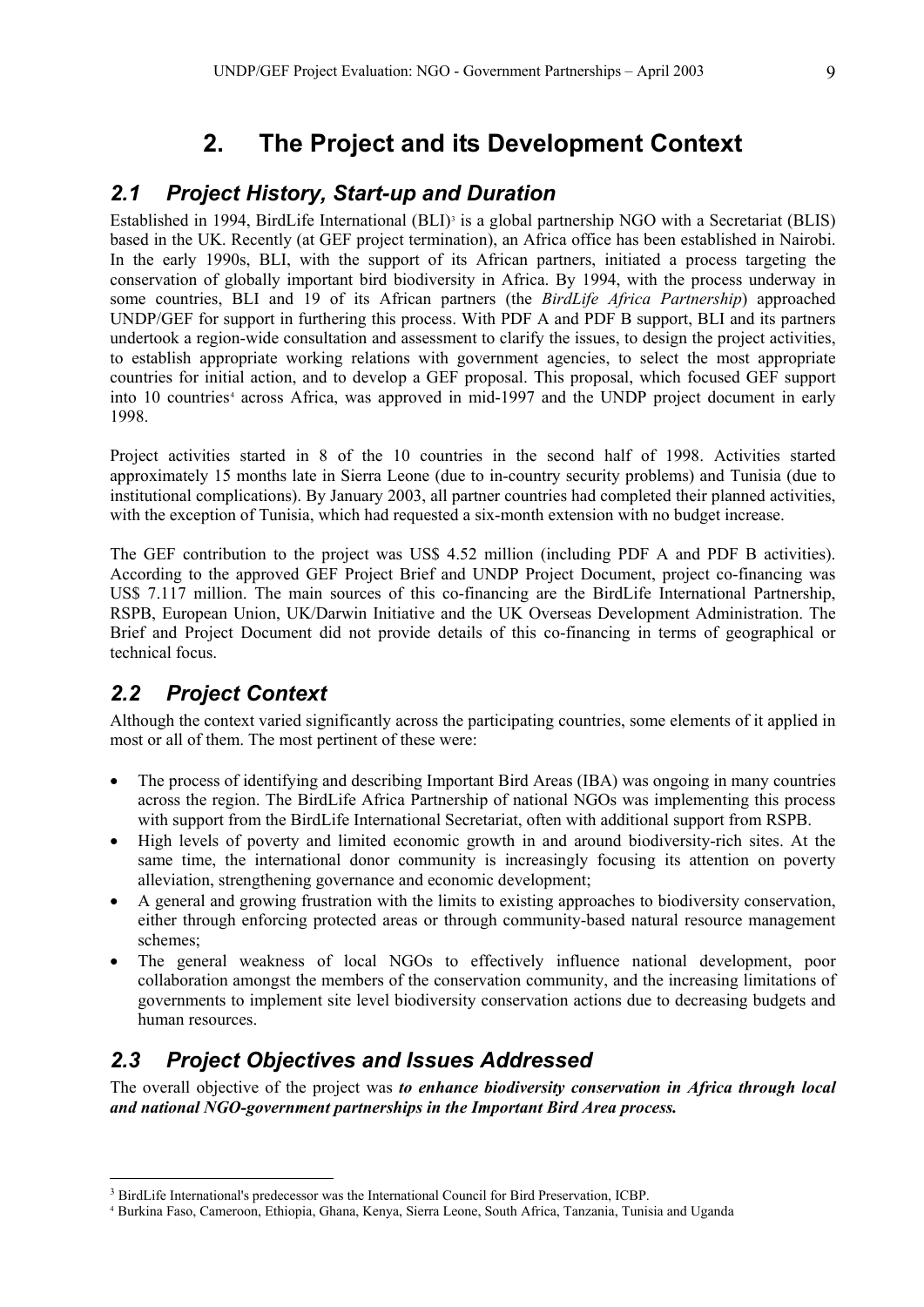The Important Bird Area process consists of: (i) identifying and inventorying key biodiversity sites using an objective, internationally agreed, scientific process with birds as indicators (the sites are known as *Important Bird Areas* or IBAs); (ii) monitoring IBAs and setting priorities for conservation action at them; (iii) initiating site-level conservation action; and (iv) developing national site conservation programmes in which the cycle of monitoring, action and advocacy is well-established, with security of future funding. In each country, the work is undertaken by national teams under the co-ordination of the BirdLife national partner with technical inputs from BLIS and others. Appropriate participation guarantees that the process belongs to an in-country constituency, which greatly enhances the prospects of conservation action.

The GEF project set out to support and scale-up the ongoing IBA process continent-wide. Specifically, GEF funds were secured to develop existing national IBA programmes in 10 countries. They were also to be used to enhance regional co-ordination and sharing of skills, broaden the institutional base, consolidate sustainability and permit expansion and replication of the process in a further suite of African countries.

The project represented an innovative way of channelling international support to the African biodiversity conservation community. In the project, UNDP/GEF support fed directly into a regional partnership of national NGOs, and aimed to ensure that best international knowledge and practices were adopted through mentorship provided by the BirdLife Secretariat. This is innovative in two aspects. Firstly, other GEF projects of this scale had either worked through national governments or international NGOs. This project would actually build up, and in some countries even construct, NGOs. Secondly, the partnership allowed for a balanced, multi-country approach to develop a working, mutually sustaining network of support to the African conservation community.

# *2.4 Project Stakeholders*

UNDP/GEF represents the project financier. UNDP/GEF played an important role in project development, appraisal and approval. Once projects begin, UNDP/GEF's role is principally technical backstopping, overall guidance, and any necessary trouble-shooting. UNDP/GEF also has a key responsibility in disseminating project lessons and ensuring their uptake in the global conservation community, notably through GEF.

UNOPS is the dedicated execution agency of the UN. As the Executing Agency, UNOPS is responsible for ensuring a timely and appropriate use of financial resources, for the timely distribution of payments, for procuring inputs and services, and for ensuring that the project planning and reporting meet UN standards and procedures.

UNDP Country Office's role may vary from country to country, depending on needs and capacity. The Country Office role may include representing UNDP/GEF and UNOPS in-country, providing technical backstopping, facilitating partnership development, trouble-shooting, and overseeing the disbursement of payments.

BirdLife International Secretariat is the co-ordination hub of all the BirdLife partners across the world. BLIS was the main single driver of project development, and was also the main sub-contractor in the project. As such, its roles in project implementation included: providing co-ordination; providing technical support (i.e. related to birds, conservation, organisational development and project management) to all national partners; facilitating the flow of information, skills and lessons across the countries; ensuring the documentation and dissemination of lessons learnt; and the expansion of the IBA process to other countries in Africa.

National NGO. In each country, the national implementing agency was always the national BLI Partner or Affiliate. The partner varies from country to country. It may be a broad-based, nature conservation society, or it may be a new organisation with a specific focus, e.g. birds. As a project sub-contractor in each country, the respective NGO's role is to manage, co-ordinate and implement all in-country activities, at both national and site level.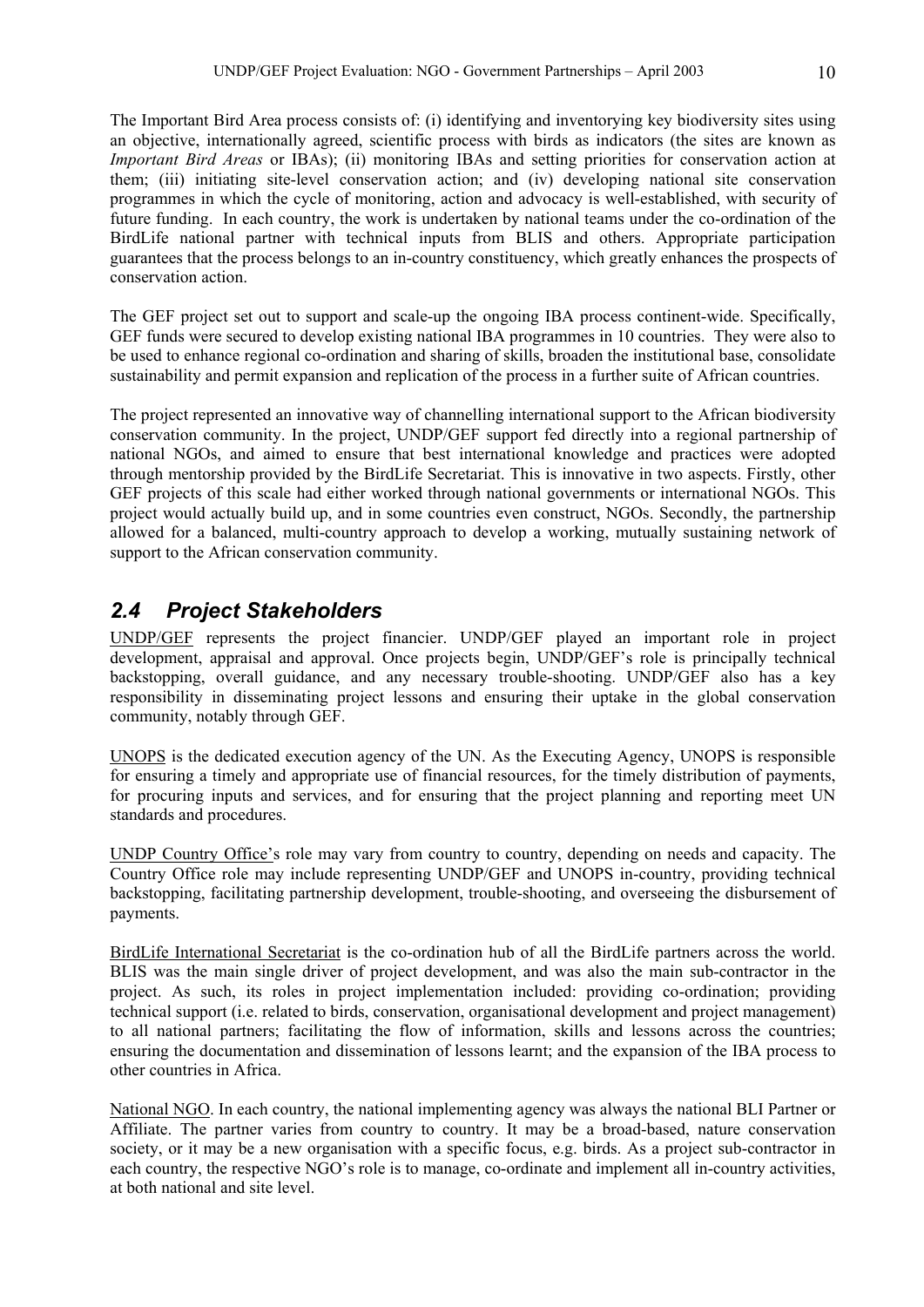Other national stakeholders included government agencies, experts and NGOs. These varied from country to country. Involvement was usually formalised through the National Liaison Committee (NLC).

RSPB, European Partners of BirdLife International and other co-financers played a key role in cofinancing project activities, strengthening the national implementing agencies (in many, but not all countries) and providing further technical support. The precise role and involvement varied considerably across the 10 countries.

The Council for African Partners is the highest forum for decision-making and co-ordination of the BirdLife Partnership in Africa. As such, it played a role in guiding the project, in co-ordinating with other activities and in disseminating to non-project countries. The CAP meets annually.

# *2.5 Expected Project Results*

The GEF Project Brief and UNDP Project Document provide a large number of possible, proposed and anticipated project results. These can be divided into three categories, as follows:

- Increased capacity in the conservation community at both national and local level, notably in the BirdLife Partner. This includes an improved policy and legislative framework, strengthened partnerships within the conservation community, strengthened scientific and technical standing, and improved tools for site conservation;
- Local-level conservation impact. Although not a direct result of GEF-funded activities, the project is expected to generate follow-on activities that bring about measurable improvements in the conservation status of many of the IBA sites;
- Regional impact in terms of strengthened co-ordination, improved partnerships and improved information management and flow.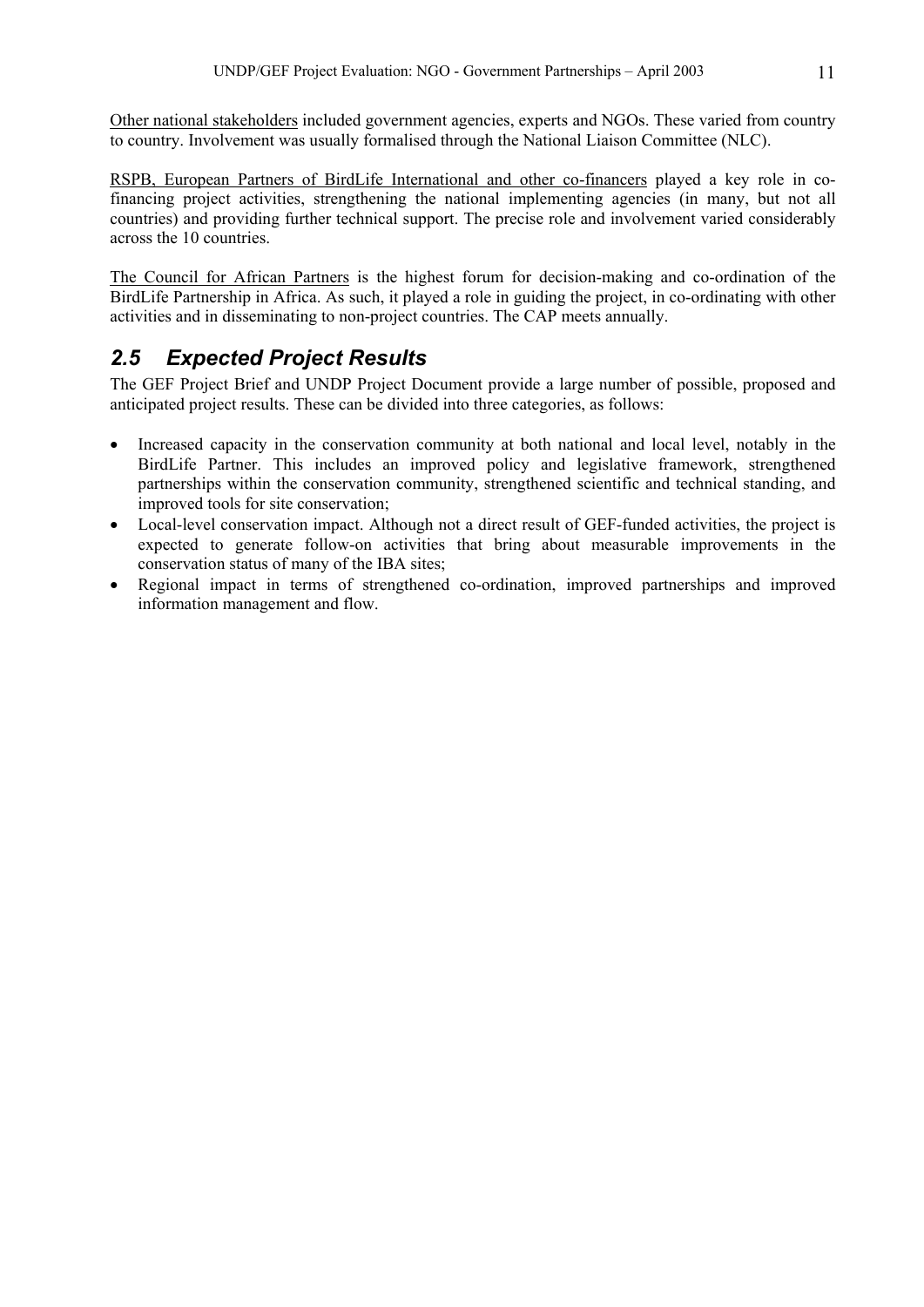Overall, the Evaluators found this to be a well-executed, innovative and successful regional project. It proved to be a good means of channelling international assistance in conservation down to the local level. Both national and international NGO partners functioned well, although there are concerns on the fragility of national NGOs and sustainability of conservation impacts.

Links with government were established through National Liaison Committees, bringing in NGOs as conservation partners. The IBA approach to conservation shows much promise, allowing a clear identification of targets, but has limitations regarding conservation of the full range of a county's biodiversity. The use of local Site Support Groups as conservation partners can work in some instances, but is not always the most appropriate conservation tool.

The evaluation findings and conclusions are given under three headings covering project design (Section 3.1), project implementation (Section 3.2) and project achievements (Section 3.3). This is followed by a discussion on six broader issues emerging from the project activities and achievements (Section 3.4).

# *3.1 Project Design and Formulation*

The project contained a number of innovations, particularly: (1) the use of NGOs as executing partners including for overall co-ordination; (2) the adoption of a scientifically-credible site-based approach to conservation; (3) the use of community Site Support Groups to implement conservation action and take ownership of the process; and (4) the requirement for NGOs to seek and obtain other funding in order to achieve project objectives. The project design was also innovative in that it built upon and into the Africa Partnership of BirdLife International, which appears to be unique in Africa. Each partner is independent and has full autonomy, although some are much weaker than others. There was a merging of interests between national and international partners, greatly encouraged by regular project meetings and the CAP.

- The project was sensitive to regional, national and local ownership, and designed to be adaptable to them. It showed a good balance between the need for regional coherence and the need to be responsive to individual countries needs. The design was flexible and achieved good national ownership. However, it was not clear to the Evaluators to what extent national partners were involved in the formulation process. Implementation was strongly national.
- The GEF project design process was long; there was a multitude of agendas as well as institutions. Did this lead to an improvement in project design and team spirit, or did it detract from potential achievements through loss of momentum and unnecessary compromise? In the case of this project it does not appear to have unduly affected momentum, commitment or direction. The evaluators were told that there were no substantial changes in the design during that period, just recasting in light of changing GEF/UNDP requirements.
- The GEF/STAP review was undertaken immediately prior to submitting the Project Brief to GEF for approval after a long, consultative formulation process. At this late stage, it was difficult for the review to contribute significantly to the technical design of the project.
- No problem was identified or articulated in the project design, hence the relationship between outputs and activities was not clear. For example, was the project aimed at individual capacity building, or at improving NGO-government relations, or at achieving conservation impact at selected sites? Or was it designed to be experimental – seeing what possibilities there were for NGO involvement in conservation and the site based/community involvement approach? We have taken the latter approach in the evaluation.
- The logframe indicators were not very useful in some instances. For example, those relating to the Immediate Objectives: "no IBAs removed", although there appear to be no criteria for this; "conservation status maintained", when it is not clear if this refers to legal status (which is of dubious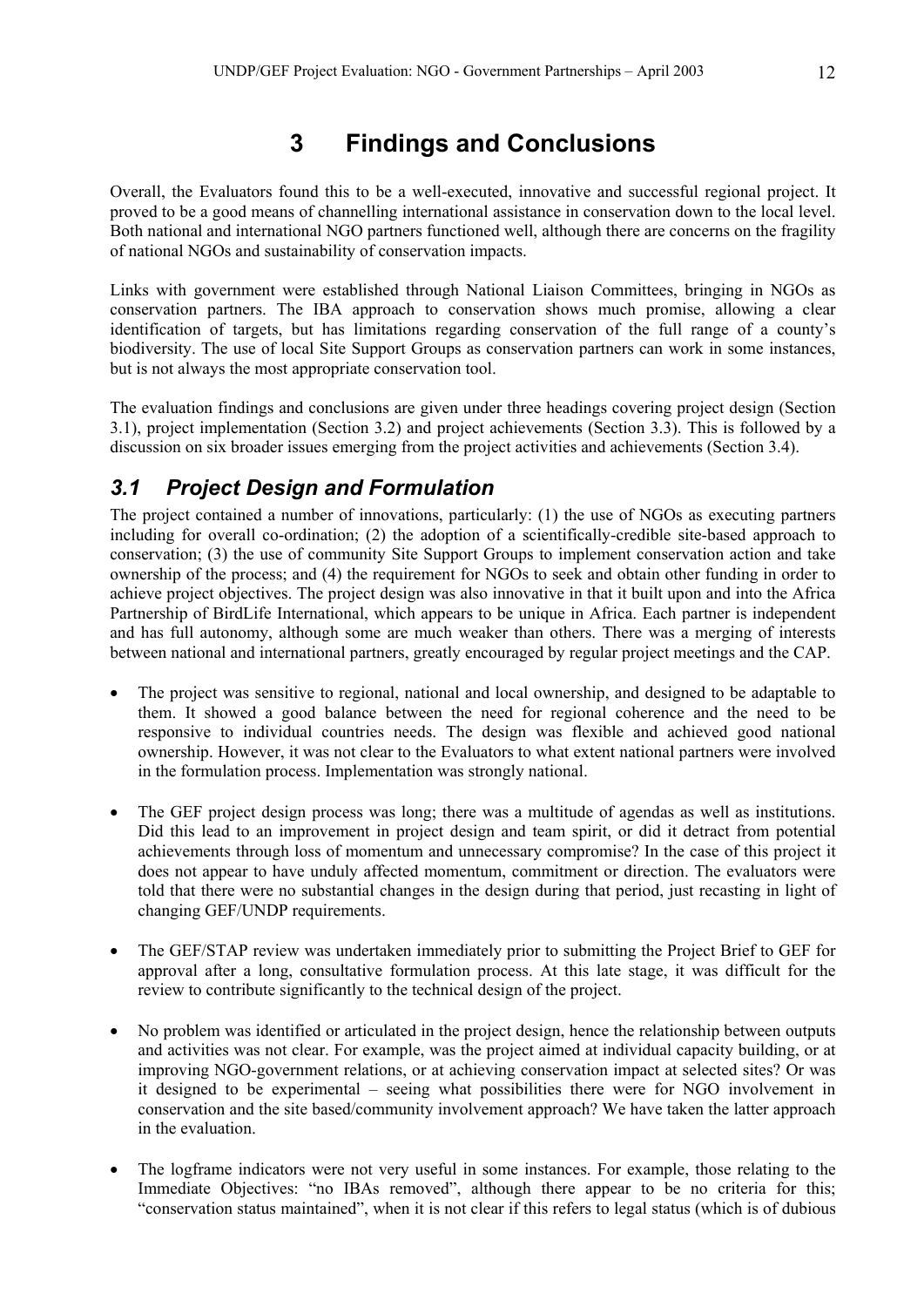significance) or species/habitat status; "support for IBA process demonstrated", which is difficult to measure. The use of such indicators is questionable. Specific activity indicators were better, although some were overly ambitious.

- The project was too ambitious in what it set out to achieve in 5 years, especially given the known very low starting points for some national partners (e.g. Cameroon, Sierra Leone, Ethiopia) and organisational/legal problems (e.g. Tunisia, Ethiopia). This resulted in a fragility of achievement for some of the partners, as well as raised expectations of sustainability.
- The number of countries involved (10) was perhaps too many given logistical problems, the capacity of the BirdLife Secretariat to provide technical and administrative services, and the large differences between national NGOs. However, having a wide range of NGOs allowed for a greater breadth of experience shared and lessons learned, and potentially gave the project a more regional voice. Eight countries would probably have led to more effectiveness and efficiency.
- A good design feature was the blending and balance between activities such as training, planning, management, partnership, field survey and implementation of conservation action. This led to good linkages between local and international action, which are important for an NGO in retaining a practical conservation base.
- The project design recognised that the differing starting points of national partners would result in different levels of achievement (Project Brief, Annex 2). Unfortunately this also means that by the end of the project some national partners, for example in Kenya and South Africa, would have reached 'take-off' point (= potential sustainability), but others would not (e.g. in Cameroon). There was no indication or strategy in the project design to address this, other than that NGOs were all meant to have mechanisms in place by project termination to ensure long-term funding. However, the design was flexible in that it allowed partners to determine, within reason, their own pace and timing in implementation.
- An opportunity was missed in the design to identify regional products or activities that could have raised the profile of bird conservation within Africa, and allowed BirdLife partners to speak more loudly and with one voice in regional fora.
- Because the project was small in financial terms at a national level, but high in ambition and targets, it forced NGOs to go out and secure other funding for conservation activities. This increased their capacity for fund raising and hence sustainability.
- There was a poor communications strategy (including advocacy) for project results and achievements. Although the project management recognised this early on, and even requested direction from the Mid-Term review on this issue, no remedial measures were taken. What communication that has been done was not strategic or aimed necessarily at an appropriate audience, which would include government and other decision-makers.

# *3.2 Project Implementation*

Execution and implementation modalities

The project was executed by the United Nations Office for Project Services (UNOPS). Almost all project activities were implemented through a series of sub-contracts. One sub-contract was issued to BLIS and sub-contracts (each of US\$ 215,000) were issued to the BirdLife partners in the 10 countries. Almost all regional and co-ordination activities were covered under the BLIS sub-contract. This approach to execution lowered the number of project inputs and facilitated project administration.

• The BirdLife International contract was for US\$ 1.5 million (c.35 % of total GEF funding of US\$ 4.33 million). Could this have been handled differently? The BirdLife Secretariat was very good,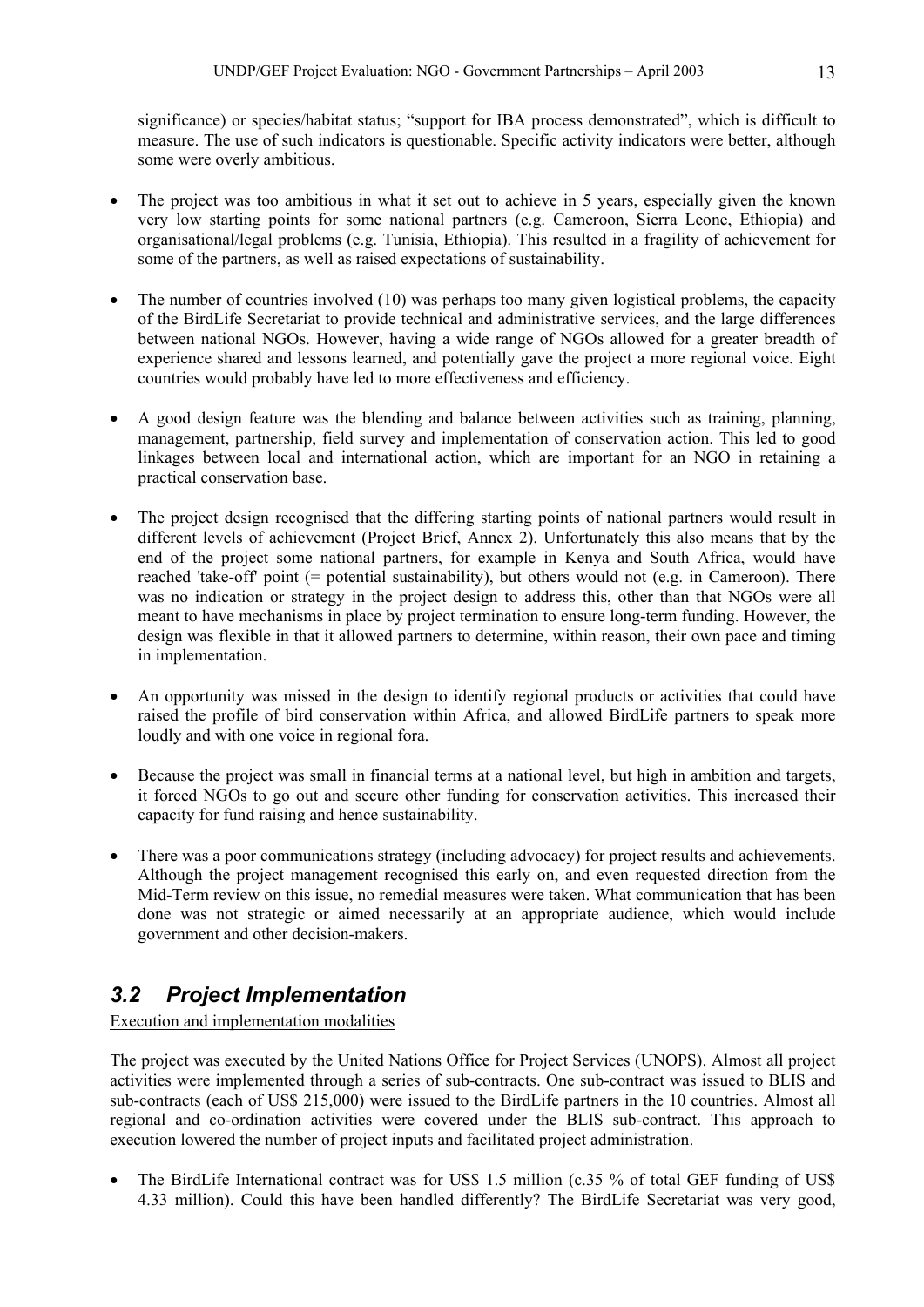spent funds well, and was very supportive of the project and activities. Perhaps too much time and attention was spent on project management, and BLIS could have been more strategic in their allocation of project resources, focusing on the weaker partners that could not readily obtain support elsewhere. Although regional activities were good (workshops, networking), technical support to individual partners was weaker.

- Despite initial teething problems, execution was very smooth. The project finished its activities on time, and most expected activities were completed. The use of NGOs proved cost-effective and timeefficient. The fact that each national NGO had a direct contractual relationship with the UN contributed to increasing their credibility and in many cases exposed them for the first time to international planning, management and reporting standards, thereby increasing their capacity. The partnership and contractual framework helped to ensure a strong national and regional ownership over activities. Unlike many regional projects, all countries played an equal role in project implementation, and benefited equally from project inputs.
- The scale of the national contracts (\$215,000 over four years) seems appropriate, in that it allowed the national partners to undertake significant activities but did not overwhelm them or encourage profligacy.
- In many countries, and regionally, a factor in the project's success was the co-financing provided by the RSPB. Not only did this support significant organisational development in the concerned partner NGOs, it also very flexibly financed activities (e.g. training) that GEF was unable to finance.
- The project has successfully identified and fostered a group of dynamic, committed and competent individuals in each country and in each stakeholder agency to carry the process forward, a large percentage of which is still working on project issues at the project end. This group has been a major factor in project success and is key for sustainability of conservation activity.
- If one accepts the present development paradigms of gender sensitivity, then the project is unlikely to be particularly successful as it was primarily male at most levels. More effort could have been given to increasing understanding of national partners of the importance of gender.
- At the national level, project decisions were taken through national Tripartite Review meetings and meetings of the NLC. These mechanisms proved effective and efficient. A decision was also taken to hold Annual Internal Reviews in each country. When they took place, these seem to have been positive. It appears they were not institutionalised and only took place in an irregular manner.
- At the regional level, direction to the project was given through the Annual Planning and Review Meetings (APRM), involving all Project Managers as well as international stakeholders, and related Project Liaison Group (PLG) meetings. The meetings were effectively combined with regional workshops and other meetings. The APRM proved an excellent mechanism for creating a solid network, exchanging information, and developing a constructive peer pressure.
- It is unclear how it was decided to establish the PLG as the key project decision-making body, as this is not mentioned in the project documentation. Furthermore, only one national manager sat on the PLG - representing all the 10 countries (out of a total PLG membership of 7). This did not sufficiently represent national interests in decision-making.
- The evaluators had great difficulty in disentangling the activities of the GEF project from those of other conservation projects being implemented by partnership NGOs (e.g. in Ghana) or where the partners had core support from RSPB. The contribution of RSPB to core funding for 6 of the partners (Ghana Wildlife Society, Nature Kenya, Conservation Society of Sierra Leone, BirdLife South Africa, Wildlife Conservation Society of Tanzania, Nature Uganda) exceeded US\$ 3.8 million over the 5 year period, exceeding the support from GEF in each case. In countries with no core support (e.g. Cameroon, Ethiopia) achievements due to the GEF project were much clearer. However, this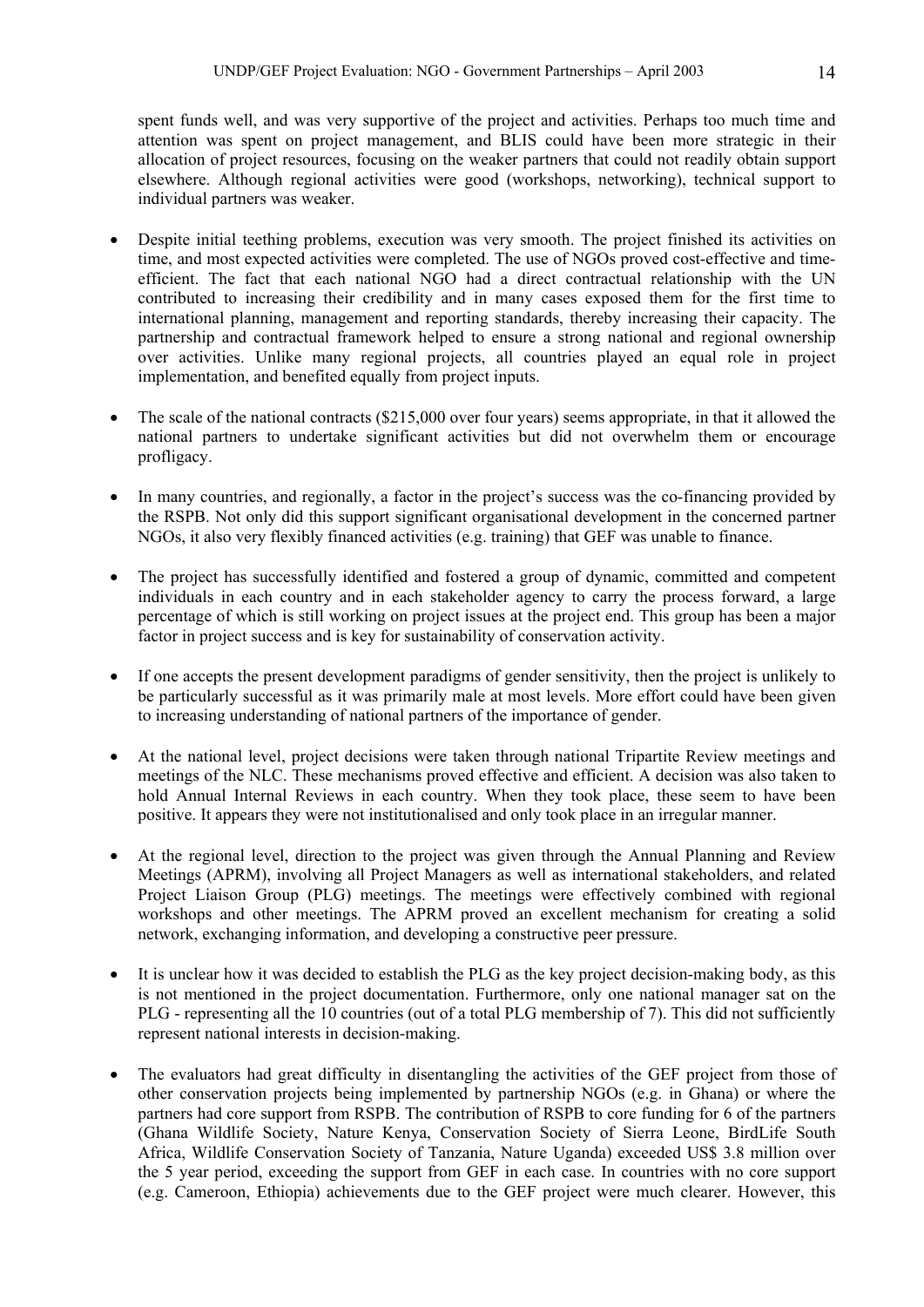integration of conservation action and funding by national NGOs is commendable and an indication of maturity.

Co-ordination and operational issues

- It is very difficult in international projects to bring the international ideas and techniques to local sites for action in an appropriate manner. This project has been more successful than most in this, probably a result of the nature and members of the partnerships within it. BLIS took on the roles of coordination and of supporting each national implementing agency. This was done through the GEF programme manager (based in Cambridge) and two sub-regional co-ordinators (SRC) each responsible for five countries.
- The role of the Sub-regional Co-ordinators was not fully clear. In addition, each was only in place for half the project period. Their ToRs appear to have focused them primarily on organising workshops and providing managerial support in reporting. Any technical support remained supply driven – partly a result of the partner NGOs not knowing what was available and not being in a position to judge what assistance would be most suitable. The project management team could have designed these positions to provide technical (conservation) backup, provide strategic mentoring to partner NGOs, help in establishing monitoring of conservation impact, and also to provide a stronger voice in regional conservation fora.
- There were linguistic problems in some countries. Although the francophone countries were allowed to report in French, almost all substantive project outputs were (and still are) only available in English, which severely limits their credibility and distribution in the francophone countries.
- The Team was very impressed by the focus, commitment and attitude of almost all persons met during the evaluation. Neither Team member had met such networks and recognised this to be unique. Overall, a key factor in the success of the project has been effective individuals in all NGOs, at all levels. The Team is unsure as to why this is the case. Possible explanations include: the institutional design of the project; being part of an international partnership (BLI); or it could be the technical focus of the project (birds) which tends to attract committed and dynamic persons.

### Adequacy of monitoring mechanisms

- As mentioned previously, the indicators in the logframe are not sufficient for monitoring project progress or impact. On top of that, the project monitoring mechanism was extremely complex. Each country prepared bi-annual progress reports (for UNOPS), annual Tripartite Review reports and annual financial audits. Based on these, BLIS prepared annual progress reports (for UNOPS) and annual Project Implementation Reviews (for UNDP/GEF). In addition, annual internal reviews were also done, though not by national project staff. Reports on APRM and PLG meetings are also available. The result is a vast volume of documentation.
- Each report contained many recommendations. As was often recorded in subsequent reports, there was no direct follow-on to many of these recommendations, and in some cases the same recommendations appeared year after year.
- In general, this documentation was not precise and was duplicative. Most importantly, preparation of these documents represents a significant drain on the time and resources of the national staff. Despite this great effort, a question mark hangs over the usefulness of the reports; for example it is not possible from the many reports to answer simple monitoring questions, such as how many people have been trained or what has the money been spent on.

### Mid-Term Evaluation (MTE)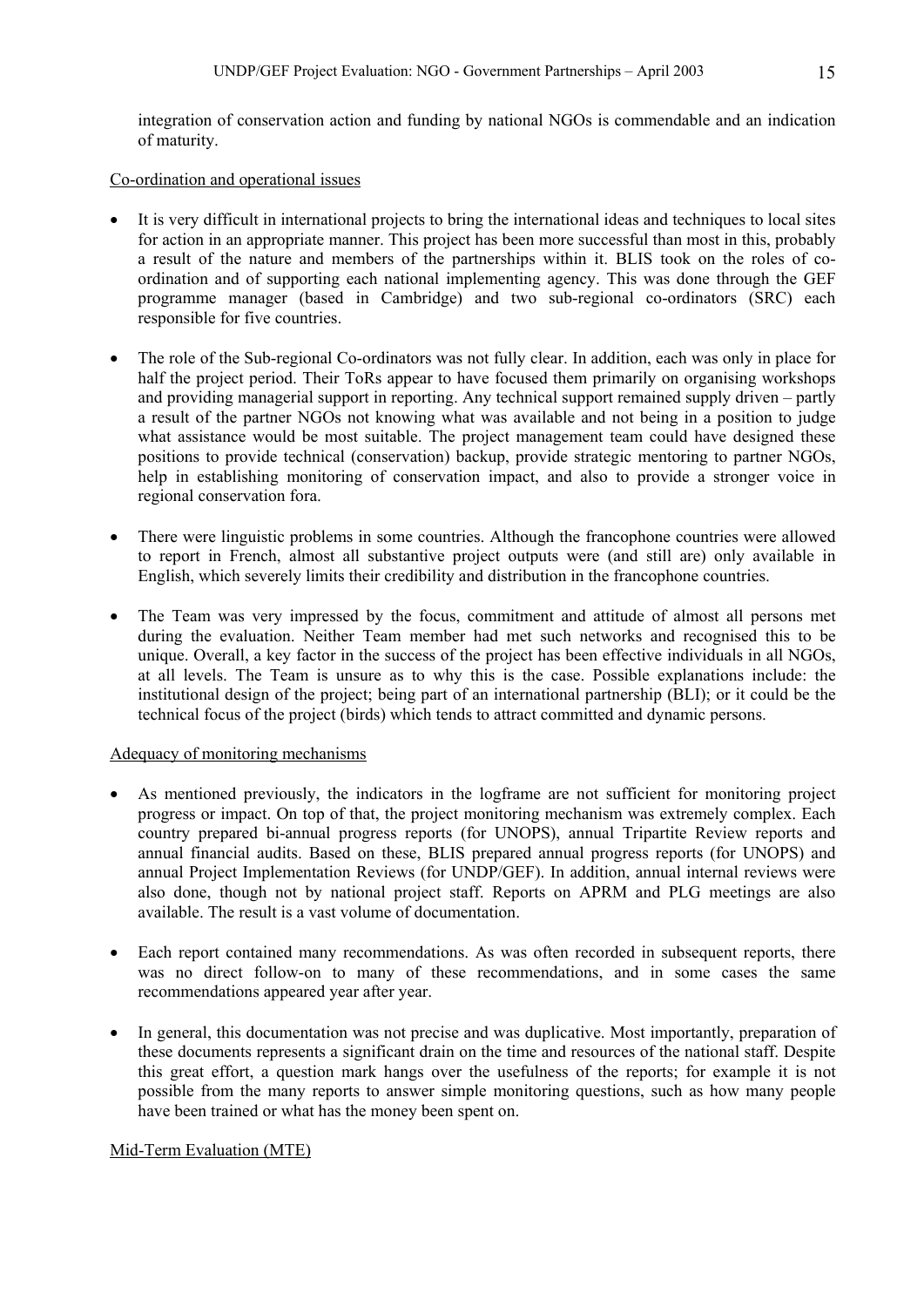- The MTE was held in mid 2000, by which point, on average (although there was a great variation across the countries) just over half of the funds had been disbursed and just over half of the activities had been implemented. The mid-term evaluation, whilst overall very positive, presented a long series of recommendations, many of which targeted the need to be more responsive to individual in-country needs, and the need for increased efforts to ensure the sustainability of outputs.
- The Team feels that in some ways the MTE mis-interpreted the spirit and momentum of the project. Moreover, it could be interpreted as recommending a formulaic approach to the IBA process, which the Team felt would be inappropriate. However, and most importantly, the Team feels that the MTE process led to improvements in project implementation, as follows: (i) it woke up many project stakeholders of the urgent need to move forward on some key issues; (ii) it helped focus subsequent activities in critical areas; and (iii) the criticisms raised further increased the camaraderie across the project stakeholders.

# Different starting-off points in terms of organisational development

• This was a major impediment to project implementation and possibly to sustainability of project outputs in some countries. For example, the second APRM report recommended that each country have a project implementation team with the following: ornithologist; policy/advocacy specialist; site conservation officer; communications officer; accountant; and Team Leader / Executive Officer. At the outset, in at least one country (Cameroon) the partner NGO had no implementation capacity. This means that all the required personnel had to be recruited during the project and financed by the project, whereas other, larger NGOs could integrate these tasks across their existing staff. Recruitment takes time, mistakes are made, and the cost of all the additional staff is too high. Predictably, these NGOs suffered from a high staff turnover. This need for organisational development was a major distraction from implementing project activities for some NGOs.

# *3.3 Achievements*

This section considers the project activities, outputs and achievement within the original logical framework provided in the Project Brief. More details are provided in Section 4.

The Evaluators felt the project made a very effective use of project resources. It especially noted the great number of activities implemented by the national partners on limited budgets.

# Output 1: *NGO-government partnerships for Important Bird Area conservation established and functioning in all (10) participating countries*.

In general this Output was Satisfactory. Implementation varied across countries, generally responding to what was feasible and appropriate in-country. Partnerships have been developed and in most countries will be sustained, at least in part. The IBA process has contributed to biodiversity planning and action in all countries, including influencing the NBSAP development. Government bodies and others (e.g. international NGOs) in many cases increasingly rely on the partner NGOs for technical support related to conservation. NIBACS have been less useful in the few countries where they have been completed, and the NLCs have had a varying utility and success.

# Output 2: *Collaborative national (NGO-government) programmes functioning to monitor and conserve Important Bird Areas in all participating countries*.

In general this Output was Satisfactory. The project has made a good contribution to the overall body of technical knowledge of birds and IBAs in the 10 countries. However, collaborative programmes are only functioning in a small number of countries, and monitoring and conservation activities generated by the project are limited, both in scope and technical rigour.

# Output 3: *Conservation of national Important Bird Areas achieved through local monitoring, site action and advocacy programmes*.

In general this Output was Satisfactory. The project allocated only very limited seed funding to this, and Partners were expected to leverage funds from other sources. Innovative site action has been initiated in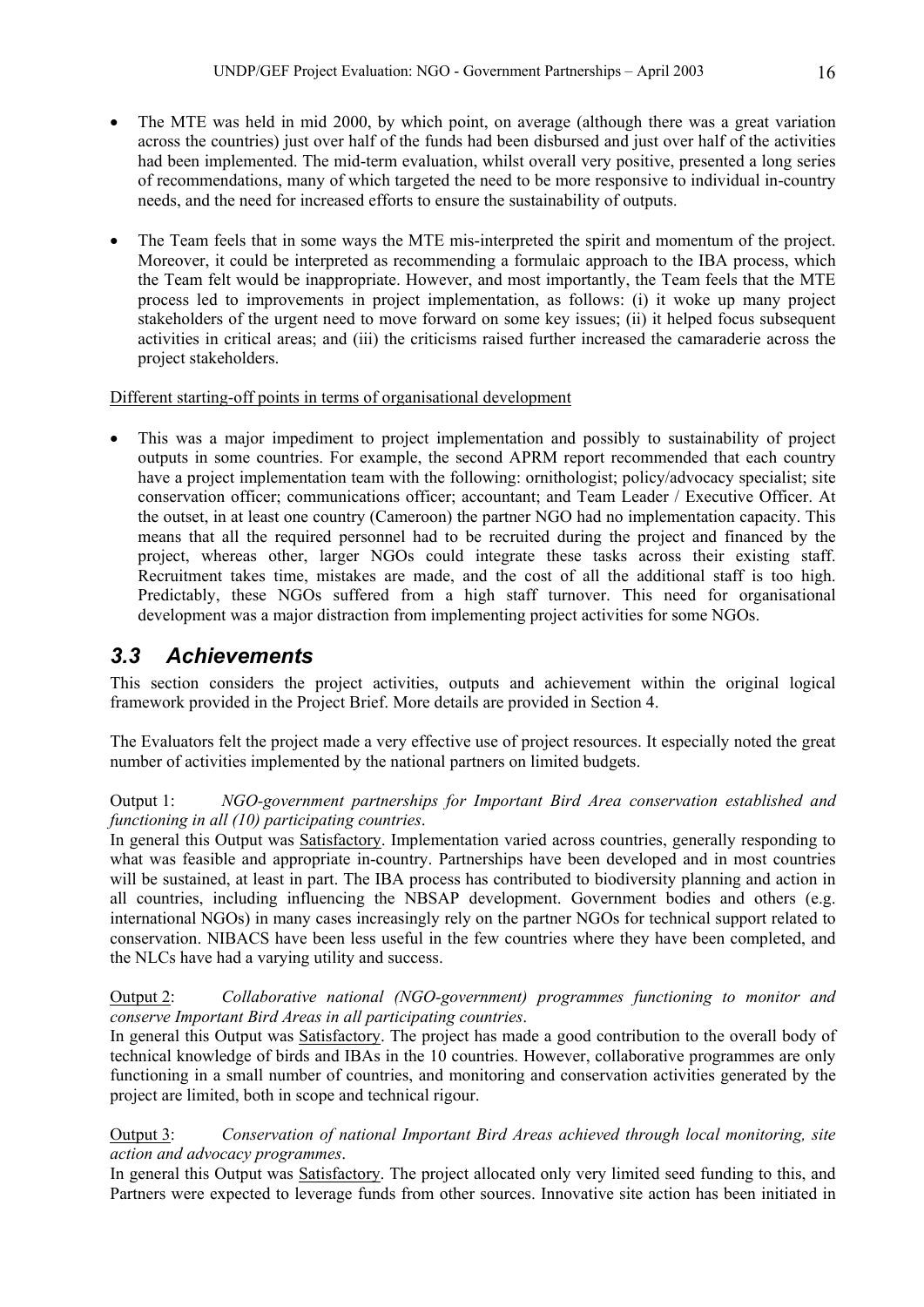all countries, and looks to be a successful model in many of them. Much funding has been leveraged. BirdLife South Africa used the project to help leverage a further 12 site-action projects. However, monitoring and advocacy is weak. There is also a need to ensure that the site actions, if they continue, maintain a conservation focus and a technical rigour. Finally, site action is very site and country-specific, and regional technical support did not fully appreciate this.

## Output 4: *Local and national NGO and government capacity built to sustain all activities in the Important Bird Area process.*

In general this Output was Highly Satisfactory. All the national NGOs have developed significantly. They have increased in credibility and influence. They have expanded their network. They have increased technical, managerial and administrative capacity. Many have developed an understanding of how to address site action. There has been some capacity development beyond the partner NGO, but this did not extend sufficiently into other NGOs, or to government partners. A number of people in SSGs have also greatly increased their capacity to organise themselves for activities such as income generation. The project also prepared many guidelines and toolkits for national conservation actors. These are generally of high quality, but it is not clear how applicable they are in every case or whether they are in fact being used.

### Output 5: *Strategy and mechanism in place to ensure sustainable long-term funding for Important Bird Area conservation in all participating countries*.

In general this Output was Highly Satisfactory. Many of the countries have used the capacity and resources developed through the project to develop firm relations with funders. A large number of mainly small projects have already secured funding, many of them at IBAs identified through the project. The project is estimated to have made a high contribution to leveraging over US\$ 4.5 million in co-funding for related actions<sup>[5](#page-17-0)</sup>. However, some countries (Cameroon, Tunisia, Ethiopia) have failed to build up enough follow-up funding, and so face serious sustainability risks.

# Output 6: *Regional structures established and functioning to exchange information and expertise and to support development of Important Bird Area programmes in new countries*.

This Output was **Satisfactory**. The network across the 10 countries is very strong and productive, and locally owned. All the 10 partners appreciate and utilise this network. There is a lot of regional interchange of ideas and personnel. The project supported the development of CAP and helped it become fully operational. The BirdLife Secretariat Africa Division is now located in Africa and functioning effectively. However, the impact on other African partners is not clear.

# Output 7: *Regional awareness of the Important Bird Area approach created and expressions of interest made for the launch of national IBA programmes in a further (10?) countries*.

This Output was Satisfactory. IBA has played a role in regional biodiversity planning initiatives (e.g. CI planning for addressing Hotspots, African Protected Area Initiative). 38 African countries now have some involvement in the African Partnership. Often the first contacts are through the existing African Partners. Another 8 candidate partners have been directly helped by the partner NGOs involved in this project. Partner NGOs have also directly contributed to international biodiversity conservation planning processes at the Ramsar Convention, under the CBD and in the WSSD. However, best use was not made of the opportunities offered by the project.

# *3.4 Issues Arising*

<u>.</u>

# **3.4.1 Capacity Development**

The project has had a significant impact on capacity at several levels. The capacity of the biodiversity community to conserve biodiversity has increased as a result of the project. This section focuses on the capacity built at the national level in the 10 participating countries.

<span id="page-17-0"></span><sup>&</sup>lt;sup>5</sup> Based on table provided by BLIS project office. This figure includes only ongoing and planned projects to which the GEF project is considered to have played a 'high' role in securing financing.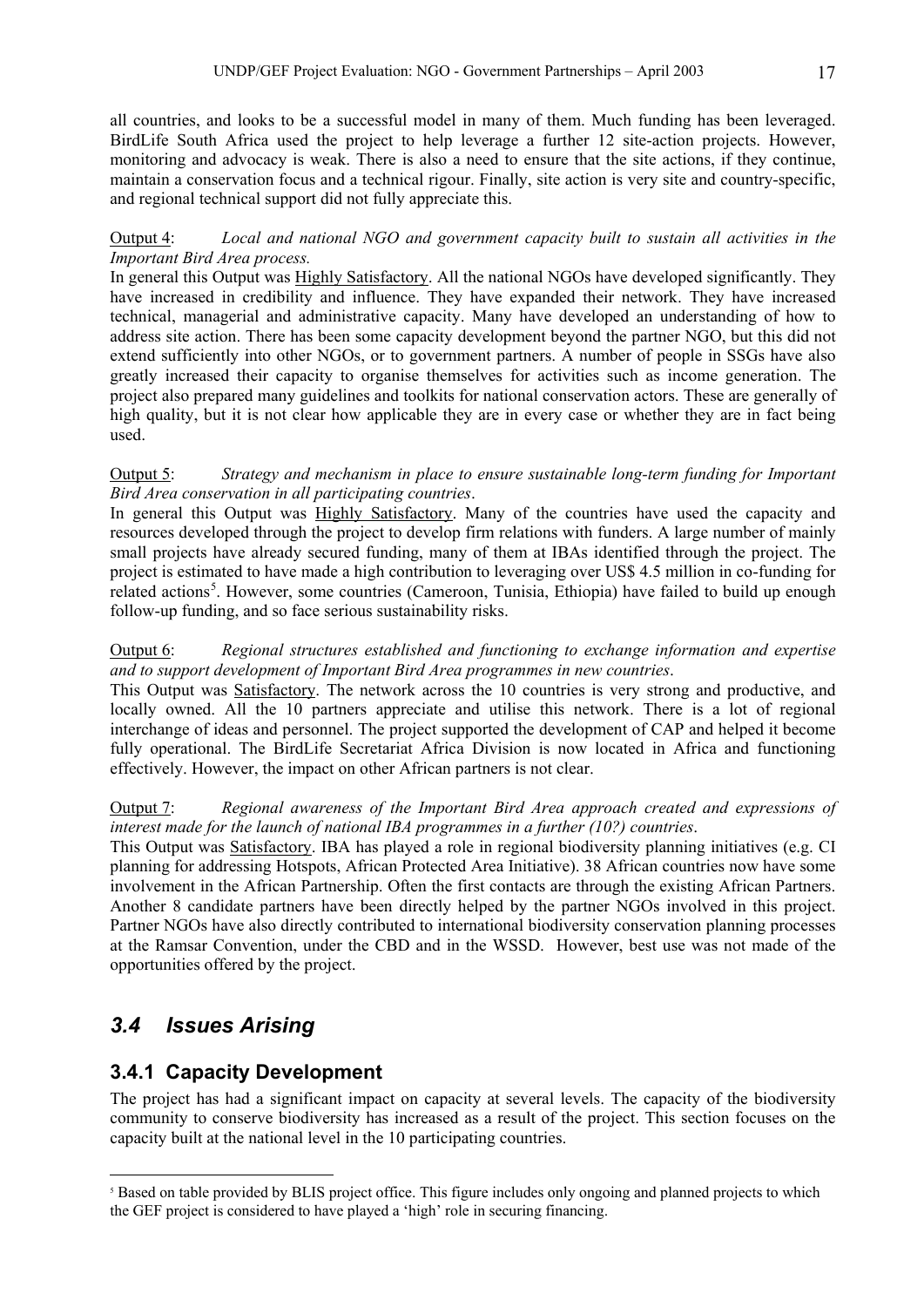- The project provided institutional support to 10 indigenous NGOs, covering in part operational and start-up costs. In most countries, this was done with a clear exit mechanism to ensure the NGO did not become dependent on GEF support.
- In order to implement the four stages of the IBA process (inventorying, monitoring, planning and action), the partner NGO requires a range of technical, individual and organisational capacity. At a higher level, it also requires an improved enabling environment in terms of relations with government agencies and access to national processes. By gently obliging the partner NGO to implement the IBA process, by exposing them to this process, and by providing them with the basic technical support and some targeted training opportunities, the project has cleverly used the IBA process to develop NGO capacity.
- In many cases, the NGOs have been transformed through the their involvement in the project. They have become professional conservation agencies (e.g. NatureKenya, Ghana Wildlife Society). In particular, all 10 partner NGOs have developed their expertise to: (i) identify and survey sites, initiate and manage site action; (ii) interact with national government and international NGOs; (iii) interact in regional and international fora; (iv) provide training and organise training events; (v) prepare business plans; (vi) forecast and manage funds; (vii) prepare project proposals and design projects.
- Some NGOs have become the national focal points for bird-related issues (e.g. Kenya, Ethiopia, Ghana); in some countries they have even become a focal point for biodiversity conservation issues, and through the GEF project they have credibility in the eyes of the biodiversity community. However, their capacity to ensure the technical rigour of the IBA process is varied.
- NGO capacity in a number of countries relies on the continued involvement of a very small number of individuals. Beyond the NGO partner, capacity building has been very limited and sporadic, even at the national level. Only a small number of individuals in each country have received training.
- Looking to the future, the GEF project has "professionalised" many of the NGOs. From a conservation perspective, it is important that their focus remains on bird or broader biodiversity conservation, and does not follow the lure of large well-funded projects. Expectations and financial requirements to maintain the existing staffing and activity levels have been raised, and the NGOs in many cases are now more "fragile" - they have further to fall. Most of them have developed some form of organisational strategy with identified objectives. But it was not clear to the evaluators to what extent these are appropriate and realistic - based on pragmatism rather than hope - given foreseeable staffing, expertise and funding streams. BirdLife South Africa has developed a mature organisational structure, with a number of individuals able to stand-in for others when required. However, the range of expertise available there, the support services and the reliability of funding (much of it from the corporate sector rather than bilateral aid) allows for this.

# **3.4.2 Partnerships with Government**

Strengthening partnerships at the national and local levels, particularly NGO-Government partnerships, was a key objective of the project. The principal vehicle for establishing these partnerships was the National Liaison Committee (NLC) and, in some countries, the Site Support Group at local level.

The membership, mandate, regularity and effectiveness of the NLCs varied across the ten countries. In some countries (e.g. Kenya, Cameroon, Burkina Faso) the NLC became a unique national mechanism for feeding into the national policy debate and building the credibility of the NGO. This appears primarily to be a result of an attitude by the NGO partner to actively engage other stakeholders, particularly Government, and the establishment of good personal relationships. In other countries the NLC have assisted co-ordination, fund-raising and trouble-shooting. The fact that this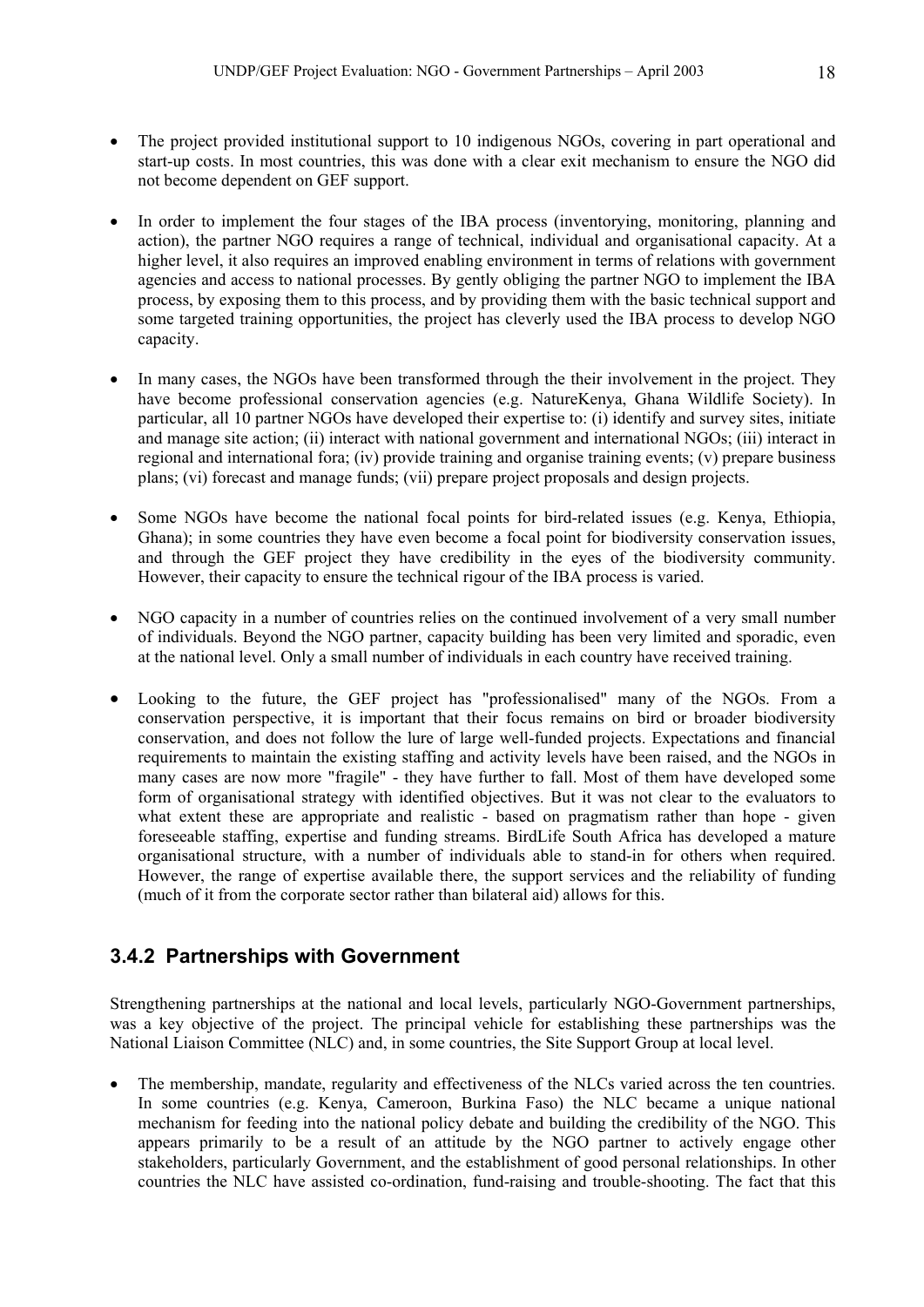was a UN sponsored, regional initiative, obliged national governments to engage in constructive relationships with the NGO partner.

- For South Africa the NLC was of little value owing to decentralisation of government, government structures, and logistics. It was not an appropriate structure to ensure liaison with national government. In Ethiopia all projects are required to have a government-chaired Steering Committee with a role limited to approving project workplans and progress reports, which in fact is what the NLC was there. It has no life beyond the project.
- A number of national governments are distrustful of NGOs, their motivation, their source of funding and sometimes of their members. The project has been successful in breaking down that distrust to a significant extent in a number of countries (e.g. Ethiopia, Burkina Faso, Cameroon). Conservation NGOs are now seen more as partners than as competitors for funds. This has occurred primarily through the NLC, which has strengthened personal and institutional partnerships, and has facilitated discussion on biodiversity policy and practices. It is this improved relationship, perhaps more than technical capacity, which has helped the national partner to influence both national government and international NGOs. However, it is not yet clear that governments will be willing and able to replicate and mainstream project developments nationwide.
- Government representatives (e.g. in Kenya) noted that the NLC provided a forum for open and frank discussion, which may not always be possible on existing inter-sectoral, government-led, biodiversity committees.
- The future of the NLC is not clear in most cases. From questioning, it appears that in many cases the stakeholders are quite keen for the NLC to continue, but have no clear ideas on who will take the initiative, what its mandate will be, if it should be expanded to include others, or who will fund it. In such cases it is likely that the NLC will fade away. In other cases, such as Kenya and Burkina Faso, the NLC is likely to be transformed into a national mechanism to get NGO input into national policy debate.
- In some countries partner NGOs have entered into MoUs or similar arrangements with government departments regarding conservation actions (e.g. Ghana with the Ghana Forestry Department, Cameroon with the Ministry of Tourism). This is a result of the NGO being active at a particular set of sites and demonstrating a longer-term commitment and ability to raise funds for conservation action.
- There are some observed weaknesses with the NLC approach: (i) in almost all countries, government membership of the NLC was inconsistent, and in many the effectiveness of the government representative in disseminating project findings across government was very weak; (ii) in some countries, many meetings were delayed or cancelled for logistical reasons, implying that its value to those participants was marginal; (iii) one of the objectives of the project was to formalise future actions in the National IBA Conservation Strategy (NIBACS). This has been useful in some countries (e.g. Burkina Faso) but much less in others. NIBACS were possibly prepared as an obligation to the project and in response to the Mid-Term Evaluation, and insufficient strategic thought was given to their role.
- At the local level, in some countries (e.g. Cameroon, Kenya), the SSG helped generate strengthened linkages between local government, local people and NGOs. Traditionally, at many of the sites, the presence of local government is limited. Through the SSG and IBA process, the project has strengthened the credibility of local associations and developed a mechanism for an improved interaction between the local populations and government. There are signs of local governments having increased respect and increased interaction with local people and NGOs.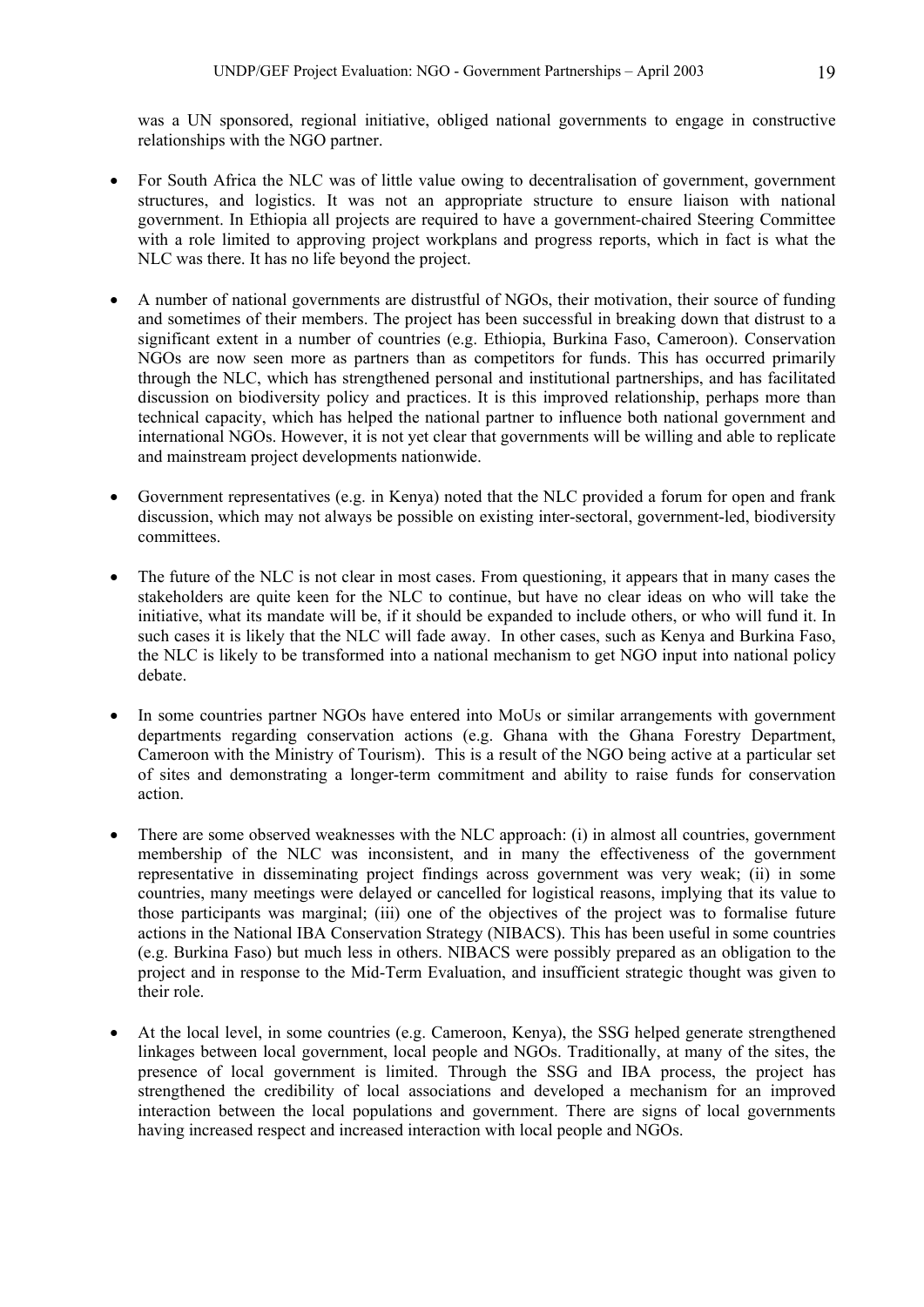• Two-way, equal, national-local partnerships have also developed in some countries (e.g. Kenya). In particular, the holding of NLC meetings at sites and the presence of SSG members on the NLC has facilitated the two-way flow of information, ideas and trust.

# **3.4.3 Use of NGOs as Conservation Project Executors**

- In all cases, national NGOs have proved to be efficient and effective implementers of this project. Many have shown great commitment and achieved a lot with relatively little funding. They have proved generally more flexible than governments and more readily able to leverage additional funding. Their focus is more grassroots and action-orientated. At a regional level, the BirdLife Africa partnership has also been a very good base for the project.
- International NGOs such as BirdLife International are in a strong position to take a regional view, something that governments are generally not able to do. Resources, including time and assistance, can be allocated according to need or capacity across a broader area, and hence greater conservation impact achieved. They are also able to promote conservation in different fora and take a less nationalistic viewpoint.
- A big advantage of using NGOs as executing partners is that lessons learned, e.g. with site-based conservation and support for SSGs, are learned and implemented rapidly. Government agencies, being larger and less flexible, are generally much slower at learning lessons.
- The NGOs involved in the project were, and still are, at very different levels of organisation. Most are membership-based with a membership in the hundreds (NatureKenya has membership in the thousands) and a constituency generally covering urban professionals, educators, schools and, in some cases, rural communities. The differing levels and implementation capacities was a limitation during the project and resulted in some partners readily achieving set activity targets and enhancing their capacities (e.g. Kenya, South Africa, Ghana), while others (such as Cameroon and Ethiopia) were stressed and overworked, and the increased capacity is fragile. However, the project has given all of them confidence and ability to handle funds and activities previously beyond them.
- Our concern lies with this fragility. Many are small, understaffed and dependent on one or two key individuals. Their mandates are also self-given, and they are responsible only to their members and funders. What is needed now, particularly for the less developed NGOs, is to more clearly separate operational management from strategic direction and to identify "core business" and strengths. A number of partners have carried out strategic reviews on where they are going with the help of the project and co-financing agencies , and a few have developed business plans (e.g. Ghana, Kenya, South Africa).
- A weakness of smaller NGOs is that they are vulnerable to taking on projects or activities beyond their limited human resources and capacity, and that large funding inputs can have a disproportionate influence on their direction and growth. Some NGOs in the GEF project are sufficiently large (e.g. BirdLife South Africa and NatureKenya) to overcome this, but others are so small that the project has possibly taken them along at a faster pace than they can handle, e.g. Cameroon. By adopting a "one size fits all" approach to activities, coupled with a 5 year time frame, the project has possibly raised expectations unsustainably and may leave the NGO more vulnerable than it was previously. Sustainability is not primarily about funding. Treated as an experiment - and where the financial burden is borne externally - there is less risk. But each NGO has to ask itself if the experiment is likely to succeed in the next 2-3 years. The Team had particular concern about AAO in Tunisia (though it was not possible to follow upon this and confirm). AAO appears to have a strong amateur base that the project may have damaged by attempting to "professionalise".

# **3.4.4 IBA/Site Approach**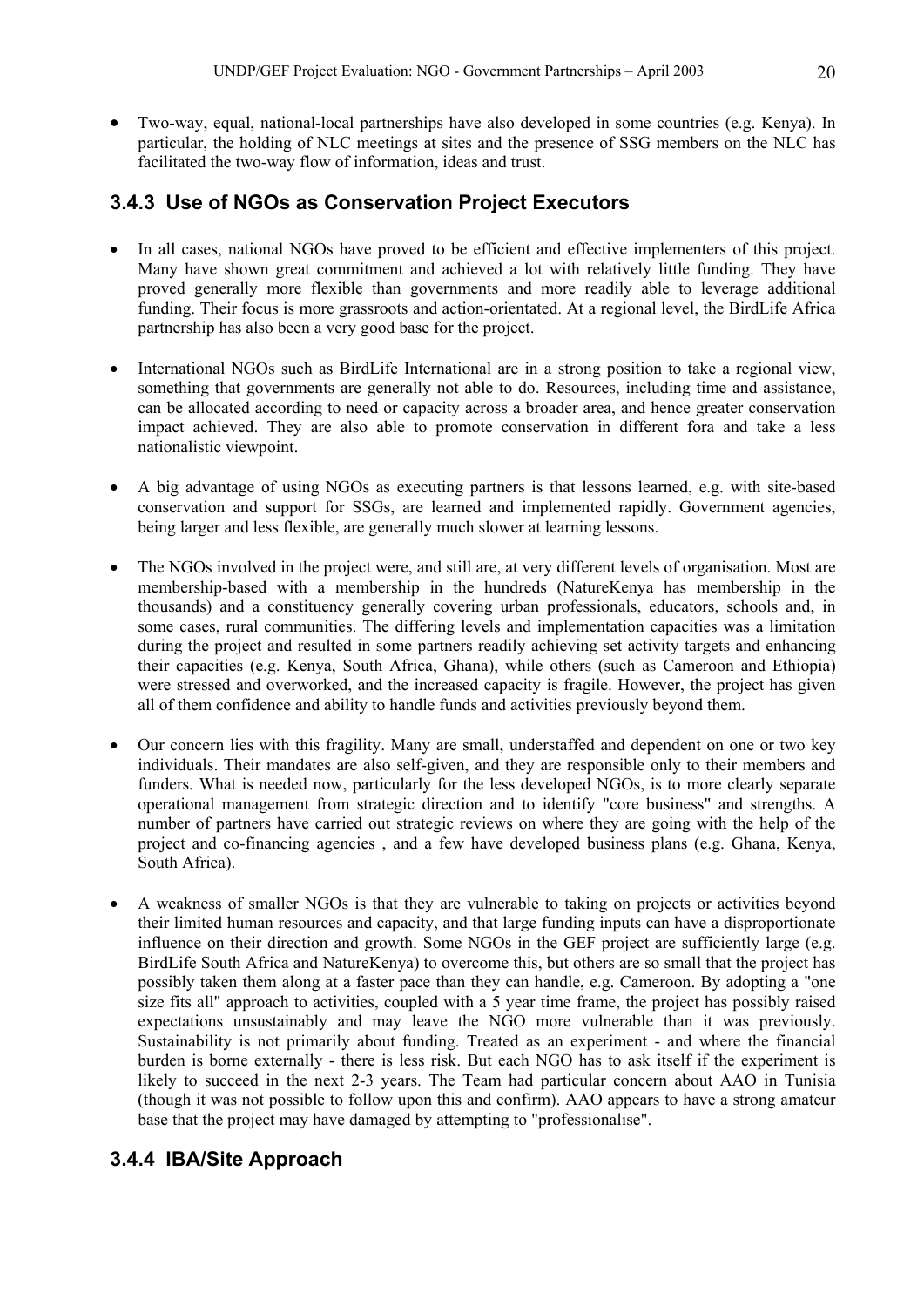- There has been a high level of achievement for both the BirdLife Partnership and national NGOs to get the present network of IBAs identified and documented. 518 IBAs have been identified in the 10 countries, 77 of them prioritised as Critical. Bird conservation is now on the national agenda of a number of countries, whereas previously it was often ignored. IBAs have proved to be a valuable tool and a good starting point for conservation of other biodiversity, but with limitations (see below). Credit should go to BirdLife International and the RSPB for getting this process going in many countries before the advent of the GEF project, while the project has helped to consolidate the process in some countries (e.g. Ethiopia, Ghana) and initiated it in others (e.g. Cameroon).
- IBAs are spatially compact sites, and these are easier to envisage than ecosystems or habitats, and generally more compact than species. IBAs are thus more tangible and readily recognised by communities and decision-makers. Sites do not have to be formally protected (i.e. part of a Protected Area system), but can be multiple-use. The criteria used to identify IBAs are sound and comparatively easy to apply.
- A national network of IBAs, chosen on avian criteria on the basis of birds being a surrogate for all biodiversity, will not cover all of a country's important biodiversity areas. There was an understandable tendency among many partners, notably Kenya, to regard IBAs as a surrogate for a much broader range of biodiversity and to assume that conservation of the identified IBA network would cover most national conservation targets. No firm evidence was offered for this assumption. The Team found this a little worrying. It is important to recognise the limitations of IBAs for broader biodiversity conservation and establish a mechanism to add areas to the national network based on importance in other groups, e.g. plants and fish.
- The need now is to better document the IBA network, especially from the point of view of other taxa, and to ensure a good representative spread across each country. Data on the IBA network in South Africa is good, as is coverage. In Ghana, on the other hand, all 32 IBAs mentioned in the original Project Brief were forests (some wetland ones have since been added), and almost all those given for Tunisia were wetlands (25/29). The Team did not see many data on other biodiversity for IBAs.
- Given the limited capacity, both human and financial, for conservation in many countries, prioritisation of sites is required. NatureKenya produced a protocol on this through the project, but it was not clear if the prioritisation process being carried out elsewhere used it as a basis, or if the data available were adequate. Biological data in many countries are not good owing to difficulties in access, too few people tasked or able to carry out basic inventory work, and the magnitude of the task. In this regard, birds are much better known and form a good starting point in conservation something the project has admirably built upon.
- There is a strong need for the clear setting of conservation objectives in site conservation, whether based on species or habitats. Conservation action under the project in many instances seems to have focused on the process and actors rather than on the conservation target. This probably occurred as partners were under pressure to show activity and set up SSGs. Conservation impact needs to be convincingly measured.
- The major way to determine conservation impact is through monitoring of specified conservation targets, whether species diversity, population numbers or breeding success. Although important in the project design and activities, conservation monitoring was fragmented and weak, with the exception of the regular waterfowl censuses carried out through Wetlands International. It was not always clear if birds or habitat were being monitored, and what this meant at a national or regional level. The few results collected were often not analysed or conclusions fed back into conservation planning, site action and advocacy. Different partners appear to be monitoring different things in different ways; there is a danger of inappropriateness and divergence of objective. Important questions that have not been addressed by the project or partners include: Who is responsible for monitoring and analysis?, Who peer reviews?, What need is there for outside expertise?, How this can be procured?, and What are the acceptable limits to change? This is where BirdLife International could have taken a leading role, assisting with analysis where necessary and also synthesising to provide a regional picture.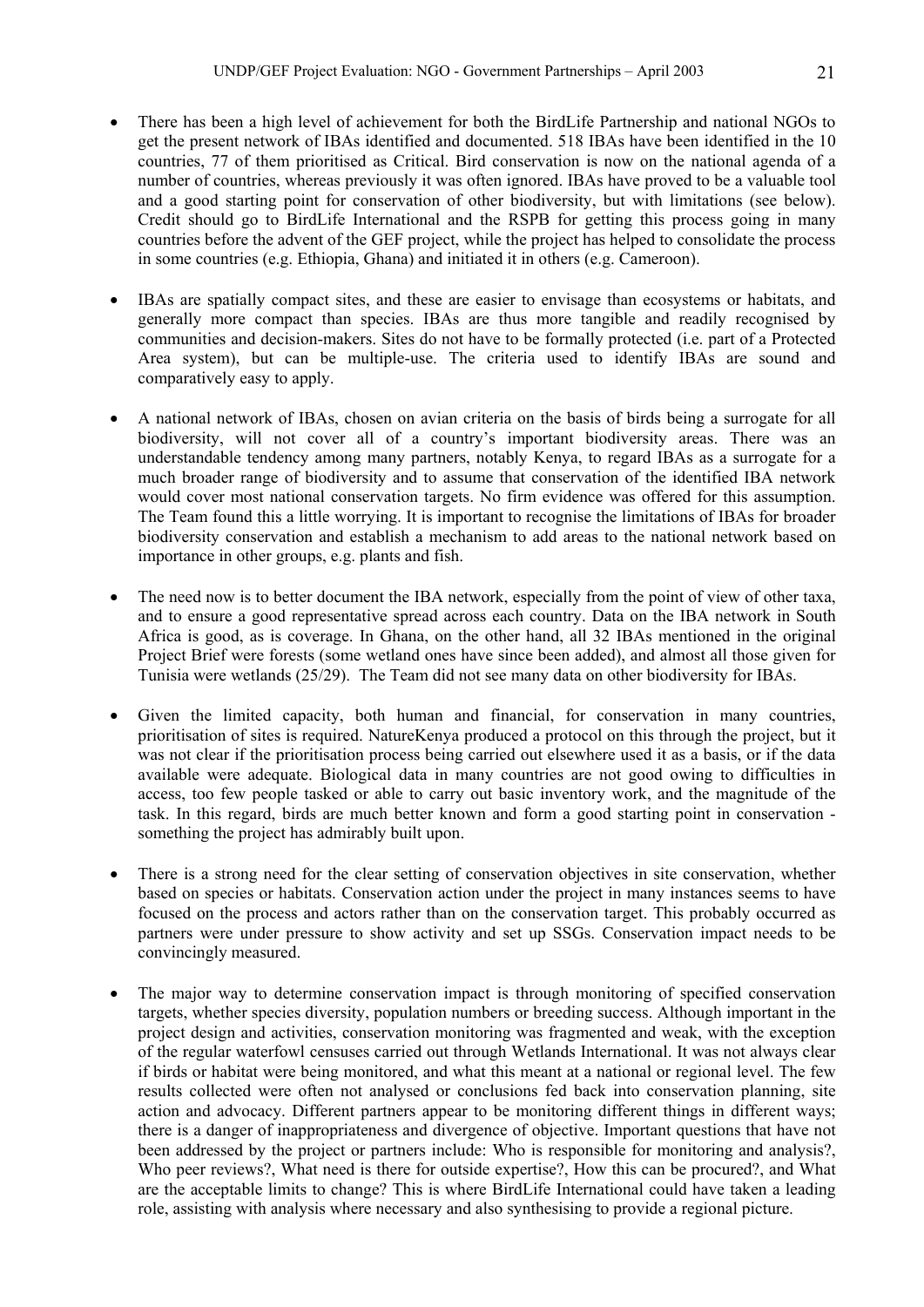- Although there have undoubtedly been such achievements in this project, clear examples of conservation success as measured in bird diversity or populations maintained or increasing, or gazetting of protected areas, etc. were not brought to the attention of the Evaluation Team. This was probably due to the shortcomings in monitoring and documentation and to the short timespan of the project. Such achievements are not in activity, implementation or funding, but in demonstrable impact on biodiversity. A lack of such examples means the successes of the project cannot easily be used in advocacy and are open to varying interpretations. One significant conservation success seen by the Team was in the Berga wetlands of Ethiopia. Here a small sedge wetland holds one of two breeding populations of a globally threatened bird species, the White-winged Flufftail. The two major threats were from illicit cutting of reeds by outsiders for ceremonial purposes and the privatisation of the State dairy farm, which would probably result in habitat destruction. This has been averted through local opposition and active lobbying by the partner NGO and others, with the SSG playing a significant political (but perhaps not active) role. Here the issues and threats were clear, and a range of local stakeholders was likely to lose out if the State farm was privatised.
- In order to get national acceptance and government 'ownership', the IBA network needs to be incorporated into the National Biodiversity Strategy and Action Plans (NBSAPs). This has happened in some countries - in Cameroon IBAs formed a basis of the NBSAP - but it needs to be complemented by recognition of areas important for other taxa. In this regard, the development of NIBACS is not the priority, unless country-specific circumstances dictate differently (i.e. no substantive NBSAP or one that is very general and not focused on species). It was not clear to the Team to what extent each NBSAP attempted to identify a network of Important Biodiversity Areas for conservation or if an ecosystem approach was taken.

# **3.4.5 Site Support Groups**

- The project required each partner NGO to establish SSGs at two or more priority IBAs, to ensure their conservation, and to leverage funds from other sources for SSG activities. 60 SSGs have been established across the 10 countries. Sometimes the most fundable sites, or those with the most potential for success, were not regarded as 'critical' in the IBA prioritisation process. As the GEF project can be considered experimental in many regards, rather than predicated on achieving conservation impact immediately, this is acceptable.
- There was a strong tendency among partner NGOs to regard SSGs as the main conservation tool and the main project activity, a sort of raison d'être of the GEF project. Other approaches and perhaps more important sites were too often ignored. There was not a sense that SSGs are a means to conservation, one of a range of tools and one that is not appropriate in a number of circumstances. As a conservation tool, their success must be judged by conservation impact, not by their ability to attract funding or by socio-economic parameters.
- The use of SSGs has raised a lot of interest among other conservation agencies and in some governments, e.g. in Ghana and Kenya. It is a novel approach in some countries, such as Ghana where CBNRM is relatively new, and has allowed an expression of this paradigm there.
- In some places SSGs appear to have worked well in the sense of attracting funding, raising community profile and awareness (e.g. Kikuyu escarpment in Kenya, Amansuri wetlands in Ghana), but in others their impact has been minimal (e.g. Menagesha-Suba forest, Ethiopia). The Team only visited 6 SSGs in 4 countries, and so are not able to draw clear conclusions as to why some may be successful and others not. However, preliminary observations suggest that where SSGs have been moderately successful in terms of activity it is where there have been one or two strong individuals in the group to lead it and keep direction and focus. Success depends greatly on the socio-political situation, community sense present, opportunities on offer, and the personalities and approach of those involved. Where they have been less successful is where and there appears to be no clear focus in the group and the NGO is continually providing resources. In Ethiopia there is little tradition of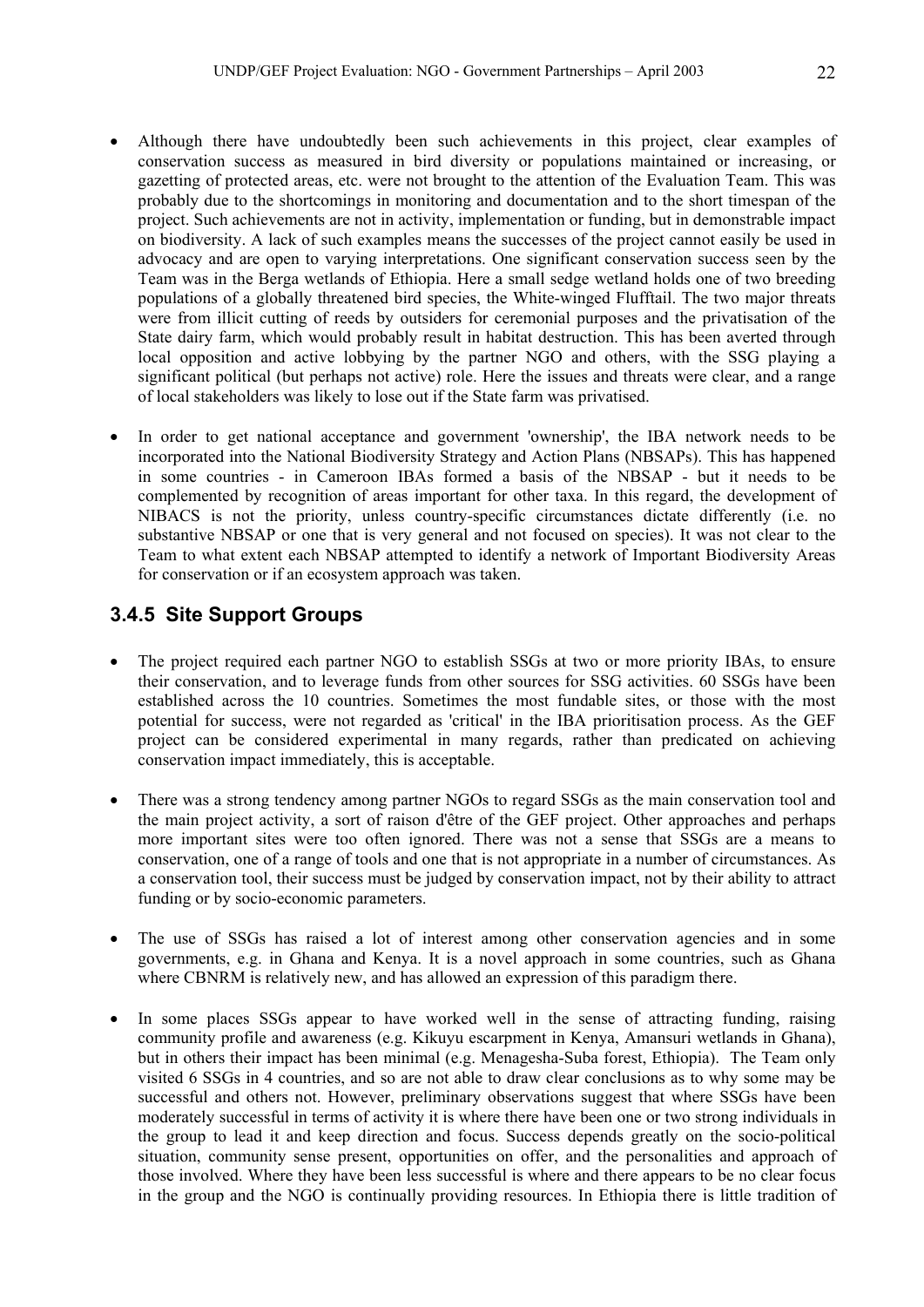civil groups taking responsibility, and a number of legal hurdles. Their use in conservation there at present must be regarded as experimental or exploratory, with a high investment required by the NGO in time and energy for little immediate conservation impact.

- Sustainability of SSGs is a major concern, not just in financial or organisational terms, but also in their continued conservation or environmental focus. The two Ethiopian, two Cameroon and one Kenyan SSG visited, for example, appeared to have strong economic (income generation) or social interests. Links between the understandable social or economic agendas and environmental or conservation concerns need to be created or reinforced, e.g. through ecotourism or provision of continued ecological goods and services.
- Five out of the six SSGs visited remain heavily dependent on the national partner NGO. Funding has been found for their continued activity after the end of the GEF project, most notably at Amansuri in Ghana, but there is no weaning mechanism from the NGO.
- In a number of instances it has been pointed out by government officials and others that the formation of SSGs at local level and the involvement of NGOs allow articulation of local concerns to be heard more strongly at district or national government levels. As such they can be a very useful conduit of communication and give a voice to communities.
- Most SSGs are relatively new (2-3 years old) and it is still too early to evaluate their success and limitations. A more thorough study needs to be done in a couple of years time on a wider range than the Evaluators could visit to determine sustainability, conservation impact and useful lessons.
- The links that NGOs have to National Parks and Wildlife authorities appear poor in some cases. In the understandable desire to involve communities in conservation, less emphasis may be given to conservation through established mechanisms such as existing protected areas. For successful bird conservation a balance needs to be retained.

# **3.4.6 Regional Approach**

- Project activities could have been carried out as 10 separate national projects with or without a separate project providing regional co-ordination. The opinion of the Team is that the regional coordination and role of the BirdLife International Secretariat greatly enhanced both the value and impact of the project, and could only have taken place through a single, regional project. There was much interchange of experience among participants at an informal level, weaker or slower partners were stimulated to achieve goals by peer-pressure and a sense of (friendly) competitiveness, and camaraderie was built. The project was better than most regional projects, which tend to work at governmental level and rarely attain much synergy, and addressed issues appropriate for a regional project.
- Some benefits of the regional approach observed by the Team were:
	- a) Being part of continent-wide, UN-supported initiative increased the credibility of the partner NGO in their country;
	- b) Governments accepted some innovative aspects of the project (e.g. using an NGO as an entry point, establishing NLCs) because the project was regional,
	- c) Regional meetings and workshops directly built individual capacity through the exchange of information and experiences;
	- d) Peer-pressure amongst the participants generated through the project and the regional meetings increased the standards and ambitions of each of the national Partners. Some Partners emphasised that they may not have had the courage to attempt some elements of the project (e.g. SSGs) without this peer-pressure;
	- e) The regional network and partnership created, consisting of BL Partners and related persons, is a very impressive and useful tool for further biodiversity conservation continent-wide. Although based very much on individuals, this 'network capacity' is undoubtedly sustainable;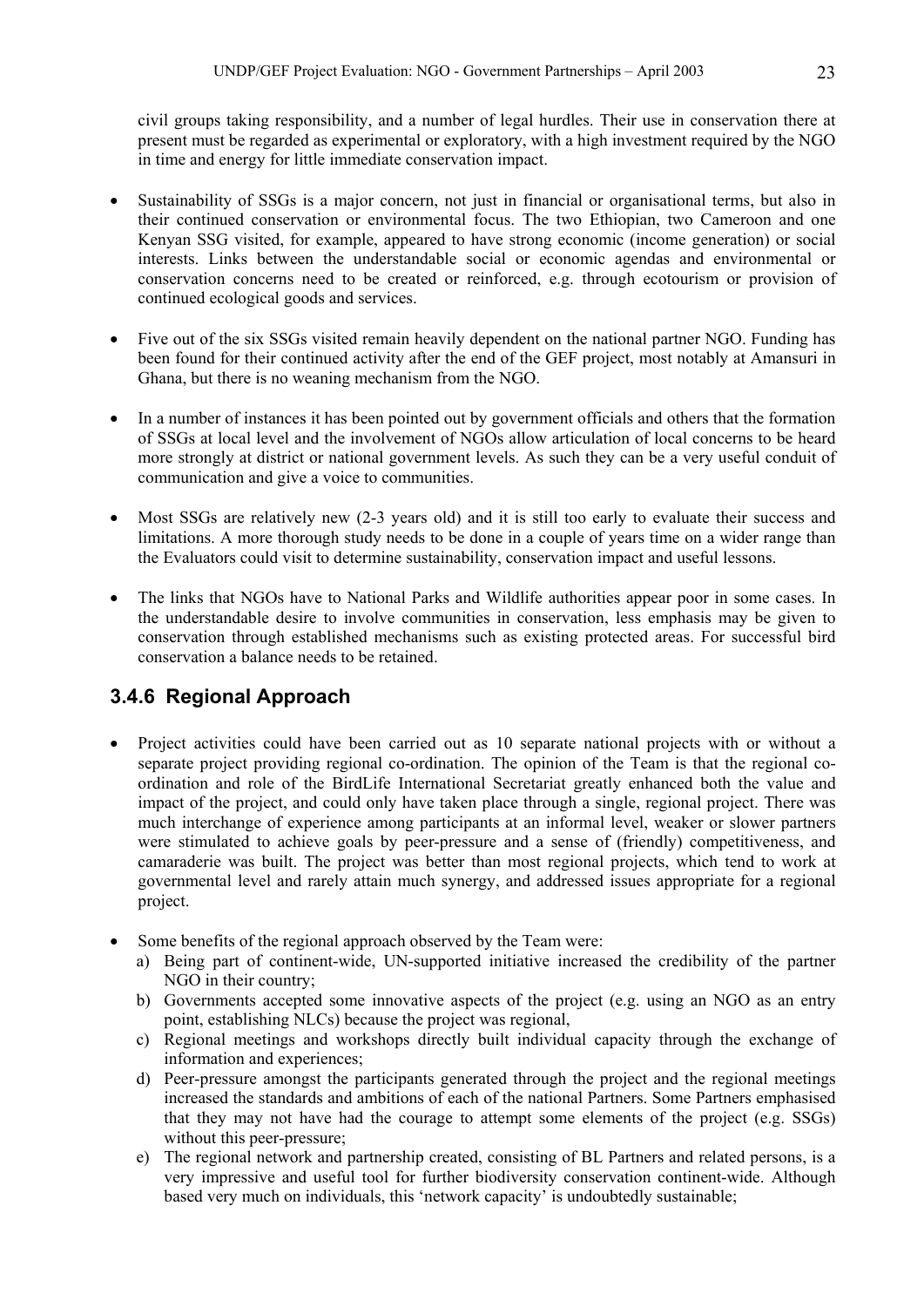f) The project indirectly supported the development of various regional products (e.g. the Africa IBA Directory, BirdLife CAP).

Some disadvantages of the regional approach were:

- a) It increased demands on BirdLife partners in terms of reporting and time required to attend regional meetings;
- b) In some cases, differing requirements for technical support, especially on different timelines, could not be fully met by the regional support mechanisms;
- c) Communications infrastructure (electronic and travel) is limited in the region.
- It is always difficult to balance national concerns with regional activities. The project did not have in its design any regional products other than meetings and co-ordinating mechanisms. Hence activities were primarily national, and the regional component was linked to co-ordination, communication, training and exchange of personal experiences. It was more a multi-country project than truly regional. There appears to have been little direct impact on other African BirdLife partners. The Team felt that an opportunity was lost here in the design to develop a stronger regional voice through creating a common position in regional conservation fora and through advocacy. One relevant regional product was the excellent African Directory of IBAs ("Important Bird Areas in Africa and Associated Islands") which has had significant continental impact. It is not clear how much the GEF project contributed to this, but it was not stated as an output in the Project Document.
- Some regionally appropriate products such as guidelines for the IBA process (on prioritisation, monitoring, etc.) were produced, and 17 regional workshops held. It appeared to the Team that the guidelines were not used to any great extent by other project partners, possibly in part because they only appeared towards the end of the project when such activities had already been initiated. For example, Ghana requested assistance in 1998 in developing monitoring, but the project only developed its monitoring protocol in 2001. The guidelines, however, should prove useful if and when other African BirdLife partners start to implement the IBA process.
- The Sub-Regional Coordinator (SRC) positions could have been used to develop a more regional approach, but this was not articulated in their ToRs and neither position was occupied for more than 2-3 years. Their ToRs could have included more frequent country visits (Cameroon would have benefited from this early on, only the SRC was not then in place) and a proactive approach to provision of technical advice. In practice, support was demand-driven primarily in administration, reporting, development of proposals and organising of workshops. It appears that the role of the SRC was considered more an extension of project management rather than the opportunity being grasped to provide mentoring and technical support to project implementation teams. These teams were mostly small, often working at their limits of their capacity and handling a range of activities from field survey and establishment of SSGs through to liaison with government, reporting and attending international meetings; strategy and technical issues sometimes got lost. The project partners, however, did not see this as important or necessary as such expertise was thought to already be available in the region (in fact, this is why the East African SRC position was not renewed). But in our opinion it remains a missed opportunity. The project in many respects was experimental and exploratory, and could have taken this on board even though it was not clearly articulated in the Project Document.
- The Technical Advisory Group envisaged in the project document was never established. A decision was taken that this was not useful either because appropriate persons were not available or because expertise required was already within the project (opinions differ). The role of the TAG was distributed across BLIS, SRC and UNDP/GEF. Despite or because of this delegation of activity, technical advice was opportunistic and demand-driven, not structured or directed. The Sub-Regional Coordinator positions could have played a useful role here if their ToRs had been changed.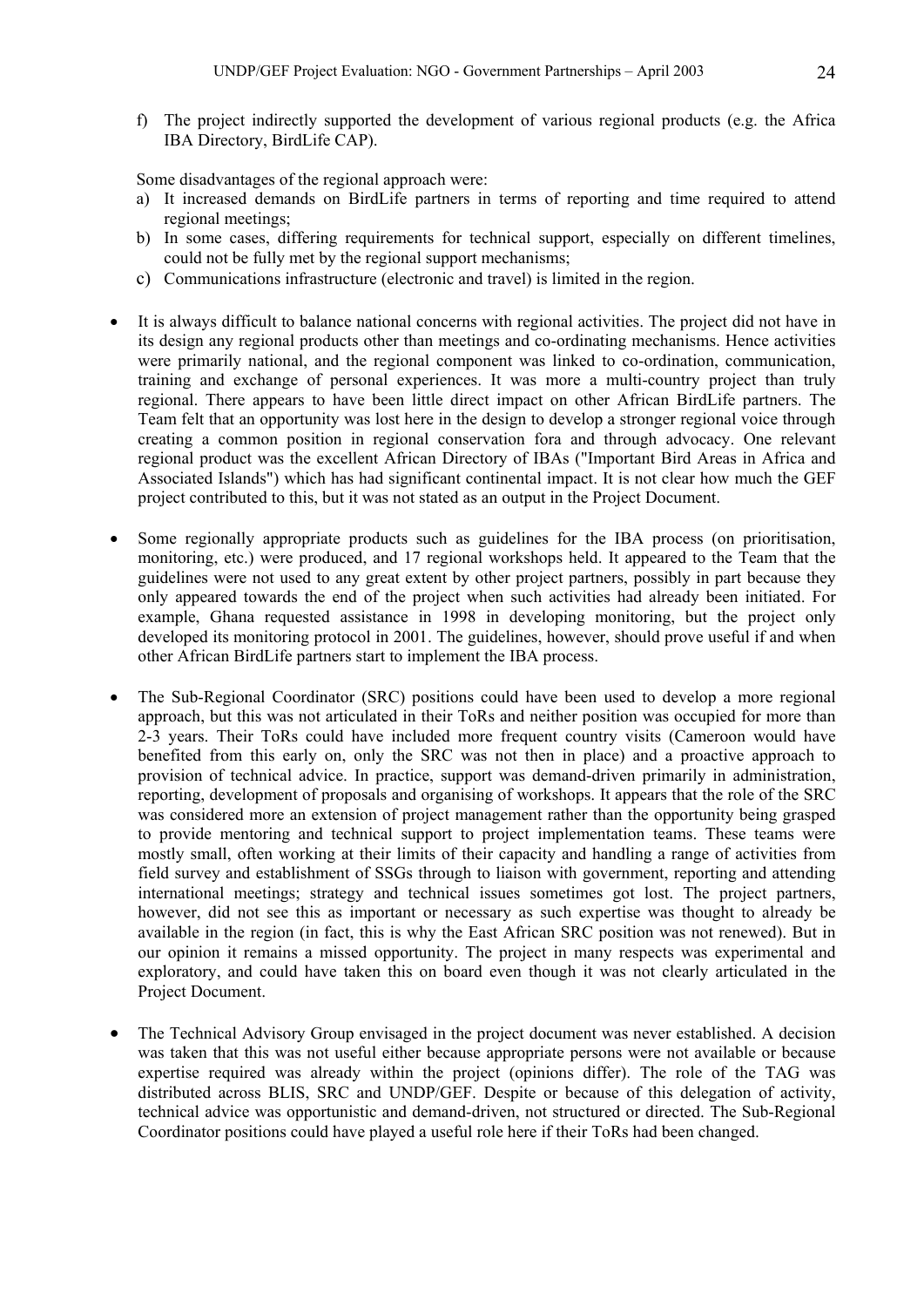# **4 Recommendations**

### International Level

- 1. UNDP/GEF should continue to work through focused, international partnerships, such as BirdLife International, to achieve conservation objectives. Such partnerships provide a regional or global perspective, provide mentoring and encourage committed individuals at all levels, yet because of their structure are sensitive to national issues and concerns.
- 2. UNDP/GEF should continue to work through national conservation NGOs to achieve conservation objectives. These organisations are flexible, well integrated into the local context and cost-effective in implementation. Care should be taken not to raise expectations or to encourage rapid expansion, and to ensure a continued rigorous conservation focus.
- 3. UNDP/GEF or BLI should undertake an evaluation of the impact of SSGs at a range of sites in 2-3 years time. This evaluation should cover both the sustainability of SSGs and their continued conservation focus.
- 4. GEF should carry out a detailed assessment, within the next year, of the contribution of the project's experimental approaches to biodiversity conservation in Africa. Specifically, the following aspects should be looked at: (a) the use of national NGOs in implementing conservation action; (b) the value of international conservation partnerships; and (c) the IBA process as a tool to achieving broader biodiversity conservation.
- 5. BLI or RSPB should evaluate the results of the GEF project within the context of their own overall activities in Africa. The present evaluation does not cover these aspects.
- 6. UNDP/GEF should ensure that future regional projects clearly distinguish between providing coordination across a number of countries, providing technical support to a number of countries with similar needs, and developing a regional perspective (overview, regional products). This project addressed co-ordination across the region, but missed good opportunities to provide a regional overview and voice.
- 7. GEF should hold the STAP review earlier in the GEF project cycle, possibly just after approval of the Project Concept.
- 8. UNDP/GEF should ensure that future projects have a separate budget allocation for translation of documents into national working languages.
- 9. Monitoring is vital to demonstrate conservation impact. The IBA process offers a good basis for monitoring biodiversity and its conservation, and this could be of relevance to the broader, global biodiversity community. GEF should consider funding further research, development and implementation of this idea.
- 10. All project stakeholders should ensure that future projects have a strategy to communicate project activities and findings to the appropriate audiences, notably decision-makers. This should include advocacy. In a communications strategy, thought needs to be given to the message, the target and the medium.
- 11. BirdLife International should develop a mechanism for ensuring that the 'bigger' bird conservation/IBA picture continues to permeate and drive national IBA programmes and partners. National programmes need to remain coherent across the region.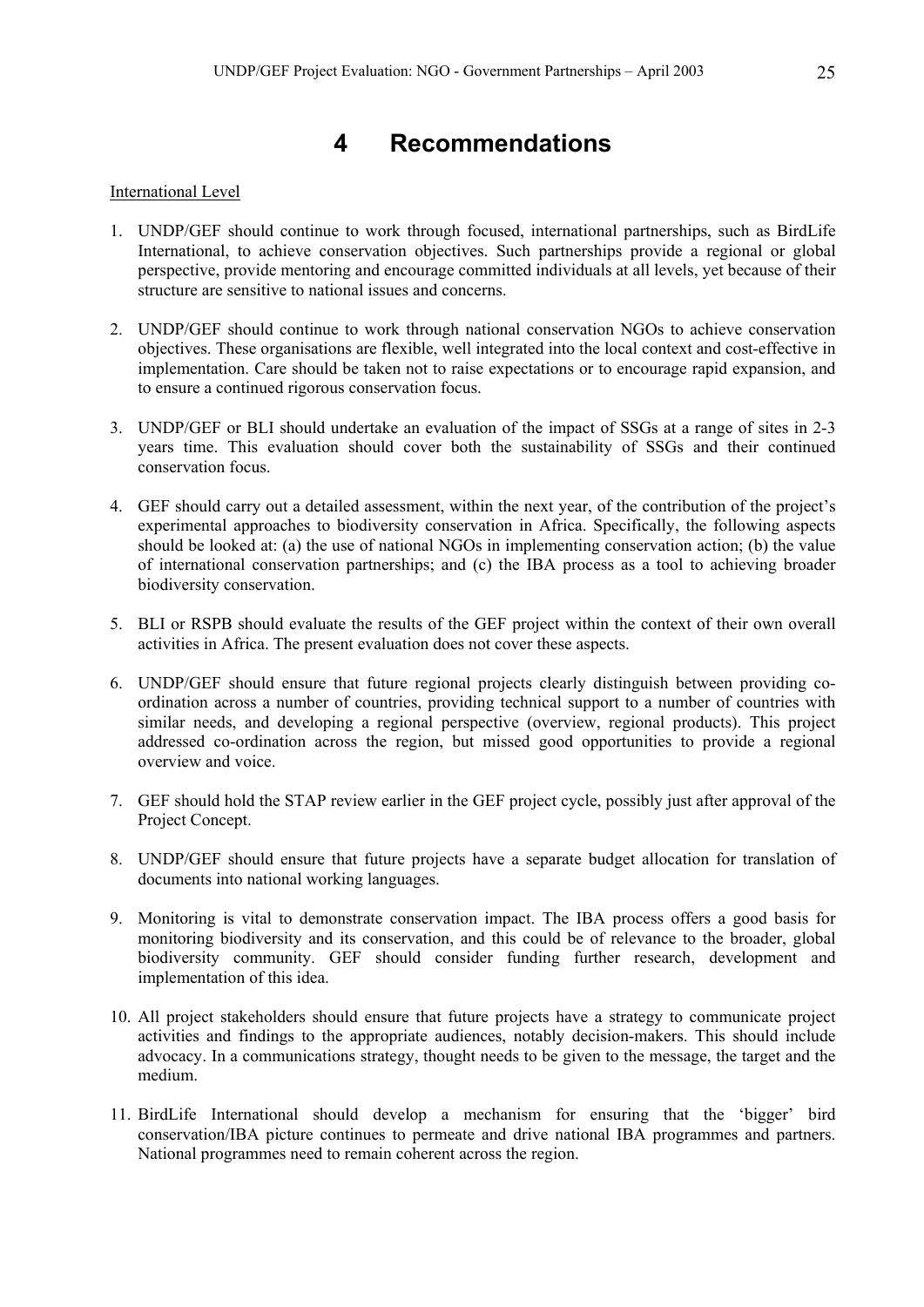- 12. All BirdLife Partners should determine how the many project successes could be mainstreamed strategically and formalised into the broad conservation community across the region, including governments. They should not remain within a single NGO.
- 13. Core support should continue to be provided to the BirdLife Partners, particularly the more fragile ones, if project achievements are to be maintained. This may come from a number of sources, including RSPB.
- 14. UNDP/GEF should consider supporting SSGs through its Small Grants Programme, probably through national BirdLife partners in most cases. Big projects are likely to overwhelm community groups and raise expectations unsustainably.
- 15. Reporting requirements for GEF and UNDP projects need to be appropriate to the size of the funding and scale of activities, particularly when considering relatively small NGOs. Heavy and repetitive, non-focused reporting requirements detract from project activities.

#### National Level

- 16. National Partners should ensure that the good co-operation and regular dialogue with government and other stakeholders developed through the project National Liaison Committees is maintained. This can either be through a continuation of the NLC with an updated mandate, or through other mechanisms such as the NBSAP committee.
- 17. National Partners should review their NIBACS and determine its value in relation to the NBSAP. Ideally, the NBSAP should be the biodiversity conservation planning vehicle. If NIBACS, which are sectoral, are retained, strong efforts should be made to ensure their national acceptance and strategic incorporation into broader biodiversity conservation.
- 18. National Partners should review their business plans, with support from BLI, to ensure their niche is properly determined and exploited, and to ensure they are to remain conservation focused.
- 19. National Partners should review each IBA site to determine which are appropriate for the SSG approach to conservation. Other approaches should be used for sites where SSGs are not appropriate.
- 20. National Partners should clearly articulate and monitor conservation targets at each site. True, effective monitoring should start immediately. As a starting point, a good, clear, simple indicator needs to be identified for *each site*. This will allow an immediate communication of conservation impact. The indicator system should be reviewed and modified as necessary.
- 21. National Partners should monitor and document, in a standardised manner, the evolution and impact of all the SSGs.
- 22. National Partners should ensure that all conservation-oriented actions are based on best available technical knowledge, using regional and international resources as appropriate.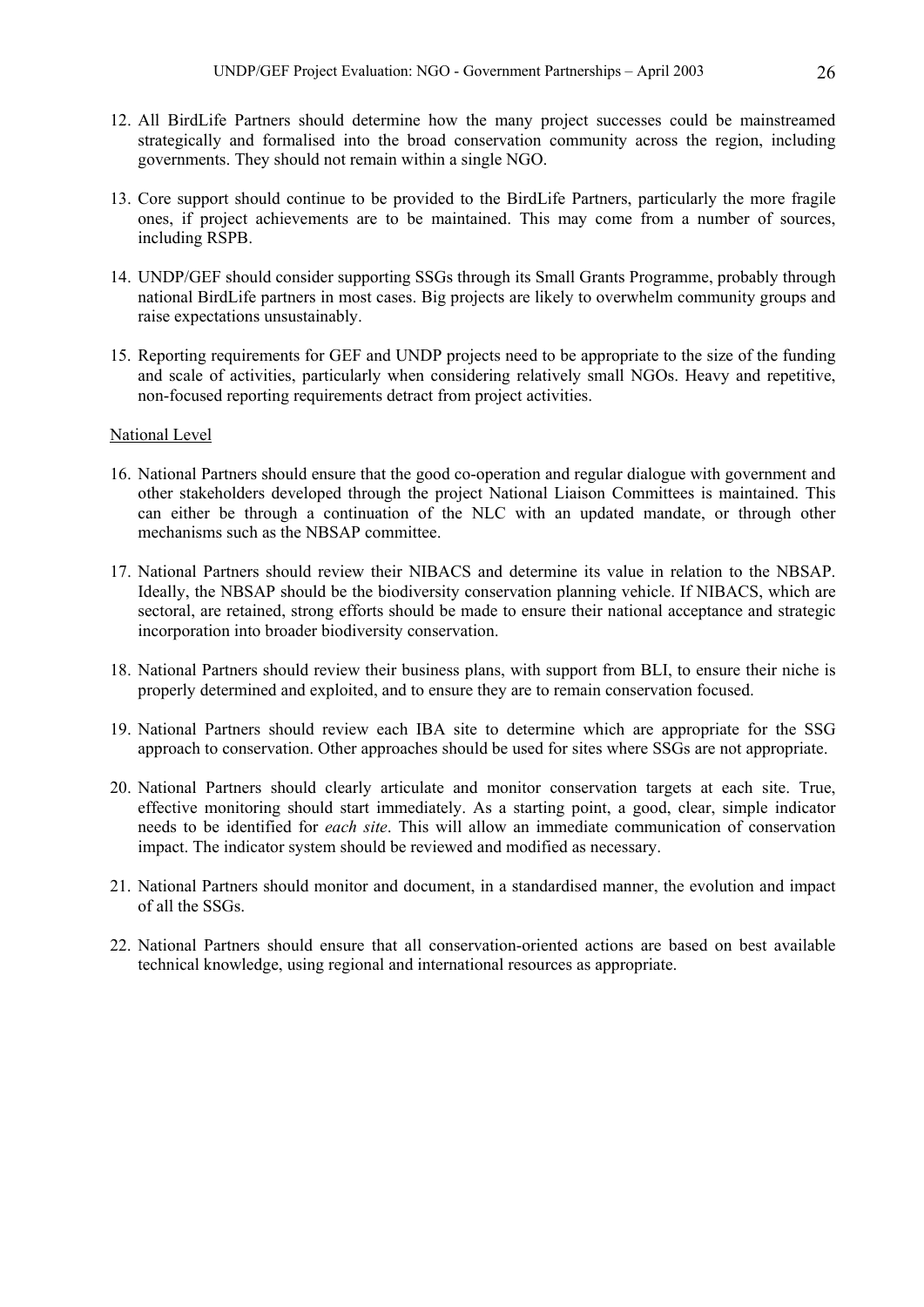# **5 Lessons Learned**

# **General**

It is possible for GEF and others to think globally but act locally in international co-operation projects. If the right partners are carefully selected, it is possible to construct a network stretching from the global to the local level. Such a network, whilst being sensitive to the issues and constraints at each level, can ensure that international best practices are fed into local activities, and that local concerns and findings feed up into the bigger picture. However, in such a complex network, the involvement of a range of partners will inevitably lead to some trade-offs and confusion.

Channelling international assistance for biodiversity conservation through national non-governmental organisations can be very effective and efficient. A large number of well-designed activities can be implemented well at relatively little cost. A budget of \$200,000 over 4-5 years for national activities is appropriate.

Ultimately, a cadre of committed, dynamic individuals, focused on a particular topic, is the key to ensuring the success of projects and initiatives. Flexible, dynamic, focused non-governmental structures provide an incentive framework for developing such individuals.

For a project to be truly regional, it has to develop regional products and a regional view. It should not be a collection of totally national activities. A regional view, presented in international fora and through advocacy, can have a much bigger impact than that solely presented by the separate participating countries - it allows then to speak with a louder voice.

Experimental projects with a range of innovative activities can be useful in helping develop successful new approaches to conservation. The disentangling of their successful elements, however, is not easy.

# **Specific**

### NGOs

The innovative use of an international NGO partnership (the BirdLife International Africa Partnership) allowed for the essential involvement of national NGOs, whilst maintaining a beneficial continental overview. Care needs to be taken that the international view is not swamped under national concerns.

National NGOs are good at carrying out conservation activities. They can be both efficient and effective, particularly at the site level. Larger developed NGOs, with clear division of responsibilities, tend to be more sustainable and can have a greater sustained impact on national conservation. However, most NGOs are relatively small and hence limited in their ability to influence national policy and other conservation partners. Their success and impact is often a function of their constituency (i.e. membership) and strong dynamic individuals. Too often, they are also fragile, depending on one or two key individuals and a small number of donors. Large funders or projects can cause them to lose focus on what was their "core business". There is a danger that by greatly increasing their workloads, or by widening their mandates, NGOs are forced to grow faster than their internal structure can handle. Their differing levels of organisational development and implementation capacity need to be recognised and accounted for in projects by both partners and funders.

Carefully constructed, international projects can help national NGOs develop sustainably and become important members of the biodiversity community. International projects can help them gain technical and political credibility, and also allow them to develop new lines of conservation activity and new partnerships.

### Conservation Activities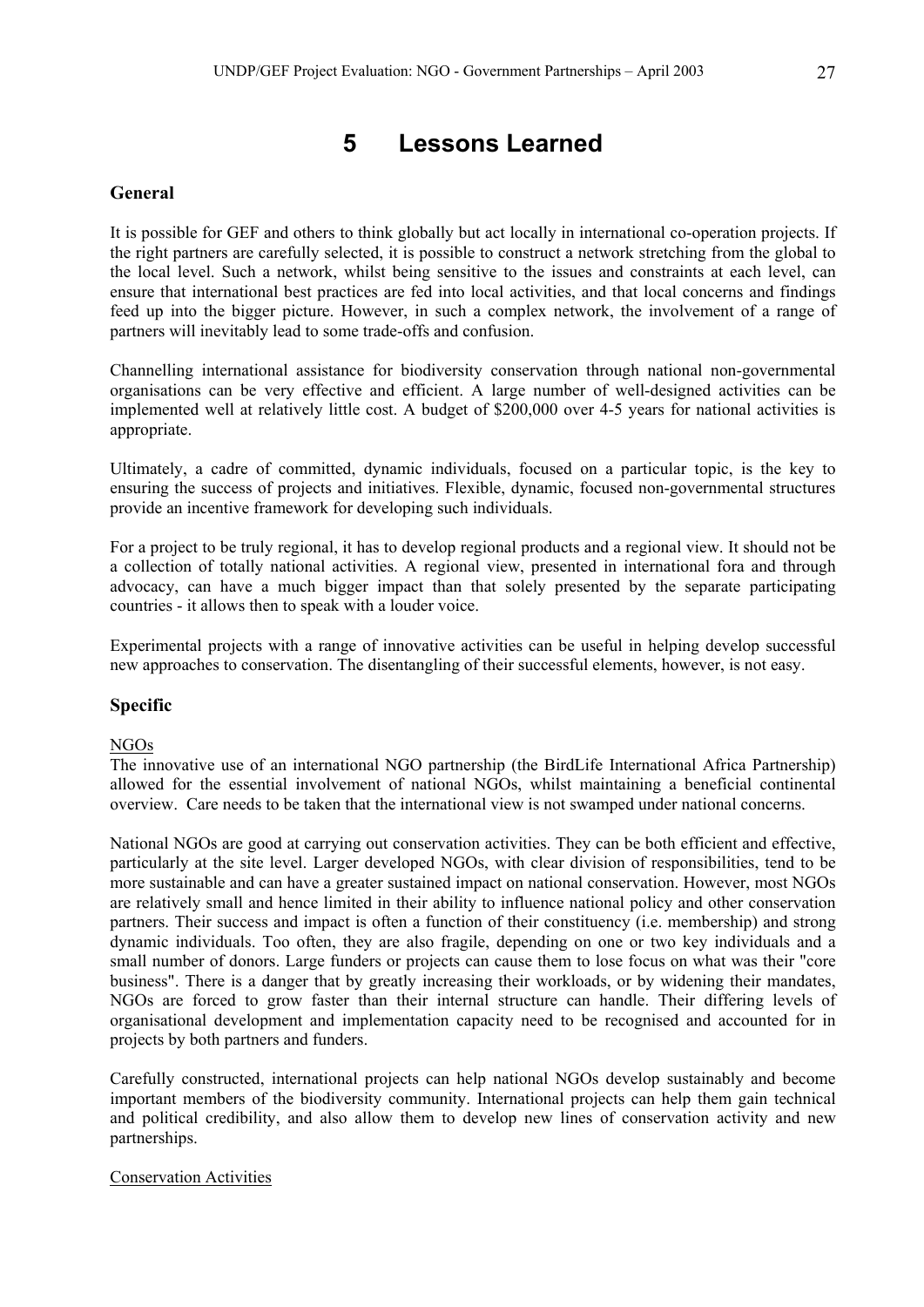The IBA process provides an internationally acceptable innovative approach for identifying sites, for setting clear conservation targets (bird diversity, bird numbers), and for focusing conservation attention on recognisable, manageable issues. It deals with tangible and identifiable issues that can be readily understood, taken up and implemented at a national level. Targets are comprehensible by local people and give a clear entry point into community-based conservation. However, it must be recognised that a national IBA network does not include all important biodiversity sites, and a complementary system to address other aspects of biodiversity is also required.

Conservation projects have to demonstrate conservation impact in terms of biodiversity conserved, or rates of loss reduced. In order to demonstrate this impact, so important in a competitive funding arena, more attention and project resources should be given to identification and monitoring of conservation targets. Too often projects are judged on levels of activity and funds disbursed or received, and sight is lost of the actual conservation objective.

SSGs are a useful and appropriate means for conservation action in a number of circumstances. They can develop practical solutions to conservation and development challenges, and they can ensure local concerns are integrated into national conservation management and planning. They work well when there is a sense of community, when there is strong local leadership, and where strong links can be shown between human livelihood concerns and conservation objectives. However, where communities are unstable, transient or disorganised, or where people need to over-utilise their environment for survival, they are unlikely to succeed. Fostering SSGs usually requires much time and effort that, in some circumstances, may be better strategically utilised in other forms of conservation. Most SSGs visited were not primarily driven by conservation concerns, so non-monetary incentive systems may need to be developed or linkages with ecological goods and services or ecotourism clearly made. Continued conservation impact needs to be monitored.

### Capacity

Effective development of individuals and institutions is best achieved by involving them in a clear resultsoriented process, with manageable timelines, clear internationally recognised objectives, regional peerpressure and technical support. Likewise, effective development is best achieved by involving concerned institutions in a concrete process with international best practices, the use of clear targets and timelines, and by dealing with easily recognisable issues.

UNDP/GEF projects can strengthen Government-NGO working relationships, with a positive impact on conservation activity. A National Committee can be an appropriate vehicle for achieving this. In countries where relations are weak, a National Committee can overcome suspicions and other obstacles. However, this requires a lot of time and effort from the NGO, and ultimately success may be limited by low capacity in government.

### Project Design and Execution

The use of NGO partnerships such as BirdLife International increases national ownership and sustainability of activities. The use of this Partnership has provided a good entry point for international technical assistance through the BirdLife International Secretariat.

By having a project with a finite life which requires the implementing NGOs to leverage funds in order to carry out the stipulated activities leads to better financial sustainability. But this can be hard work.

Project reporting requirements need to be rigorous, oriented towards progress and problem-solving, and yet proportionate to the funding levels and the capacity of the contracting agency. Otherwise too many limited resources are utilised on reporting, without the reports clearly indicating problems or recording progress.

### Regional Aspects

To optimise the impact of regional projects, regional lessons must be drawn and a regional perspective developed. The regional African IBA Directory demonstrates that regional products can have an impact and an influence that exceeds the sum of national ones. Truly regional (as opposed to multi-country)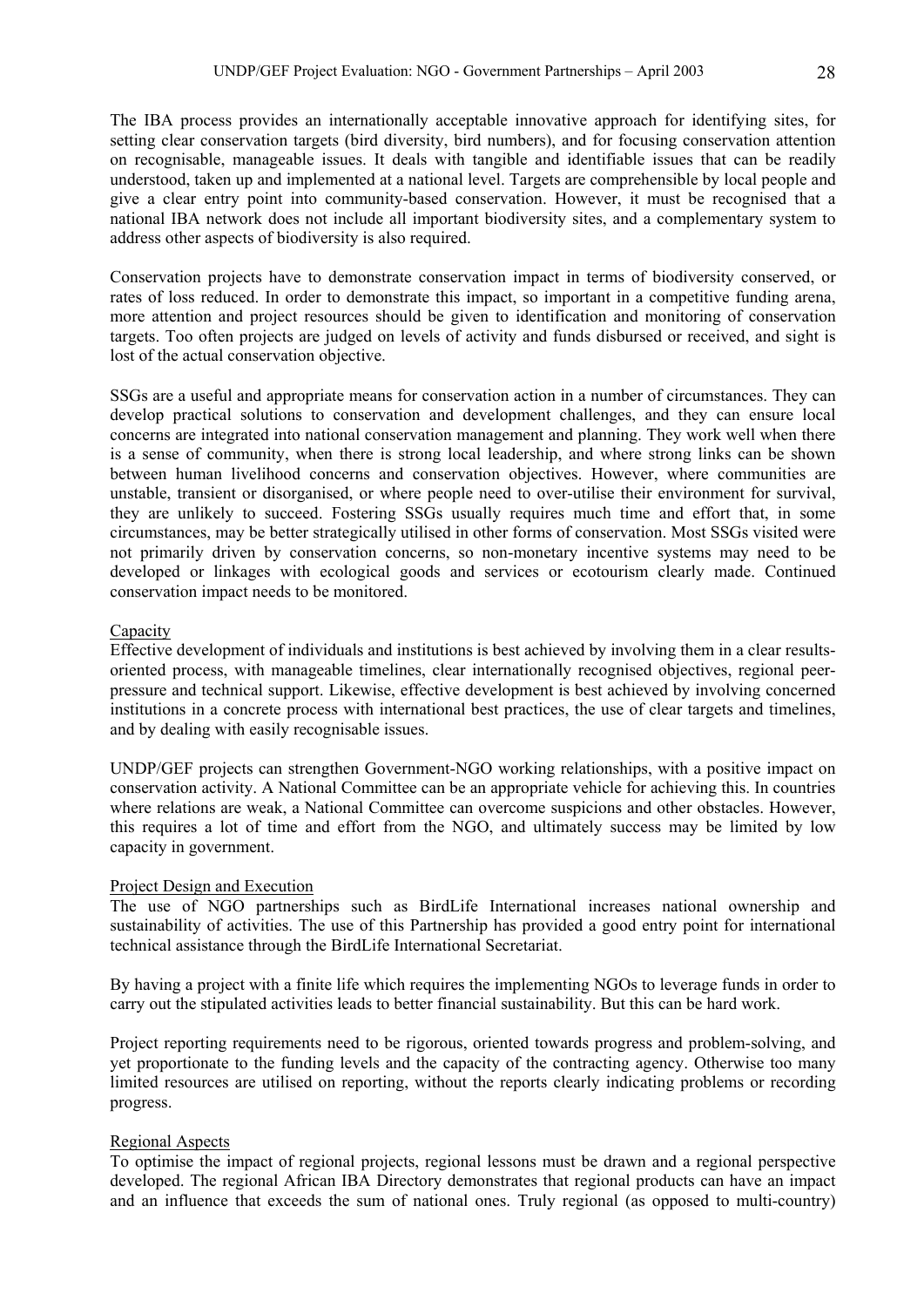projects must be actively designed and managed to ensure the identification and adequate resourcing of *regional* products. For example, formal exchanges across countries and a mechanism for synthesising and promoting a regional picture.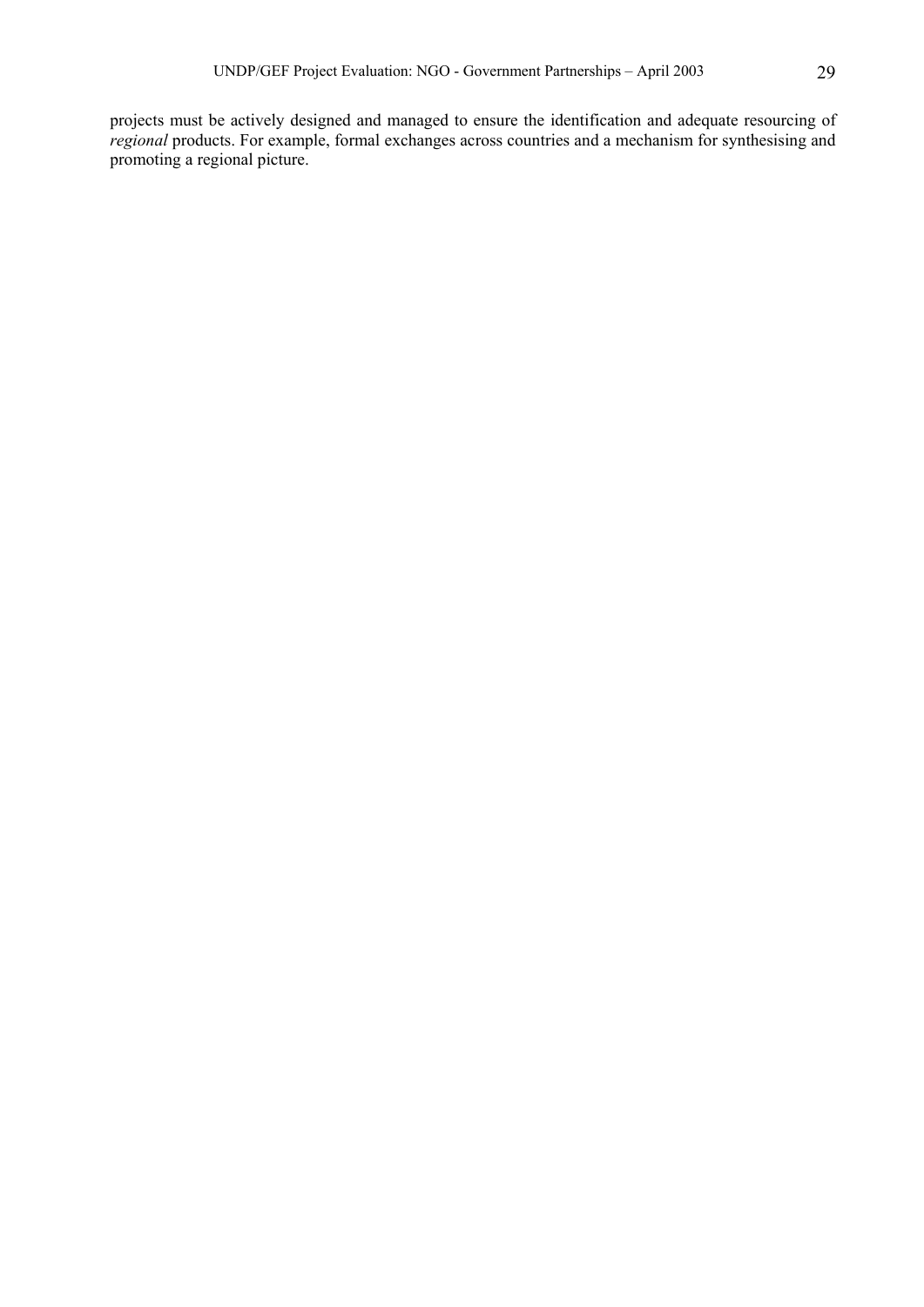# **List of Annexes**

| Annex 1 | ToRs of the Evaluation Team                     |
|---------|-------------------------------------------------|
| Annex 2 | Detailed itinerary                              |
| Annex 3 | List of persons met and documentation reviewed  |
| Annex 4 | Framework for guiding discussions and questions |
| Annex 5 | Summary of the Team visits to the IBA sites     |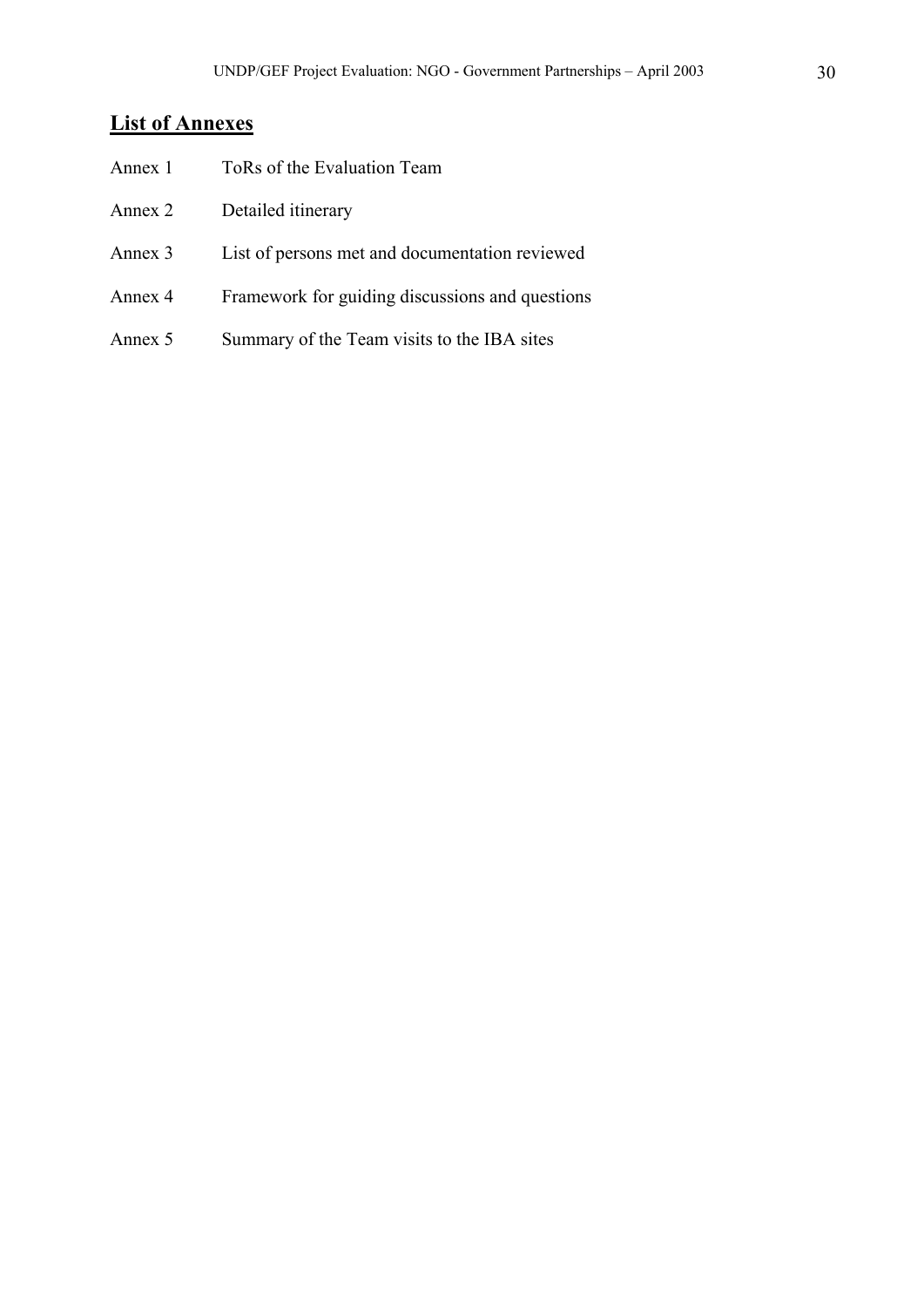### **Annex 1.**

## **Terms of Reference:- Final Project Evaluation of UNDP GEF Project: African NGO-Government Partnerships for Sustainable Biodiversity Action**

### **Introduction**

This UNDP GEF project was launched in April 1998. It builds on the work of the national institutional partners of BirdLife International in Africa which, since 1994, have been collaborating to promote the conservation of sites of global biodiversity significance. Sites are identified using objective international criteria and birds as biodiversity indicators. Teams of people, both professional and amateur, identify the sites, (known as Important Bird Areas (IBAs), agree on priorities for action in relation to these sites, advocate for, manage, and then monitor, these sites. Appropriate participation at all stages guarantees that the process and priorities belong to an in-country constituency, greatly enhancing the prospects of effective conservation action. While the overall objective is to contribute to ensuring the conservation of all globally important biodiversity sites in Africa, the specific programme objective is to enhance biodiversity conservation in Africa through local and national NGO-government partnerships in the Important Bird Area process<sup>[6](#page-31-0)</sup>. The five-year phase of GEF funding was to support the development of existing national programmes in 10 countries, to enhance regional co-ordination and sharing of skills within Africa, to strengthen the institutional base and programme sustainability, and to permit the expansion and replication of the process in a further suite of African countries.

### **Wider Objective/ Goal**:

To conserve all globally important biodiversity sites in Africa

### **Immediate Objectives**:

To enhance biodiversity conservation in Africa through local and national NGO-government partnerships in the Important Bird Area process

### **Project Outputs**:

-

- 1. NGO-government partnerships for Important Bird Area conservation established and functioning in all (10) participating countries
- 2. Collaborative national (NGO-government) programmes functioning to monitor and conserve Important Bird Areas (IBAs) in all participating countries
- 3. Conservation of national Important Bird Areas (IBAs) achieved through local monitoring, site action and advocacy programmes
- 4. Local and national NGO and government capacity built to sustain all activities in the Important Bird Area (IBA) process
- 5. Strategy and mechanism in place to ensure sustainable long-term funding for Important Bird Area (IBA) conservation in all participating countries
- 6. Regional structures established and functioning to exchange information and expertise and to support development of Important Bird Area (IBA ) programmes in new countries
- 7. Regional awareness of the Important Bird Area (IBA) approach created and expressions of interest made for the launch of national IBA programmes in a further (10?) countries

The 10 countries involved are: Burkina Faso, Cameroon, Ethiopia, Ghana, Kenya, Sierra Leone, South Africa, Tanzania, Tunisia, Uganda.

<span id="page-31-0"></span><sup>6</sup> The Important Bird Area (IBA) process is the application of internationally agreed criteria to define the global importance of sites for biodiversity conservation at a national level, followed by a cycle of monitoring, action and advocacy to ensure the conservation of sites, in perpetuity. National and local capacity for achieving biodiversity conservation is built through the process.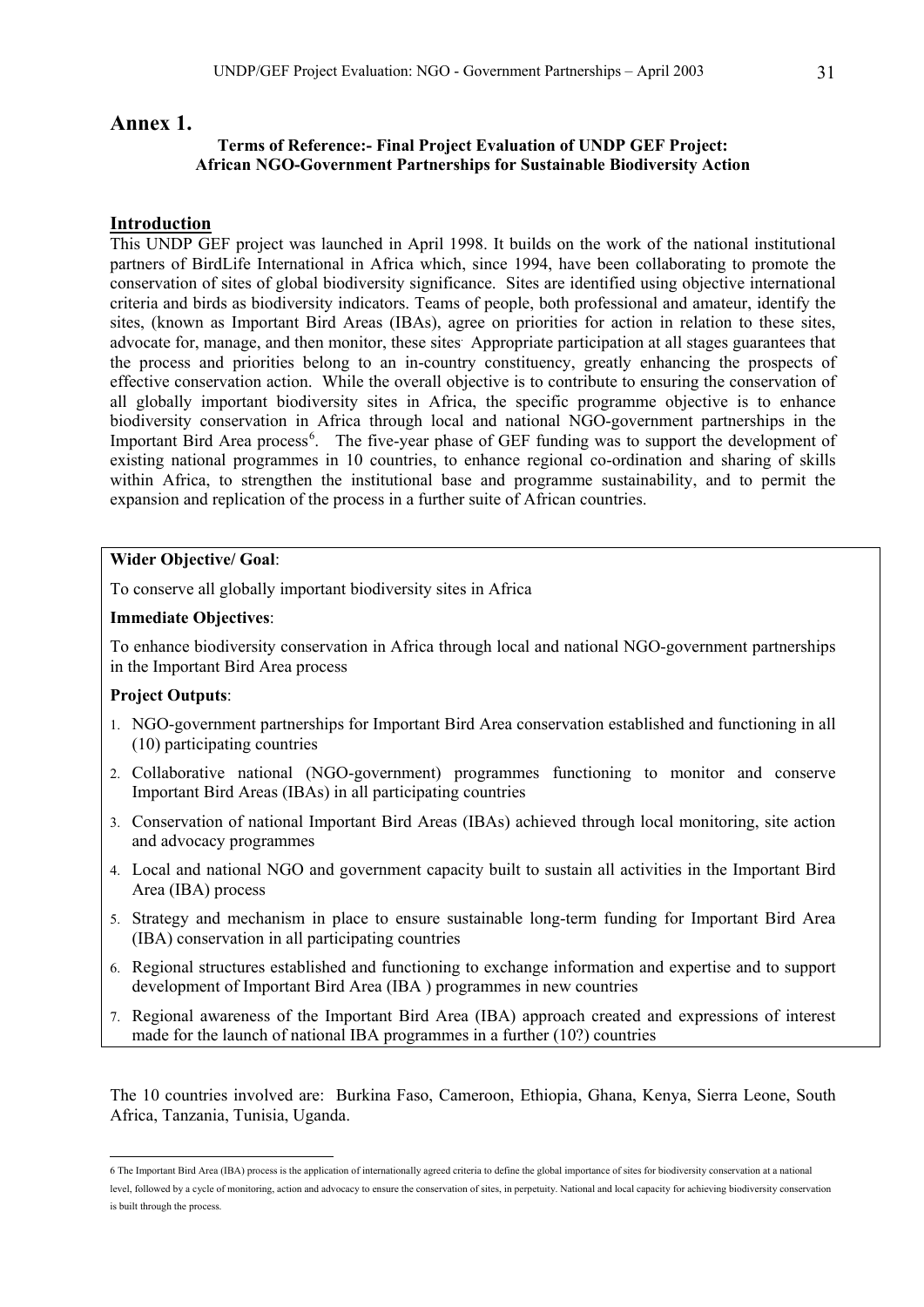### **Objectives of the Evaluation**

The final project evaluation is a requirement of the UNDP/GEF for all regular projects. Furthermore, the Final Project Evaluation is required by BirdLife International *(and other project stakeholders*) to provide an objective assessment of project implementation and lessons to guide future conservation efforts.

The overall objectives of final project evaluations are to:,

- ♦ identify strengths and weaknesses in implementation;
- $\bullet$  assess level of achievement of the intended impact and potential for sustainability,
- ♦ capture lessons in project design, implementation and management; and
- ♦ make recommendations regarding specific actions that might be taken in future projects.

This final project evaluation will address issues of design, management, implementation and monitoring of the project. Specifically, the evaluation should address the following questions:

- 1. Has the project made satisfactory progress towards achievement of the intended impact?
- 2. Has the project implementation and execution modalities operated effectively, efficiently and in a timely manner?
- 3. Are the innovations developed through this project working?
- 4. Is the impact of the project likely to be sustained?
- 5. Lessons learned: e.g.
- what has worked particularly well and could be considered "best practise"?
- what should be done differently in similar projects in the future?
- what should not have been done because it had little or negative impact on the overall objective?

# **Special Issues to be Addressed**

- 1. Intensive mid-term evaluation: An exhaustive mid-term evaluation was undertaken that concluded that achievements of the project were very considerable at that stage. The recommendations of the mid-term review focussed on refining the indicators in the logframe, developing toolkits, putting more emphasis on developing IBA conservation strategies (output 2) and sustainable fund-raising (output 5), developing mechanisms for sustaining NLCs and SSGs, training partners in Site action, clarifying the link between birds and biodiversity, enhanced communication, and seeking more resources for "weaker" NGOs. Most of these recommendations have been addressed. Has this helped achievement of impact? Are there lessons to be drawn from this?
- 2. At the beginning of the project, the implementing NGOs were at different levels of organisational development. It was envisaged therefore that a) the NGOs would deliver outputs to different levels and b) the incremental value of the project in terms of the NGO capacities would differ. Are there lessons to be drawn from this?
- 3. The project was designed to use and build on the existing network of African BirdLife Partners. A flexible, process approach was employed, meaning that programmes have been developed appropriate to each national context and with national ownership. Is this approach working? Are there lessons to be drawn from this?
- 4. Regional vs individual country approach. The project is regional involving 10 countries. Clearly an alternative would have been to establish 10 or 11 separate projects. Related to this is the role and function of the sub-regional coordinators. The evaluators should reviews the value added, and subtracted, as a consequence of the chosen approach.

The following outline is suggested for the evaluation report: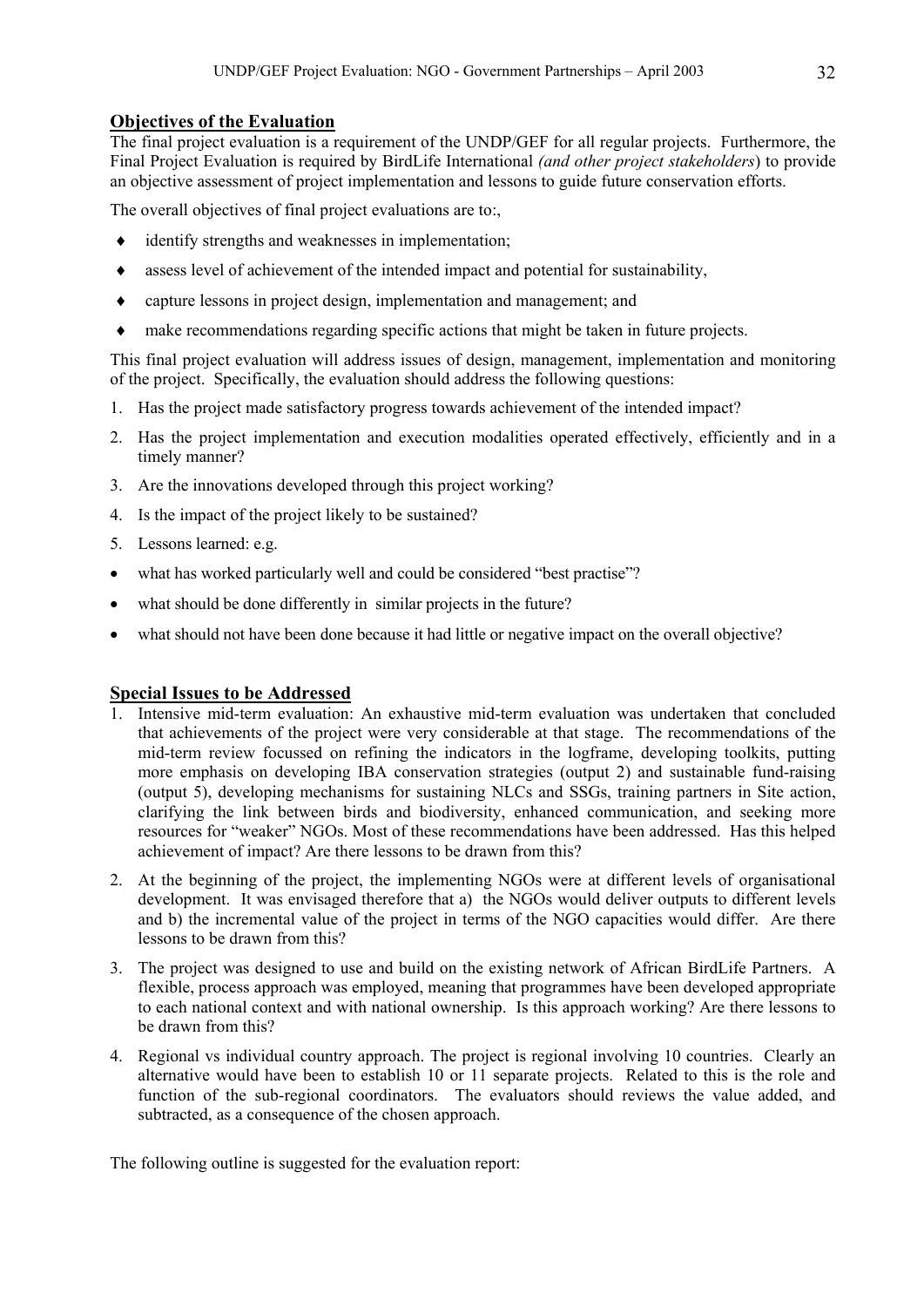# **Evaluation Report Outline**

| <b>Executive summary</b>                                                                         | $(2$ pages)          |
|--------------------------------------------------------------------------------------------------|----------------------|
| How the evaluation was conducted                                                                 |                      |
| Brief description of project<br>$\blacksquare$                                                   |                      |
| Context and purpose of the evaluation<br>٠                                                       |                      |
| Main conclusions, recommendations and lessons learned<br>٠                                       |                      |
| <b>Introduction</b>                                                                              | $(2$ pages)          |
| Purpose of the evaluation<br>٠                                                                   |                      |
| Key issues addressed<br>٠                                                                        |                      |
| Methodology of the evaluation<br>٠                                                               |                      |
| Structure of the evaluation<br>٠                                                                 |                      |
| The project(s) and its development context                                                       | $(3$ pages)          |
| Project start and its duration<br>٠                                                              |                      |
| Problems that the project seek to address<br>٠                                                   |                      |
| Immediate and development objectives of the project<br>٠                                         |                      |
| Main stakeholders<br>٠                                                                           |                      |
| Results expected                                                                                 |                      |
| <b>Findings and Conclusions</b>                                                                  | $(6$ pages)          |
| Project formulation<br>٠                                                                         |                      |
| Process or approach used                                                                         |                      |
| Linkages between project and other interventions within the sector                               |                      |
| Indicators                                                                                       |                      |
| Management arrangements, including monitoring and evaluation                                     |                      |
| Implementation<br>п                                                                              |                      |
| Execution and implementation modalities                                                          |                      |
| Co-ordination and operational issues                                                             |                      |
| Adequacy of monitoring mechanisms                                                                |                      |
| Results                                                                                          |                      |
| Immediate results at the regional, national and site levels                                      |                      |
| Sustainability                                                                                   |                      |
| Contribution to upgrading skills of the regional, national and local stakeholders                |                      |
| <b>Recommendations</b>                                                                           | (4 pages)            |
| Corrective actions for the design, implementation, monitoring and evaluation of the project<br>٠ |                      |
| Actions to follow up or reinforce initial benefits from the project<br>٠                         |                      |
| Proposals for future directions underlining main objectives                                      |                      |
| <b>Lessons learned</b>                                                                           | $(2 \text{ pages})$  |
| Best and worst practices in addressing issues relating to relevance, performance and success     |                      |
| <b>Annexes</b>                                                                                   | $(10 \text{ pages})$ |
| <b>TOR</b><br>٠                                                                                  |                      |
|                                                                                                  |                      |

- **Itinerary**
- List of persons interviewed
- Summary of field visits
- List of documents reviewed
- **•** Questionnaire used and summary of results

The evaluation report is expected not to exceed 30 pages.

# **Evaluation Team**

A team of 2 international consultants will participate for the entire duration of the evaluation, i.e. 26 days plus travel to and from Nairobi. One international consultant will be designated as team leader and will carry overall responsibility for organising and achieving the evaluation and delivery of a final report.

The international consultants will be supported in each country, by a national consultant. In all the countries, the National Consultants will work for up to 7 days to gather basic data, set up meetings, identify key individuals, assist with planning and logistics, and prepare an "objective' evaluation brief giving a perspective from outside the immediate project environment. National Consultants will also be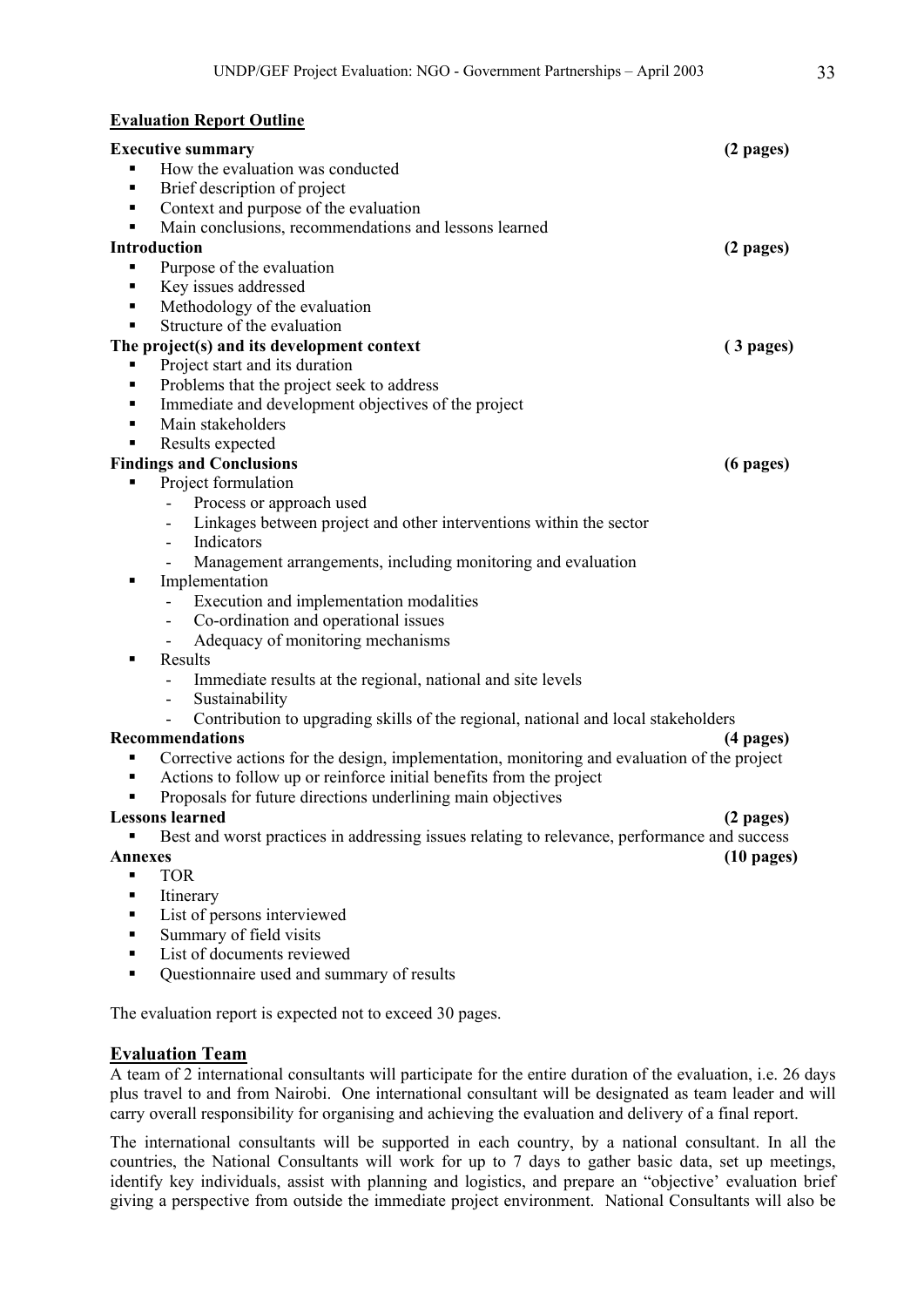available for up to 1 day each during the period of the international evaluation in order to respond to requests for information or to participate in telephone conferences. In those 3 countries where the international consultants undertake field missions, the national consultants will work for an additional 5 days to prepare for and then accompany the international consultants in their work.

### **Methodology for the Evaluation**

The evaluation will start with the National Consultants preparing evaluation briefs for the international consultants. These will describe and assess the performance of each national component, as per the Terms of Reference for the national consultants (attached). These briefs will be provided to the international consultants, along with the approved "Project Brief" and "Project Document" for the project prior to their departure from home base. It should be noted that the Project Document and the Project Brief contain exactly the same descriptive information about the project and its objectives. However, according to the mid-term evaluation this is arranged in a confusing manner in the Project Document and use of the Project Brief is preferred. The Project Document does contain an input based budget and details of arrangements for execution that are not contained in the Brief.

The international consultants will meet in Nairobi and be briefed by BirdLife Secretariat staff, the key partners in project management, and implementing and executing agency personnel and they may contact other relevant stakeholders. At any stage the consultants can be provided with any additional documentation they require, including making requests for national documents and if necessary, further work by the national consultants. Telephone interviews with the national consultants can also be arranged as required by the international team.

The International Consultants will then participate in a three-day Final Project Evaluation meeting in Nairobi, attended by all project managers, the Africa Regional Committee, representatives of the implementing and executing agencies, representatives of the main co-funders, and the BirdLife and RSPB staff involved in project co-ordination and supervision. This meeting will provide an opportunity to the consultants to gain as a broad a view of the different national contexts as possible.

After the workshop, the international consultants will visit one country together and a selection of up to two other countries to meet other stakeholders including relevant government officials, NLC members, other conservation agencies, local government officials and site–based stakeholders. Selection of the countries to visit, and the specific issues to follow-up in those countries will be done by the evaluators based on their overview of project performance in different countries.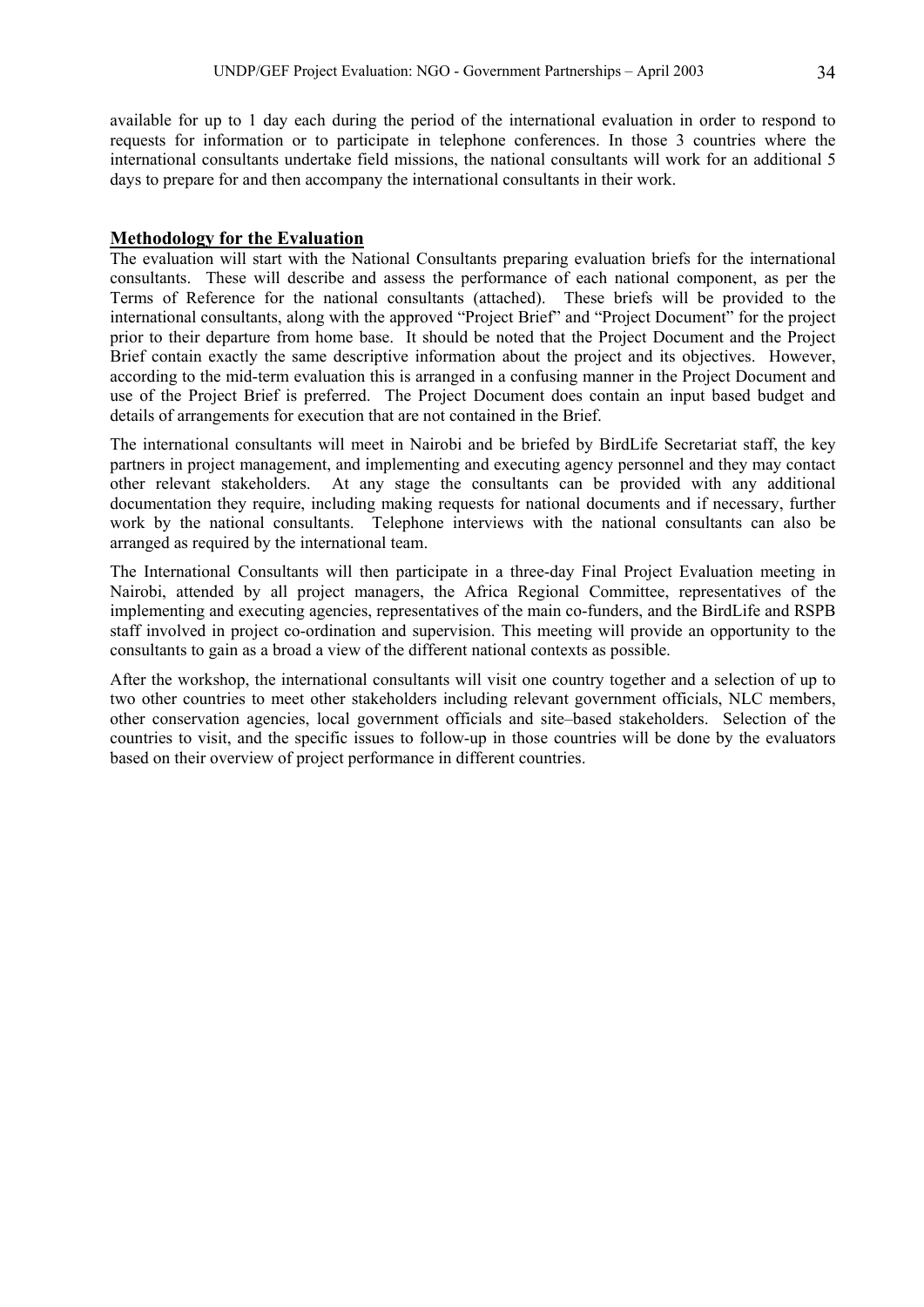| Date/Time              | Activity                                                                                                        |
|------------------------|-----------------------------------------------------------------------------------------------------------------|
| Week 1<br>6 January    | Travel to Nairobi. Reading background documentation                                                             |
|                        |                                                                                                                 |
| 7 January              |                                                                                                                 |
| $\mathbf{A}\mathbf{M}$ | First meeting of Evaluation Team. Meet up with staff of Project, Nature Kenya, BirdLife                         |
|                        | International and RSPB. Visit to Nature Kenya. Travel to Kenya Wildlife Training Institute,<br>Naivasha         |
| PM                     | Briefing with project staff, BirdLife International, RSPB and UNDP/GEF                                          |
| 8 January              |                                                                                                                 |
| AM                     | Internal discussion among Evaluation Team. Planning discussions with Project Staff, BirdLife                    |
|                        | International, RSPB and UNDP/GEF. Reviewing project documentation                                               |
| PM                     | Introductory meeting with all National Project Managers <sup>7</sup> . Participation in Annual Project Regional |
|                        | Meeting                                                                                                         |
| 9 January              |                                                                                                                 |
| AM                     | Participation in Annual Project Regional Meeting . Individual interviews with National Project                  |
|                        | Managers from South Africa and Uganda and with Charles Nyandiga, UNDP Kenya.                                    |
| 10 January             |                                                                                                                 |
| AM                     | Participation in Annual Project Regional Meeting .Individual interviews with National Project                   |
|                        | Managers from Burkina Faso and Tanzania, and                                                                    |
| PM                     | Interview with Katerin Topar-Michon, UNOPS, New York (telephone). Preparation of initial                        |
|                        | feedback from the Evaluation Team                                                                               |
| 11 January             |                                                                                                                 |
| AM                     | Participation in Annual Project Regional Meeting. Presentation of initial feedback. Individual                  |
|                        | meeting with Panta Kasoma, Institute of Environment and Natural Resources, Uganda                               |
|                        |                                                                                                                 |
| PM                     | Site Visit to Kinangop Plateau IBA and discussion with local Site Support Group. Travel to Nairobi              |
| 12 January             |                                                                                                                 |
| AM                     | Interviews with John Hough and Alan Rogers (UNDP/GEF)                                                           |
|                        | Internal discussion amongst Evaluation Team. Reviewing documentation                                            |
| 13 January             |                                                                                                                 |
| AM                     | Individual interviews with National Project Manager from Sierra Leone and Paulinus Ngeh, Project                |
|                        | Sub-regional Coordinator for West Africa. Meeting with NatureKenya to define Kenya visits and                   |
|                        | finalise logistical issues                                                                                      |
| PM                     | Interview with Hazel Thompson, former GEF Programme Manager, Director BLI Africa Programme                      |
|                        | Travel to Accra (Ghana) via Addis Ababa                                                                         |
| Week 2                 |                                                                                                                 |
| 14 January             |                                                                                                                 |
| AM                     | Rest. Internal discussion amongst Evaluation Team.                                                              |
| $\rm PM$               | Visit to GWS. Discussions with GWS staff involved in project implementation                                     |
| 15 January             |                                                                                                                 |
| AM                     | Meetings with Ministry of Finance; Dutch Development Agency (SNV); Conservation International                   |
| PM                     | Meeting with UNDP; Meeting with National Evaluation Consultant; Meeting with Head, Zoology                      |
|                        | Department (NLC Member)                                                                                         |

**Annex 2. Detailed Itinerary of the Evaluation Team** 

<u>.</u>

<span id="page-35-0"></span><sup>7</sup> Note, for logistical reasons, the Cameroon and Tunisia Project Mangers were unable to attend the meeting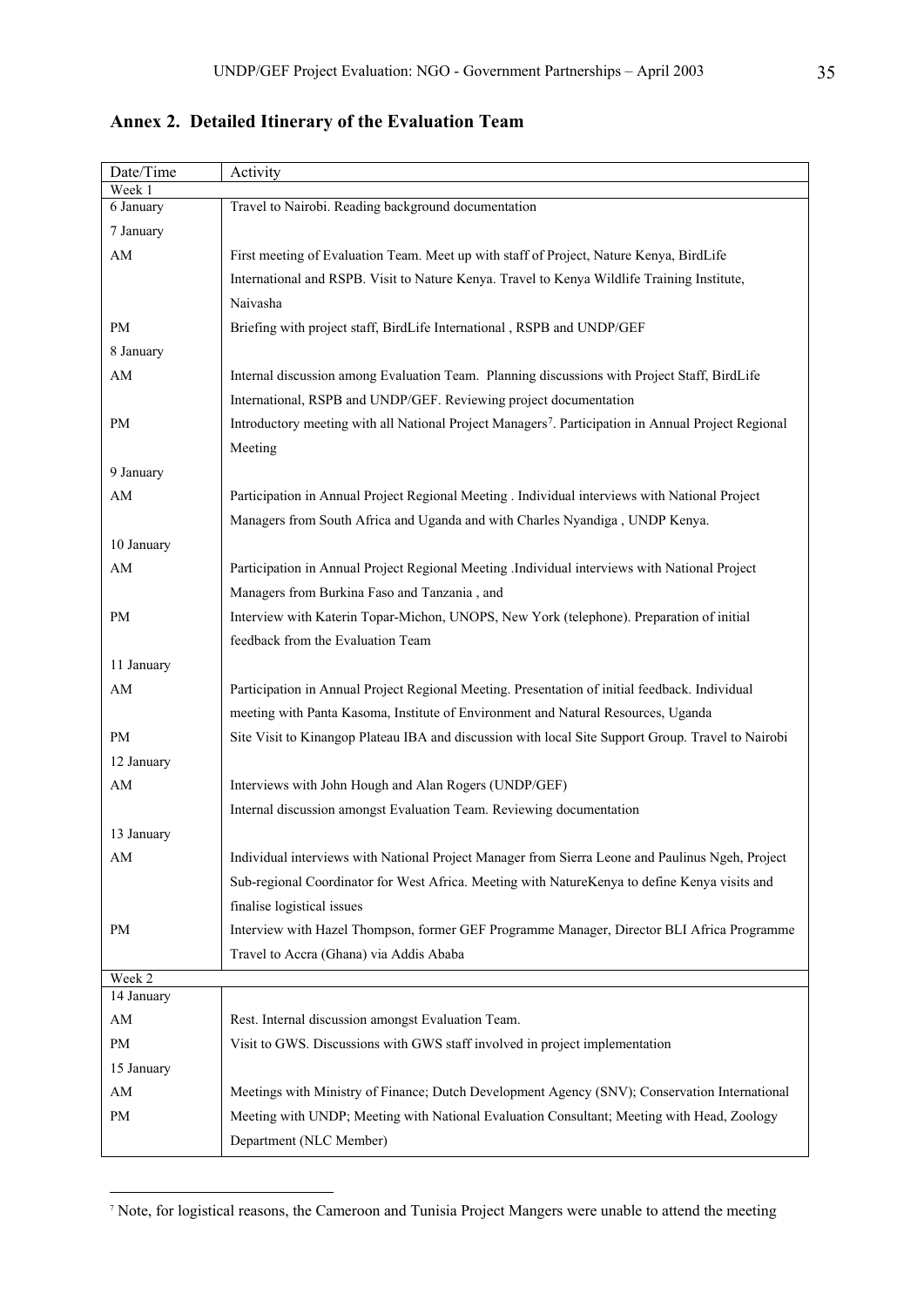| 16 January                   | Mission to Amanzuri IBA site and Dutch-funded ICDP project. Discussions with project staff and                                                 |
|------------------------------|------------------------------------------------------------------------------------------------------------------------------------------------|
|                              | site support group.                                                                                                                            |
| 17 January                   | Meeting with Amanzuri Community Project Management Committee. Visit to Ankasa Forest                                                           |
|                              | National Park. Internal discussions and outlining of Ghana report                                                                              |
| 18 January                   |                                                                                                                                                |
| AM                           | Meeting with the Paramount Chief for the Western Region. Return to Accra                                                                       |
| PM                           | Presentation of initial finding to GWS                                                                                                         |
| 19 January                   |                                                                                                                                                |
| AM                           | Internal discussions and initial Ghana Report writing                                                                                          |
| PM                           | JT travels to Ethiopia. DF Ghana report writing and further document review                                                                    |
| Week 3 - Jonathan Timberlake |                                                                                                                                                |
| 19 January                   | Arrive Addis by air from Accra                                                                                                                 |
| 20 January                   |                                                                                                                                                |
| AM                           | Introductory meeting at EWNHS with Mengistu Wodafrash (INBA project manager) and                                                               |
|                              | Hailemariam Hailemeskel (National Consultant). Separate interviews                                                                             |
| PM                           | Interview Project Leader, WWF Ethiopia. Interview Director and Head of Planning, Ethiopia                                                      |
|                              | Wildlife Conservation Organisation                                                                                                             |
| 21 January                   |                                                                                                                                                |
| AM                           | Interview with Head of Biodiversity Department, Environmental Protection Authority. Interview                                                  |
|                              | Exec Director & others, Institute of Biological Conservation and Research                                                                      |
| PM                           | Interview Technical Advisor, Christian Relief & Development Association (NGO umbrella)                                                         |
| 22 January                   |                                                                                                                                                |
|                              | Field trip to SSGs at Berga wetlands and Menagesha-Suba forest                                                                                 |
| 23 January                   |                                                                                                                                                |
| AM                           | Interview Asst. Resident Representative, UNDP Ethiopia. Interview Dean of Science, Addis Ababa                                                 |
|                              | University                                                                                                                                     |
| PM<br>24 January             | Interview Mengistu Wondafrash, IBA project manager. Preparation of Ethiopia report                                                             |
|                              |                                                                                                                                                |
| AM<br>PM                     | Preparation of Ethiopia report. Presentation of preliminary evaluation findings to EWNHS<br>Interview Mengistu Wondafrash, IBA project manager |
| 25 January                   |                                                                                                                                                |
|                              | Depart by air for Nairobi                                                                                                                      |
| AM<br>Week 3 - Dennis Fenton |                                                                                                                                                |
| 20 January                   | Travel to Yaoundé vis Lagos and Douala. Review Itinerary with Cameroon Biodiversity Society                                                    |
|                              | Staff <sup>8</sup>                                                                                                                             |
| 21 January                   |                                                                                                                                                |
| PM                           | Meetings with CBCS Staff. Document Review                                                                                                      |
| 22 January                   |                                                                                                                                                |
| $\mathrm{AM}/\mathrm{PM}$    | Meetings with CBCS Staff. Interview with Cameroon Environmental Watch (NLC member) and                                                         |
|                              | Ministry of Tourism.                                                                                                                           |
| 23 January                   |                                                                                                                                                |
|                              | Site visits to Mbam Minkom and Ngovayang                                                                                                       |
| 24 January                   |                                                                                                                                                |
| AM                           | Interview with UNDP, Michael Vabi (National Evaluation Consultant) and MINEF representative                                                    |

<span id="page-36-0"></span><sup>8</sup> Due to flight delays, delays in processing visas and lost baggage, the trip took longer than planned.

<u>.</u>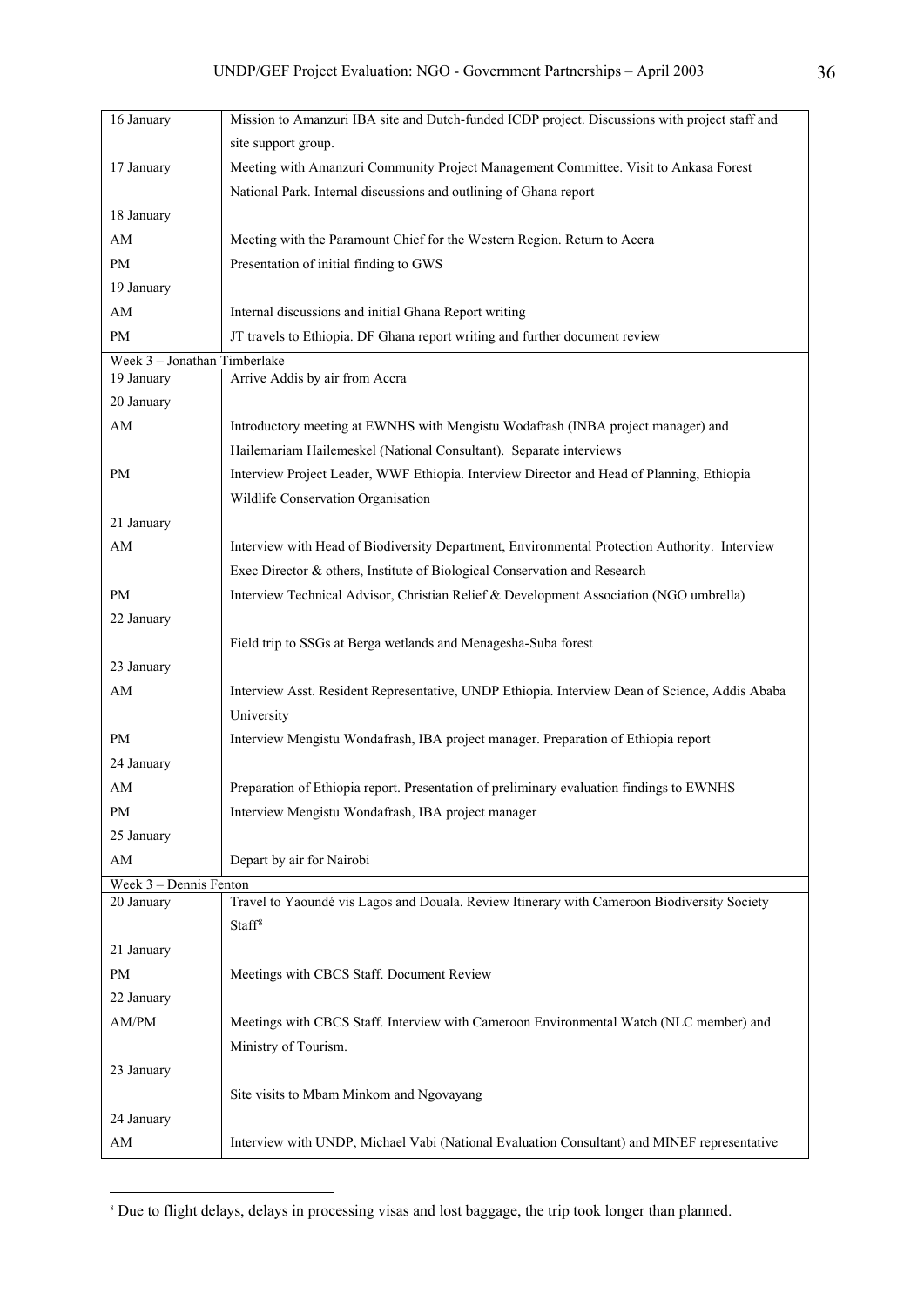| PM               | Depart for Airport at Douala. Debriefing with Director, CBCS. Depart for Nairobi       |
|------------------|----------------------------------------------------------------------------------------|
| 25 January       |                                                                                        |
| AM               | Arrive Nairobi. Rest                                                                   |
| <b>PM</b>        | Draft Cameroon report                                                                  |
|                  |                                                                                        |
| Week 4           |                                                                                        |
| $25, 26$ January | Internal Evaluation Team discussions, initial overall report writing                   |
| 27 January       | Meetings with Nature Kenya, UNDP Kenya, NEMA, Kenya Wild Life Society, Africa Wildlife |
|                  | Society, Kenya national Evaluation Consultant                                          |
| 28, 29 January   | Draft Report writing                                                                   |
| 30 January       |                                                                                        |
| AM               | Draft Report writing                                                                   |
| <b>PM</b>        | Presentation of draft report to BL Africa Secretariat                                  |
| 31 January       |                                                                                        |
| AM, PM           | Finalisation of 1st Draft                                                              |
| <b>PM</b>        | Depart for Brussels (Fenton)                                                           |
| 1 February       |                                                                                        |
| AM               | Finalisation and sending of 1 <sup>st</sup> Draft                                      |
| <b>PM</b>        | Depart for Harare (Timberlake)                                                         |
| 2 February       | Depart for Bulawayo (Timberlake)                                                       |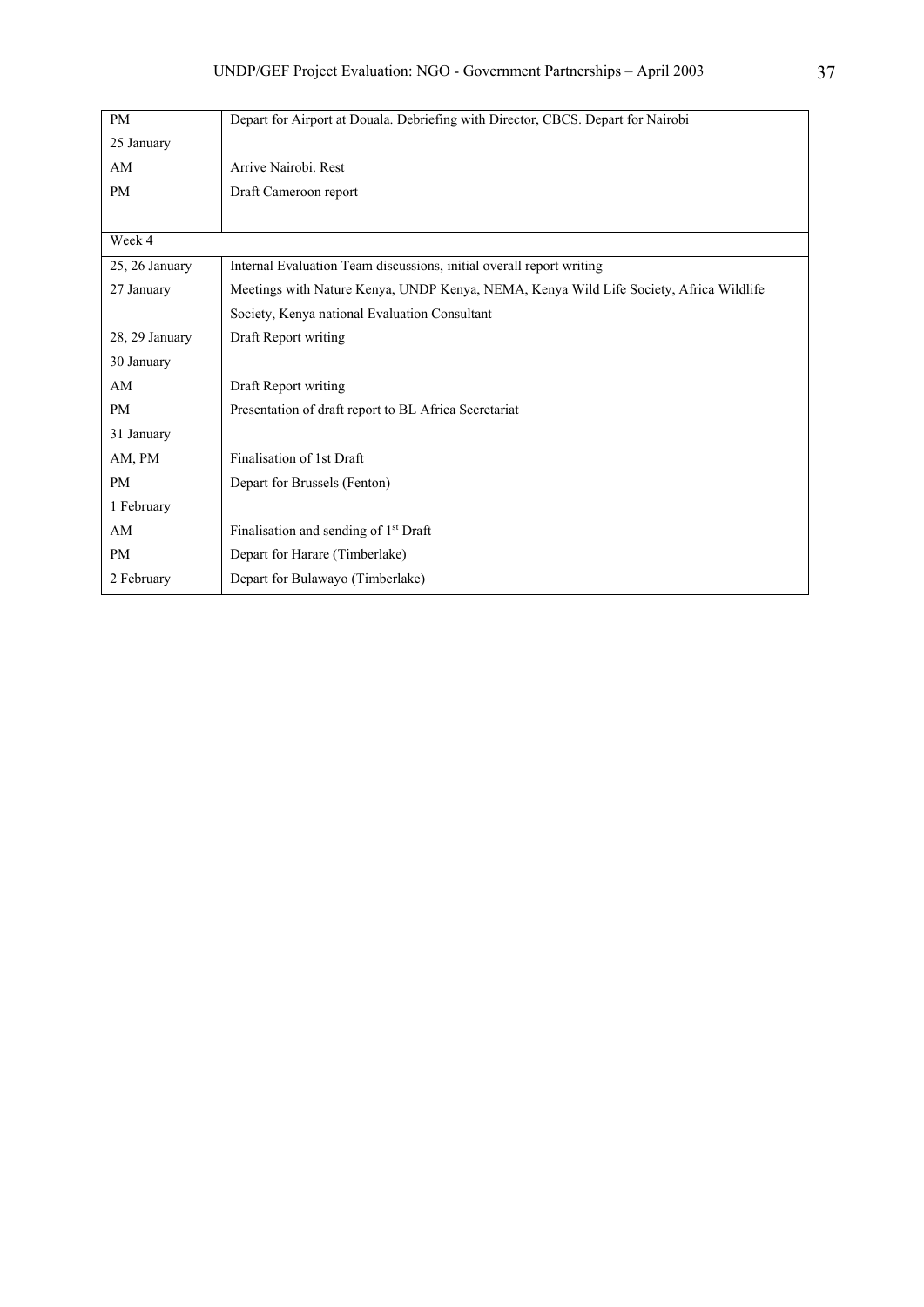#### **Annex 3. List of People Met and Documents Reviewed**

#### PEOPLE INTERVIEWED – CAMEROON

Mr Eric Benun Representative, SAILD (local potential partner at Ngovayang)

Dr Guillaume Dzikouk, National Project Manager, Programme Development Officer, Cameroon Biodiversity Conservation Society (CBCS)

Mr Josef Benjamin Ekoa, President, 'Alliance' (local potential partner at Ngovayang)

Dr Roger Futso, Director, Wildlife Conservation Society – Cameroon, President CBCS

Dr Russell Bian Mbah, Biologist, CBCS

Mr Felix Ndi, Environmental Journalist and Potential Representative, SSG, Ngovayang

Mr Nke Ngona, Representative, CODEGEN (SSG at Mbam Binkom)

Dr Roger Ngoufo, Executive Director, Cameroon Environmental Watch, Member NLC

Mr Victor Pewo, BirdLife Focal Point (NLC Member), Dept. Fauna & Protected Areas, Ministry of Environment & Forests

Mr Pascal Tatieze Temgoua, Division Chief, Ministry of Tourism

Dr Michael Vabi, National Evaluation Consultant, Birdlife Mt. Project Director

Mr Martin Zeh-Nio, Programme Specialist, UNDP Cameroon

Four Village Chiefs and other local leaders at Mbam Binkom

#### PEOPLE INTERVIEWED – ETHIOPIA

Dr Abebe Demissie, General Manager, Institute of Biodiversity Conservation and Research, Addis Ababa.

Prof Afework Bekele, Dean of Science and Department of Zoology, University of Addis Ababa.

Mr Akalewolde Bantirgo, Technical Advisor, Christian Relief and Development Association (NGO network), Addis Ababa

Mr Amiyayu Egigsemahu, Forest Manager, Natural and Man-made Forest Development Centre, Menagesha-Suba State Forest

Mr Anthony Shimelis, Research Officer, IBA project, Ethiopian Wildlife and Natural History Society, Addis Ababa

Ms Aster Tefera, Conservation Officer, IBA project, Ethiopian Wildlife and Natural History Society, Addis Ababa

Ms Deberite Eyene, Cold Room & Herbarium Service Head, Institute of Biodiversity Conservation and Research, Addis Ababa

Dr Ermias Bekele, Project Leader, Forest Conservation in High Priority Areas, WWF Ethiopia Office, Addis Ababa

Dr Getachew Eshete, Head of Biodiversity Department, Environmental Protection Authority (EPA), Addis Ababa.

Mr Getachew Taye, Head of Planning and Programming Service, Wildlife Conservation and Development Organisation, Addis Ababa

Dr Girma Balcha, Deputy General Manager, Institute of Biodiversity Conservation and Research, Addis Ababa

Dr Girma Hailu, Assistant Resident Representative, UNDP, Addis Ababa

Mr Hailemariam Hailemeskal, Project National Consultant and Director of Programmes, Agri Service Ethiopia, Addis Ababa

Mr Mateos Mekiso, Ecology Team Leader, Environmental Protection Authority (EPA), Addis Ababa.

Mr Mengistu Wondafresh, IBA Project Manager, Ethiopian Wildlife and Natural History Society, Addis Ababa

Mr Tesfaye Hundesa, Director, Wildlife Conservation and Development Organisation, Addis Ababa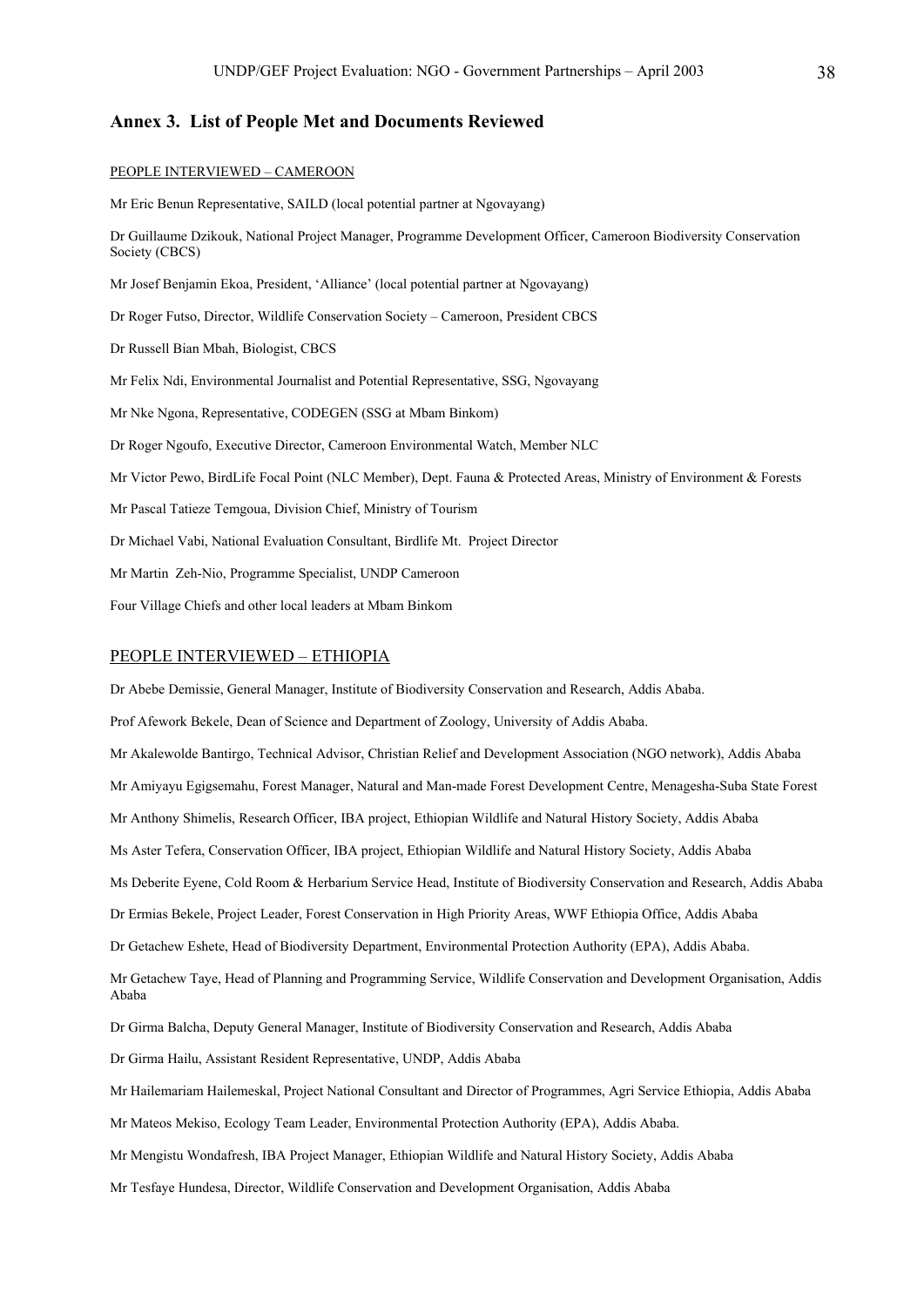Mr Tsegaye Legesse, Administration and Finance Officer, Ethiopian Wildlife and Natural History Society, Addis Ababa Berga Wetlands Site Support Group members

Menagesha-Suba Forest Site Support Group members

#### PEOPLE INTERVIEWED – GHANA

Mr Awulae Annor Adjaye III, Paramount Chief, Amansuri and Ankasi areas

Mr Augustus Asamdah, Programme Manager, GEF Project, Ghana Wildlife Society, Accra

Dr Dan Atuquayefio, Head, Department of Zoology, Legon

Ms Cynthia Cudjou, Community and Small-scale Projects officer, Amansuri Conservation and Integrated Development Project, Ghana Wildlife Society, Amansuri

Prof Clement Dorm-Adzobu, Executive Director, Ghana Wildlife Society, Accra

Dr Stephen Duah-Yentumi, Sustainable Development Advisor, UNDP office, Accra

Dr David G. Kpelle, Director of Programmes, Conservation International Ghana, Accra

Mr John Naada Majam, Senior Wildlife Officer, Ankasa Conservation Area, Wildlife Division, Forestry Commission, Elubo

Mr James Parker Mckeown, Project Manager, Amansuri Conservation and Integrated Development Project, Ghana Wildlife Society, Amansuri

Mr Samuel Kofi Nyame, CBNM Advisor, SNV Ghana, Accra

Ms Edwina Okoh, Coordinator, Marine Turtle Conservation Project, Ghana Wildlife Society, Amansuri

Mr Yaw Okyere-Nyako, Development Manager, Ministry of Finance, Accra

Prof Alfred A. Oteng-Yeboah, Deputy Director General, Environment and Health Sector, Council for Scientific and Industrial Research, Accra (national evaluation consultant)

Dr Erasmus H. Owusu, Director of Conservation Programs, Ghana Wildlife Society, Accra

Amansuri Project Management Committee members, Benyin

#### PEOPLE INTERVIEWED – KENYA & INTERNATIONAL

Dr Gary Allport, Assistant Director, Programme Development, BirdLife International, Cambridge, UK.

Mr Julius Arinaitwe, GEF Programme Manager, BirdLife International, Nairobi

Mr Paul Buckley, Head, Global Country Programmes Unit, Royal Society for the Protection of Birds, Sandy, UK.

Mr Stephen Evans, Species and Sites Conservation Programme Manager, BirdLife South Africa

Mr Michael Gachanja, Coordinator Kenya Forest Working Group, East African Wild Life Society, Nairobi

Dr Chris Gakahu, Asst. Resident Representative, UNDP Nairobi

Dr John Hough, Principal Technical advisor on Biodiversity, Global Environmental Facility, UNDP, New York

Prof Panta M.B. Kasoma, Director, Institute of Environment and Natural Resources, Makerere University, Kampala, Uganda

Ms Maaike Manten, Institutional Fund-raiser, BirdLife International, Nairobi

Dr Paul Matiku, Executive Director, NatureKenya, Nairobi.

Mr Ambrose Mugisha, Site Conservation Officer, Nature Uganda, Uganda

Mr Elias Mungai, Conservation Officer, Wikldlife & Conservation Society of Tanzania

Mr Parkinson Ndonye, CBD Focal Point, Kenya National Environment Management Authority, Nairobi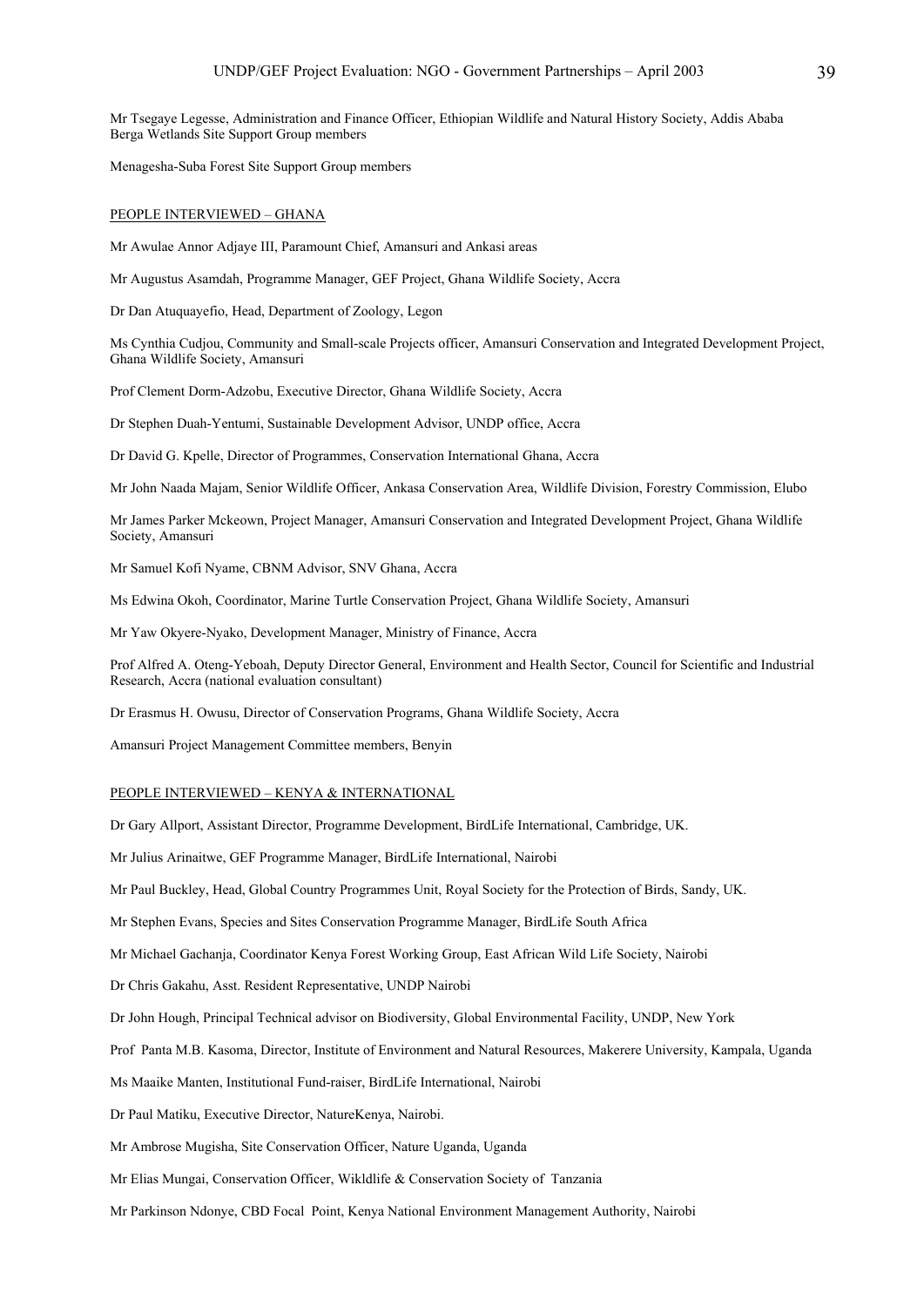Ms Catherine Ngarachu, Membership Services Manager, NatureKenya, Nairobi

Ms Patricia Ngari, Monitoring and Evaluation Specialist, PACT Kenya, Nairobi (Kenya national evaluation consultant)

Dr Philip Muruthi, Chief Scientist, African Wildlife Foundation, Nairobi

Mr Solomon Mwangi Ngari, IBA Programme Manager, NatureKenya, Nairobi

Dr Paulinus Ngeh, West Africa Sub-regional Coordinator, BirdLife International, Accra

Ms Fleur N'Gweno, Secretary, NatureKenya, Nairobi

Mr Charles Nyandiga, Environmental Focal Point, UNDP Nairobi

Mr Georges Oueda, Biodiversity Programme Manager, Naturama, Burkina Faso

Dr Alan Rodgers, Regional Coordinator (Eastern Africa), UNDP-GEF Biodiversity Projects Office, Arusha, Tanzania

Mr. D.D. Siaffa, Executive Head, CSSL, Sierra Leone

Mr Alhaji Siaka, IBA Project Manager, CSSL, Sierra Leone

Dr Hazell Thompson, Head of Africa Division, BirdLife International, Nairobi

Ms Katerin Topar-Michon, Portfolio Manger, Division for Environmental Programmes, UNOPS, New York (telephone interview)

#### DOCUMENTS REVIEWED - CAMEROON

National IBA Inventory (draft) National IBA Conservation Strategy (draft) Annual Internal Project Reviews (1998, 1999, 2000, 2001) National Evaluation Report (initial draft) Annual Project Audits (1998, 1999, 2000, 2001) CBCS Business Plan (draft), 2002

#### DOCUMENTS CONSULTED - ETHIOPIA

Actionaid-Ethiopia (1997). The role of NGOs [a collection of articles]. Opinion No. 1, August 1997. Actionaid-Ethiopia, Addis Ababa.

Aster Tefara (2002). Report on SSGs (Sept 2001-Dec 2002). Manuscript report. Ethiopia Wildlife and Natural History Society, Addis Ababa.

EWNHS (1996). Important Bird Areas of Ethiopia: a first inventory. Ethiopia Wildlife and Natural History Society, Addis Ababa.

EWNHS (2002). National IBA Conservation Strategy, vols. I-III. UNDP/GEF Project Document. Ethiopia Wildlife and Natural History Society, Addis Ababa.

EWNHS (2002). Terminal Project Progress Report to UNOPS. Ethiopia Wildlife and Natural History Society, Addis Ababa.

EWNHS (2002). UNDP Terminal Programme Report (UNDP TPR). Ethiopia Wildlife and Natural History Society, Addis Ababa.

Hailemariam Hailemeskel (2002). Brief review of the IBA project in Ethiopia for final project evaluation. National Consultant's report. EWNHS, Addis Ababa.

Mengistu Wondafrash (2002). Important Bird Area (IBA) programme in Ethiopia: concept, impacts and future activities. UNDP/GEF Project Document. Ethiopia Wildlife and Natural History Society, Addis Ababa.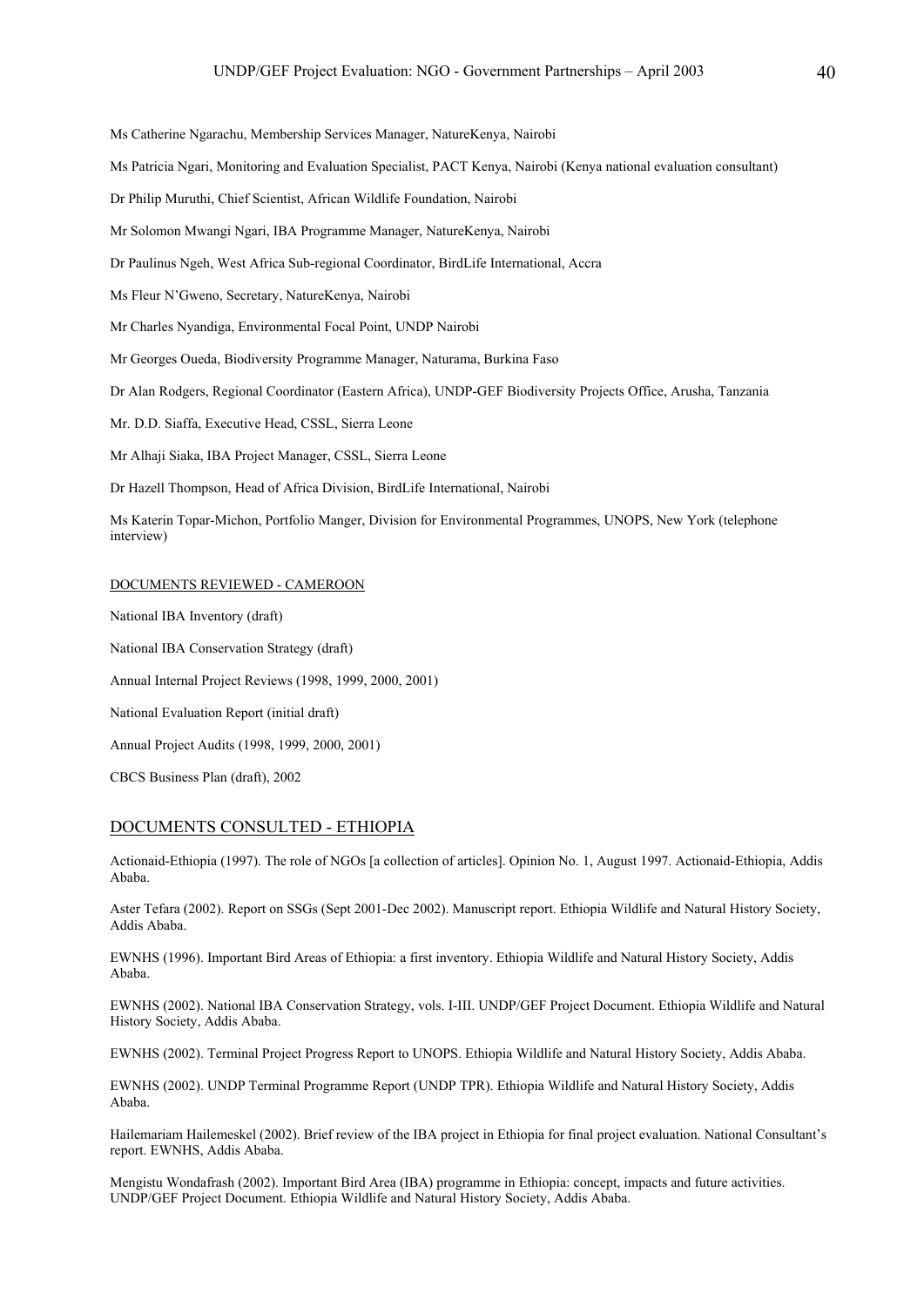Mengistu Wondafrash (2002). Site Action Plan for Berga Flood Plain. UNDP/GEF Project Document. Ethiopia Wildlife and Natural History Society, Addis Ababa.

Yilma Abebe & Mengistu Wondafrash (2000). Proceedings of a workshop on prioritisation of Important Bird Areas for conservation action. UNDP/GEF Project Document. Ethiopia Wildlife and Natural History Society, Addis Ababa.

Yilma Dellelegn & Mengistu Wondafrash (2001). Guidelines for monitoring Ethiopia's Important Bird Areas (IBAs). UNDP/GEF Project Document. Ethiopia Wildlife and Natural History Society, Addis Ababa.

Yilma Dellelegn Abebe & Mengistu Wondafrash (2002). Site Action Plan for Abijata-Shalla Lakes National Park. UNDP/GEF Project Document. Ethiopia Wildlife and Natural History Society, Addis Ababa.

#### DOCUMENTS REVIEWED – GHANA

RAS/97/G31 – Ghana National Evaluation report, January 2003, Prof Alfred A. Oteng-Yeboah

National Important Bird Areas Conservation Strategy (draft), (no date) GWS

Memorandum of Understanding between The Forestry Commission and GWS, January 2001, FC and GWS

GWS – Institutional Development Consultancy Volumes II and III, July 2001, Jaimes Aitken

Ghana National Biodiversity Strategy and Action Plan, Government of Ghana

ICDP Amanzuri Project Proposal to Dutch Government, 1998, GWS

#### OTHER DOCUMENTS REVIEWED

Coulthard, N. (2002). Important Bird Areas in Africa: Conserving biodiversity and building Capacity. Impacts and lessons learned from the "African NGO-Government Partnerships for Sustainable Biodiversity Action" Project. Consultant's report. BirdLife International, Cambridge.

Hagen, R., Trempe, F. & Kasisi, J.-R. (2000). Mid-Term Evaluation. African NGO-Government Partnerships for Sustainable Biodiversity Action Project RAF/97/G31/1G/31. UNOPS, New York.

Thompson, H.S. (2000). Taking action on the Mid-Term Evaluation Report: A strategy for action. BirdLife International, Cambridge.

NatureKenya (1998). The Important Bird Area Prioritization Process. Workshop proceedings, Naivasha, December 1998. NatureKenya, Nairobi.

Anon. (2002). Project Implementation Review (PIR) 2002. African NGO-Government Partnerships for Sustainable Biodiversity Action Project RAF/97/G31/1G/31.

Project Implementation Review (PIR). Report for UNDP/GEF on African NGO-Government Partnerships for Sustainable Biodiversity Action Project RAF/97/G31/1G/31. 1998, 1999, 2000, 2001.

Annual Project Review Meeting Reports, 1999, 2000, 2001 (Jan), 2001 (Oct)

BirdLife Annual Progress reports (excluding Annexes), 1998, 1999, 2000, 2001, 2002 (mid-year)

Toolkits prepared by the Project:

- Guidelines for NIBACS Development
- Guidelines for establishment of SSG
- Guidelines for Site Action Planning
- Guidelines for ornithological training
- Framework for IBA monitoring

Various workshop reports

Kenya Draft National Evaluation Report Kenya Internal Project Review, 1999 Kenya Internal Project Review, 2000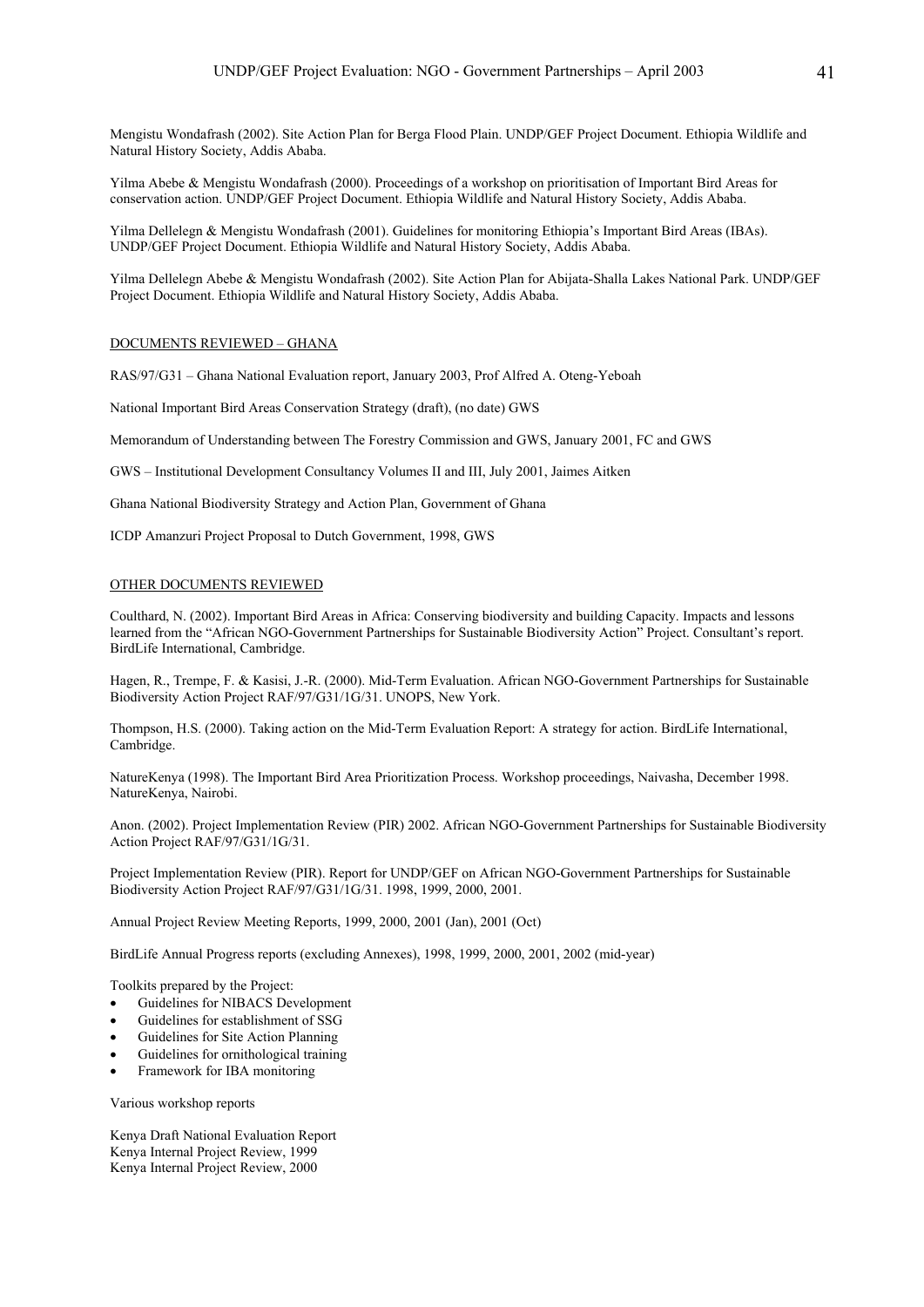### **Annex 4. Framework for Guiding Discussions and Questions.**

The Evaluation Team at the outset of the Evaluation developed the following text and questions. They provided a framework for interviews in all countries, and also for documentation reviews. In most cases, the following were not asked directly, but acted as a guide to discussions and questioning.

#### **Introductory text**

The reviewers' remit is to evaluate the GEF project to see if it had been effectively and efficiently executed; to identify strengths and weaknesses in implementation; to capture lessons in project design, implementation and management; and to make recommendations for specific actions in future projects. This is to be done across the whole project area – 10 countries – although the reviewers will only visit four countries as case studies. These are Ghana, Cameroon, Ethiopia and (partially) Kenya. Your country was not evaluated specifically as a country, but only as a case study for the project as a whole.

During initial briefings at Naivasha, Kenya, attended by staff of UNDP, GEF, BirdLife International, RSPB and most of the project managers, the reviewers were of the initial opinion that the project was, in general, well designed, well implemented and effective. The project team had risen to the opportunities and challenges offered.

#### Issues

The discussion and question should/cover the following issues. Obviously it is necessary to fix questions to the interviewee, and to focus quickly on key issues.

Breaking the ice/getting started

- Length of involvement in the project/process
- Specific interests and technical background

#### Preparation of the project

- How was the project during the early (pre-PDF and PDF) stages?
- Where did key ideas come from?
- Who drove the process and the concept? BirdLife, or UNDP, or GEF?

#### **Generalities**

- What is your role and how has it evolved?
- What are your general thoughts on the project? Its value-added? Its niche?
- Has the project been flexible and responsiveness to national issues?
- Was the pace of project appropriate?
- Assess any logistical issues/ personnel of project. Review equipment provided, and discuss contracting and payments arrangements.

#### Planning and Reporting

- Discuss project planning and reporting mechanisms.
- Was the reporting useful, or was it a distraction from technical and conservation work?
- Did your country get a fair benefit from the project, compared to other countries?

#### Technical Support

• What was the quality and timeliness of technical support from BirdLife, from UNDP, from GEF, from the sub-regional Coordinator, from RSPB or others?

#### BirdLife Partner NGO

- How was it before the project? And now? (in terms of staff, equipment, personnel, mandate, relations, confidence)
- Has the NGO developed partnerships?
- What difference did GEF make?
- What is the technical capacity of the NGO? Has it maintained an appropriate technical focus (conservation vs birds vs 'development')?
- Does the NGO have a secure future?

The NLC and Government-NGO relations

• How have these relations evolved during the project? Will the NLC continue afterwards, and what will it do?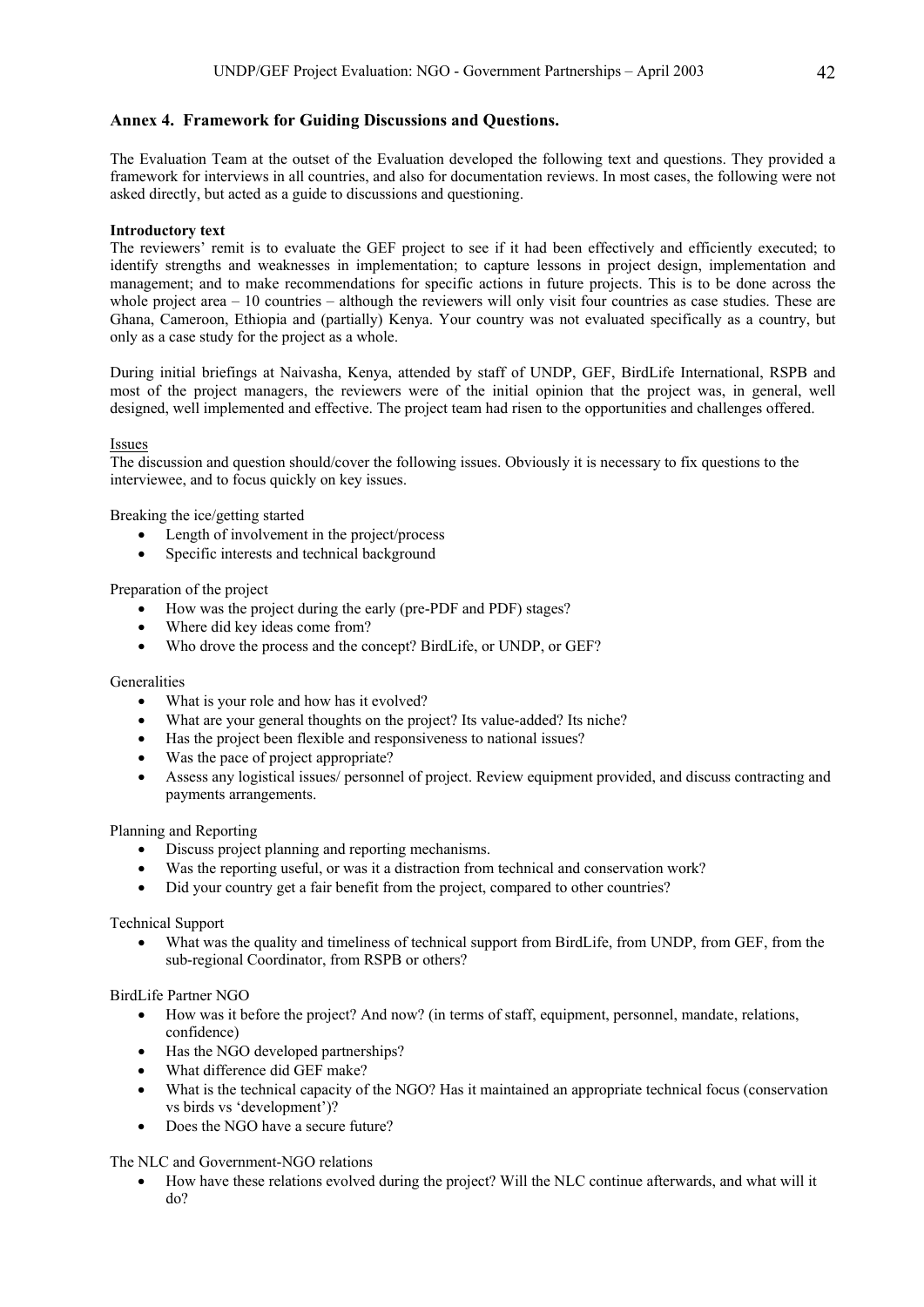- Have there been any policy or legislative changes regarding NGO involvement in conservation?
- The NLC who, when, what, where?
- What difference did the GEF project make?
- Was there a significant involvement of other NGOs?
- General NGO-NGO partnerships, and NGO-GO partnerships. Has there been a change?
- NIBACS? Where is it? Who does it belong to? What is its content, and how was it prepared?
- Has the project had an influence on conservation approaches or policy in-country?

Other partners/stakeholders

- Who are main conservation actors in the country?
- What is the specific niche of this project, of the BL partner NGO?
- How are relations amongst the conservation community?

### Approach to conservation

- Is it unique/innovative? If so, how?
- Is it appropriate to the country? If not, why not?
- Is the approach effective?

### IBA process

- Status in country? Project contribution?
- Strengths/weaknesses?
- How good and complete is the monitoring of the IBA sites?
- Are you not neglecting other species/sites for birds?
- What difference did GEF make?

### Site Support Groups

- Where did the idea of SSGs come from?
- Is it innovative? Appropriate? Effective?
- How many SSG are there in the country? How many sites do the cover? How many members?
- What is the approach to preparing and managing an SSG?
- How are the SSG members motivated and how are they financed?
- How much support do they need? Are they ready to become autonomous?
- Do the SSGs have access to adequate technical support (conservation, science and alternative livelihoods)?
- What difference did GEF make?

### Training

- Who chose the training events, and who benefited from it?
- What has been the impact of the training?
- Government, NGO, all staff, others?
- Was the training timely and well designed?
- How have things changed?

### **Outputs**

What have been the outputs in terms of posters, guidelines and toolkits?

### Co-financing and leveraging

- Who was responsible for fund mobilisation?
- How successful has this been?
- Are the leveraged funds focused on IBA and conservation?
- How did GEF help the resource mobilisation?

### Regional/multi-country

- What was the role of the SRC?
- How did you benefit from the regional partnership?
- Have you learnt from other countries?
- Would you have prepared a single country project? Why?

### Future

• How will things evolve in the coming years?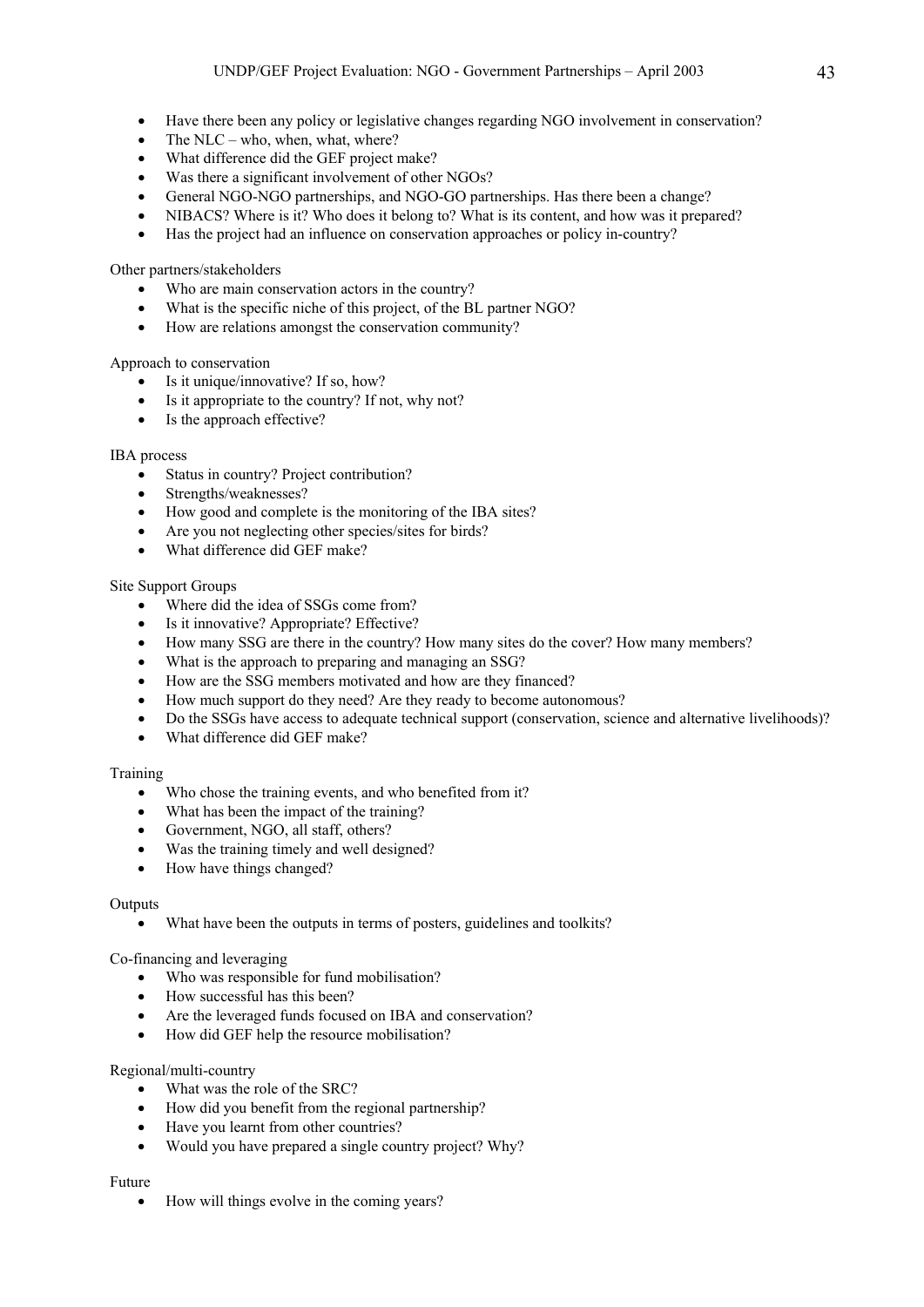- What will you, personally, be doing in 1, 2 years time? And your staff?
- What lessons have you learnt? For the country? For other countries?

#### **Other**

- How was the mid-term evaluation? Useful, or a distraction?
- What are the relations between NIBACS and NBSAP (in terms of both product and process)?;
- Has the project created a parallel approach to national conservation (e.g. to NBSAP and government programmes)?

Specific things to investigate at the SSG

- What is the status of the biodiversity?;
- What is the history and evolution of the Group? How is it financed? How is it motivated?
- Who sets the Group's agenda?
- What is the Group's technical and management capacity?
- How is the Group involved in the IBA process, eg monitoring?;
- Is the Group making an impact on biodiversity, or on land/resource use?
- How are the Groups relations with local government? National Government?
- What conservation, development, resource management activities is the Group implementing?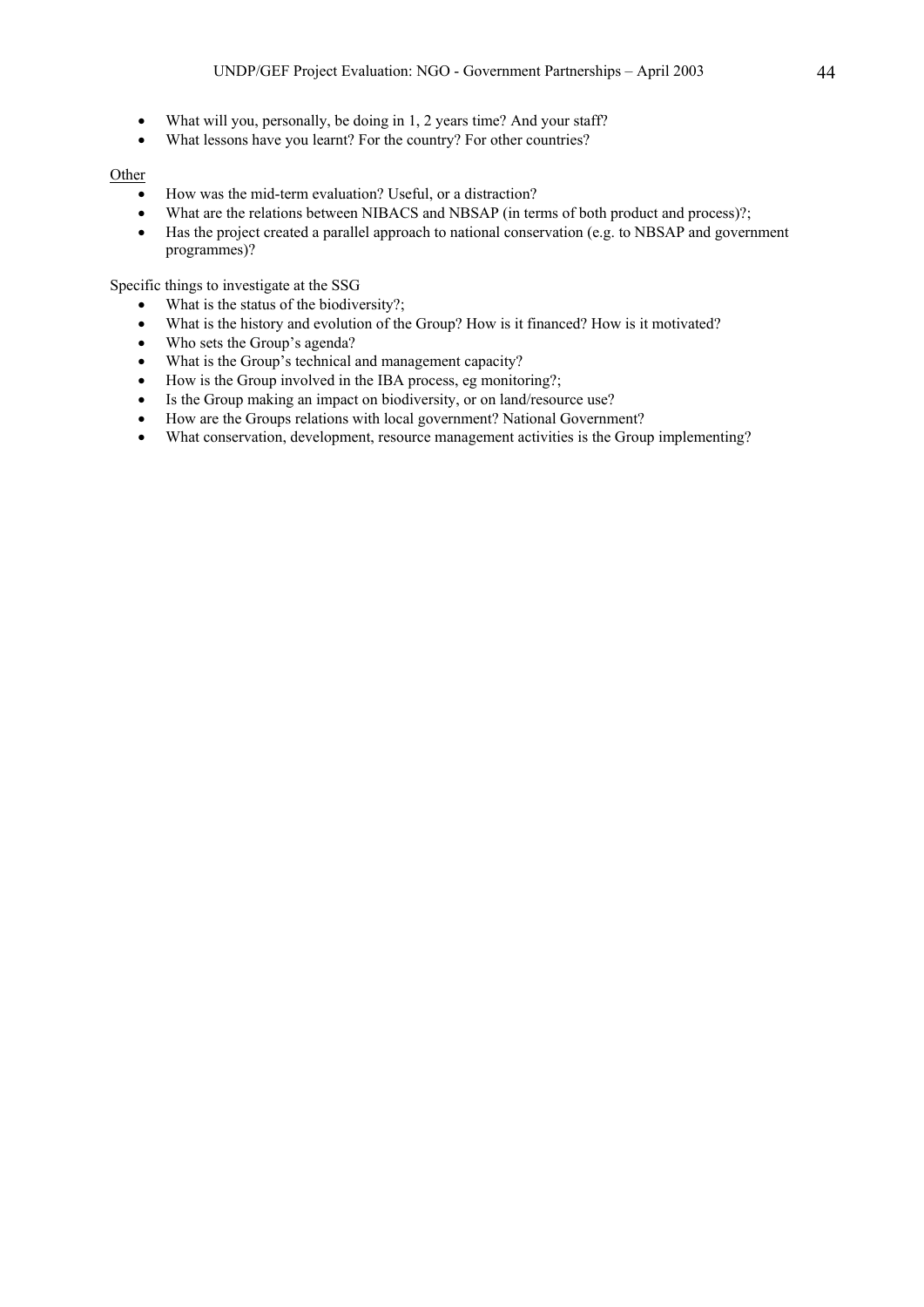# **Annex 5. Summary of IBA Site Visits**

### Cameroon - Mbam Minkom

The site lies within approximately 30 km of Yaounde at one edge of the 'Yaoundé massif' range. It covers approximately 200 km<sup>2</sup>. The site comprises hilly rainforest (Guinea-Congo forests) which, although degraded and highly threatened, still contains a large amount of original forest considering the proximity to the capital city. Rockfowl (*Picathartes oreas)* is a key bird species, with over 120 other restricted range bird species also present. The area also reportedly contains sizeable populations of chimpanzees and lowland gorillas. Approximately 3-4,000 people live in the villages surrounding the forest. The main threats are hunting and land-clearing for farming.

Following survey work over many years, in mid-2001 CBCS helped establish a Committee for Development and Environment in Mbam Minkom (CODEGEM). This Committee is overseen by a Council consisting of 5 village chiefs, with a sub-committee in each of the five villages, and a Coordinator-Delegate and extension workers. I met with the Coordinator-Delegate and all members of the Council, and drove along most of one edge of the site. CODEGEM is a channel for conservation and development activities at the site. CBCS have also influenced the Ministry of Tourism to select the site as a pilot ecotourism site, under a project supported by the German Government. CBCS has also developed a strong network of individuals to monitor developments in the area and help identify approaches and actions.

Following awareness and education campaigns, the villagers are committed to stop hunting and to stop clearing new forest for farmland. This has reportedly led to a large increase in the mammal population, with crop-damage increasing significantly. The villagers are frustrated that they have not been rewarded for their changed behaviour regarding forests and hunting. Many further conservation and development activities have been identified by the villagers in consultation with CBCS. The villagers truly appreciate the participatory approach adopted by CBCS, which they stated is in clear contrast to governmental initiatives. Although they have had training, they await subsidised inputs to launch new agricultural activities, and they await assistance in launching tourism and developing the local infrastructure.

Further capacity building is needed for the villagers in the fields of: basic ecotourism; action planning; taking initiatives; biodiversity and birds. It should be possible to develop a local ownership over and pride for the biodiversity, as has been seen at SSGs in other countries.

### Cameroon – Ngovayang

The site lies approximately 200 km from Yaounde, on the southern edge of the Yaoundé massif range, approximately 4 hours drive on good roads. The site, although not officially demarcated, covers over 600 km<sup>2</sup>. The site contains hilly rainforest (Guinea-Congo forests) and large amounts of original forest remains intact. Over 300 species of bird have been recorded, including Rockfowl, Forest Swallow, Green Parrot and over 100 restricted range species. Large populations of chimpanzee and gorilla are reported. Previous large-scale logging in the region has now stopped, and the main threats are small-scale logging and hunting (for sustenance and commercial purposes).

CBCS is at the stage of identifying potential local partner associations, which would form the basis of a SSG. Four potential partners have been identified, covering the 7 most important of the 11 villages around the site. The aim is to develop an inter-village committee – a similar model to CODGEM at Mbam Minkom. These local partners are development oriented, with a notable focus on integrating the Pygmy population into the economy and society. CBCS has also identified a possible site Coordinator-Delegate, a well-reputed environmental journalist from the site.

Following initial awareness-raising, the level of hunting has reportedly decreased significantly. As a result, there is much less bush-meat available in the local markets, and there are some (unconfirmed) reports of more large mammals being observed in the forest. Many possible conservation and development activities have already been identified. CBCS is awaiting funds before launching or promising to launch more activities. There is a good likelihood of CBCS securing some project resources in the near future.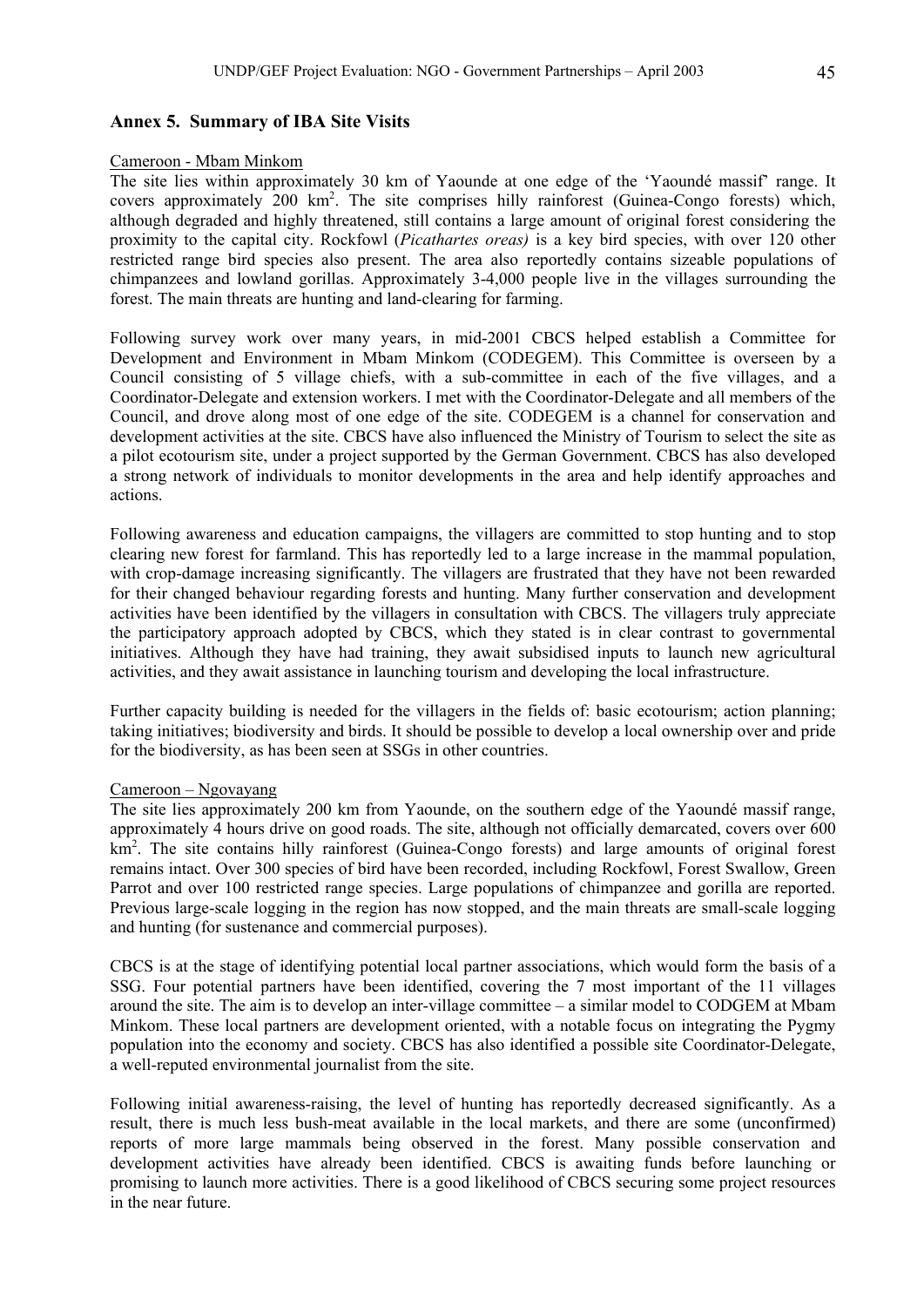### Ethiopia - BERGA WETLANDS AND MENAGESHA-SUBA STATE FOREST

The Berga Wetlands, an IBA site situated at the bottom of a broad shallow valley some 70 km north-west of Addis Ababa, were visited on 22 January 2003. They are on a 450 ha State dairy farm, supporting a herd of 286 Jersey dairy cattle and a workforce of 56. Grazing land comprises 400 ha, most of which is also mown for hay; the rest is cropped. The valley bottom is open grassland, with a c.20 ha "eye" of rough grassland/sedge where the breeding sites (one of only two known worldwide) of the secretive and globally threatened White-winged Flufftail are found. Breeding takes place in July-August among reeds with a water depth of 10-20 cm. The main threat is illegal cutting of reeds (*Juncus*, but also sedges) for placing on floors on traditional occasions. Demand is principally from people living in Addis Ababa, and is greatest during the main bird breeding period. The State Privatisation Agency planned to sell the state farm to investors, which would probably have resulted in destruction of the wetlands, but strong lobbying by EWNHS and various state conservation bodies (EWCO, EPA, IBCR) and the wereda (local government) has stopped this.

A Site Support Group was formed by EWNHS around 18 months ago from members of the four surrounding Peasant Associations. The group has 36 members of which 8 are women – none receive any allowances for attending meetings. A meeting was held with 11 members plus the Director of the State dairy enterprise. The SSG meets regularly, and helps police the area from reed cutters, who often come at night. Cutting is year-round, but mostly from July to September, which is when the SSG has 'guards' patrolling. They do not have powers of arrest - incidents are reported to the state farm director, the local police or district authorities. One of the main local "helpers" of illicit cutters has now joined the group as a result of peer-pressure. People in the area are poor, relying on smallholder farming, grazing and trading for a living; a number are employees of the dairy farm. The local population much prefers the employment and known modus operandi of the state dairy farm compared to the unknown of a private investor.

The state dairy farm supports the SSG by offering meeting facilities and some logistical support. The SSG has set up a tree nursery where they raise *Eucalyptus* seedlings for sale and seedlings of indigenous species (*Juniperus, Olea, Dovyalis, Hagenia*) for free distribution to the surrounding community. Their intent is to become more self-sufficient through sale of seedlings and vegetables, perhaps a small store. Their motivation is more self-improvement than conservation. Interestingly, none of the SSG members questioned had ever seen the Flufftail; they are just taking the word of others. There is local pride in having a bird of international significance in the area, and in the visitors from outside that come to see it.

EWNHS has greatly supported the SSG since its inception with regular visits and persuasion. It is not clear if it would have taken off without a lot of time and effort being invested by Aster Tefara, or whether it can continue without this. Funding has been obtained from various sources (the Disney and Laing Foundations) to carry on with site activities for the next year (2003), including the construction of a small building to house both the SSG and to provide a kindergarten for members children – something that they themselves regard as a priority.

The SSG is primarily focused on self-improvement and see the IBA site as a way of leveraging group spirit, recognition and funds. They are not so worried about the wetland or the bird. Their major concern was that a private investor would come in, take away state farm employment, and alienate the land. At present they can access some of the state farms' resources at certain times of year. They are happy that the threat of this has been removed for the present by lobbying of the Privatisation Agency by conservation bodies, and also by the wereda (District) authorities.

In the afternoon, a visit was made to the Menagesha-Suba State Forest. This 3500 ha area, one of the few natural forest areas left in central Ethiopia, comprises tall natural forest of *Juniperus procera*, *Podocarpus* and *Olea europaea*. In addition there are extensive plantations of *Cupressus*, *Juniperus*, *Pinus patula* and others. Mammalian wildlife is not uncommon, and residents of Addis use the area for recreation. The area is an IBA on the basis of high bird diversity and its biome-restricted assemblage; 228 bird species have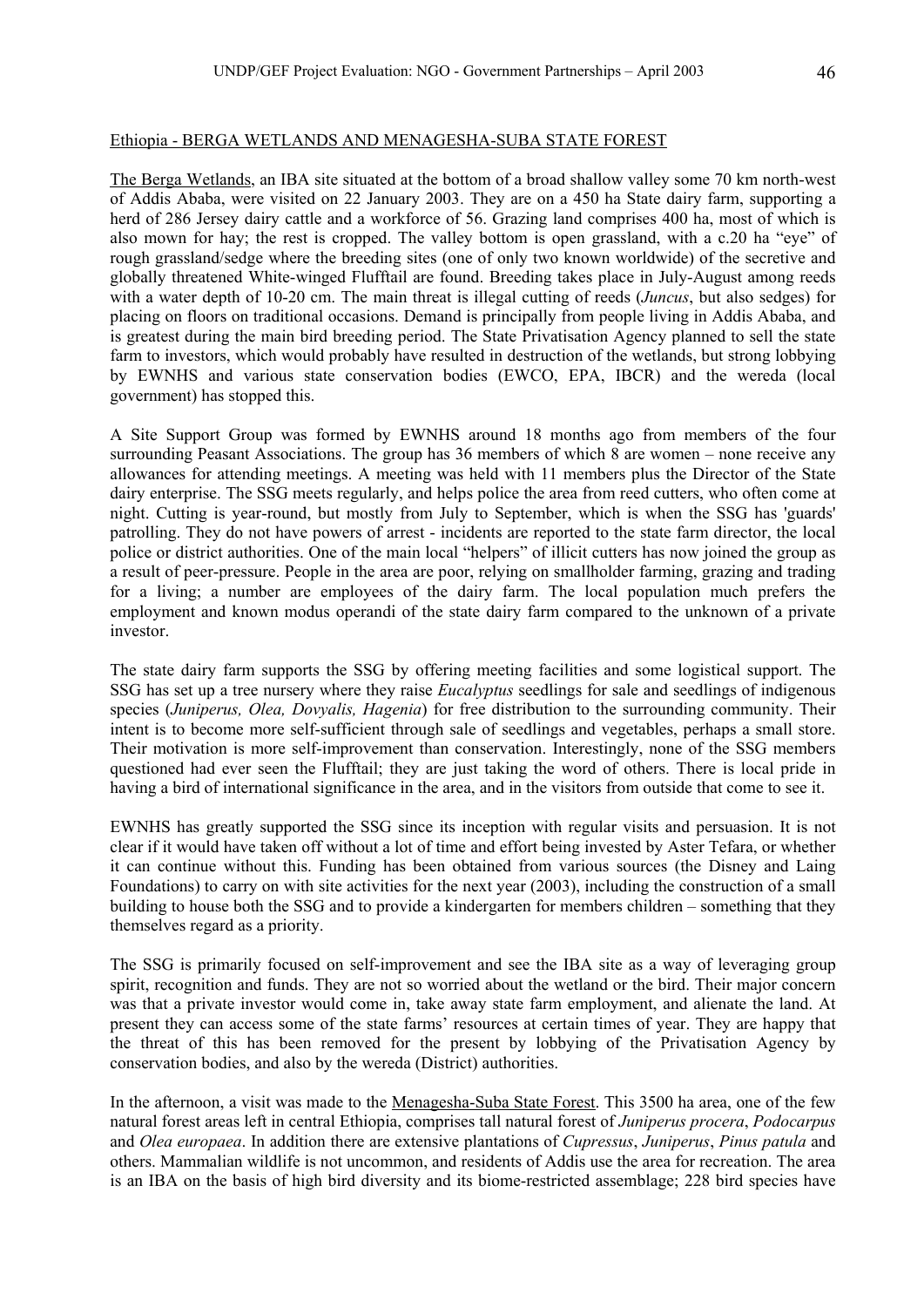been recorded. The main threats are from illegal cutting of indigenous and exotic timber, particularly on the western border. This is sold in Addis, from where the demand comes.

The Forest Manager was interviewed and expressed satisfaction with the SSG and their activities. He provides a significant amount of assistance to them, including land, transport, construction materials and training. The SSG has 32 members (7 women), some are employees of the Forest Department. Others are teachers or students from schools in the surrounding villages, or self-employed. The SSG is based on the southern and south-eastern margins, away from the problem areas. They have built a tree nursery raising 20,000 seedlings this year (*Eucalyptus*, *Juniperus*, *Podocarpus*, *Entada*), and have recently started with a bee-keeping project. They have currently 16 hives in a small fenced area. The SSG has been in place 3.5 years, but has only been active for the last 2 years. It has been supporting the Forest Department in road construction, gully reclamation and informing on poaching. The reason given for this free labour input by the SSG is that it is their area and they want to protect it.

The SSG has criteria for admission. Persons have to be permanent residents of the area and a minimum education standard of Grade A. All are volunteers and receive no money or allowances from EWNHS or others. Recently the group has constructed a building in Suba village for their use. Timber was provided by the Forest Department and the tin roof and furniture by EWNHS. The Society has run training courses for 10 SSG members on the IBA programme and bird identification, and a separate, more advanced course to Forest Department staff. 24 SSG members received training in bee-keeping from a nearby State bee-keeping training centre.

Over the next few years the group would like to develop the tree nursery for extra income, develop beekeeping and a dairy, and also create awareness among surrounding villagers on birth control and environmental issues. They do not appear to have plans to contribute to actual conservation activities, only to general environmental awareness.

### Ghana - Amanzuri Lagoon and GWS conservation projects

The Amanzuri Lagoon catchment area covers approximately 1000 km<sup>2</sup>. It is a freshwater lagoon system that at points it is only separated from the sea by thin sand bars, over which freshwater periodically flows directly to the sea. Seven permanent rivers feed the lagoon and one permanent river carries waters out to the sea. In addition to the lagoon, the project area contains swamp peat forest, swamp forest, floodplains, mangroves and sandy beaches, lying within a mosaic of agricultural land. The area contains biomerestricted birds and the river estuary is used by large numbers of waterbirds. The beach is an important nesting ground for three species of turtle. The land is community-owned and conservation cannot be legislated for.

GWS is implementing two separate Dutch-funded ICDP projects that aim to conserve/sustainably use biodiversity in the catchment area and to protect turtle nesting sites. Both projects benefit from a broad community involvement. Conservation activities include advocacy, awareness raising and ecotourism development, while development activities include small-scale physical constructions, micro-credit schemes and tourism. In addition, GWS has developed three site-specific conservation tools using local volunteers: community agents to increase awareness and promote actions in each community; tour guides to encourage and oversee tourists; and monitors to ensure turtles laying eggs are undisturbed.

During two-day visit, the evaluators held intensive discussions with the project managers and full-time staff responsible for turtles, community liaison and tourism. The evaluators also met with the paramount chief for the area, whose support has been critical to the process. Two separate round-table discussions were held, one with volunteers and one with the Project Management Committee (PMC). The PMC comprises representatives of each community and each sector of society, and takes many project-related decisions. The lagoon and some surrounding forests were also visited.

Amansuri has a range of ecological attributes in good condition. It is certainly of national (and probably regional) value and is deserving of protection efforts. It also has tourism potential. The ICDP projects are adopting a sound approach to conservation and seem to have established a good foundation for success.